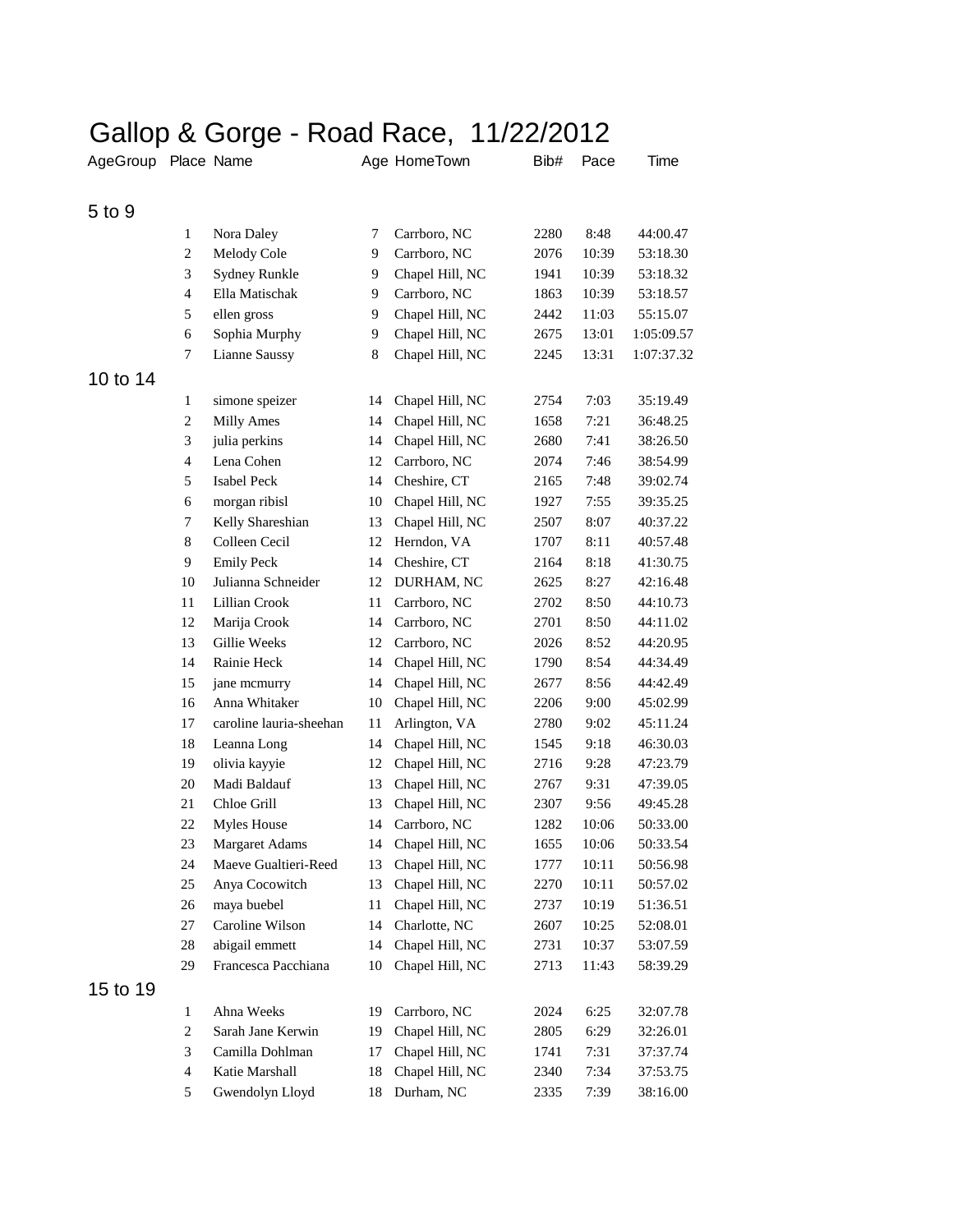| 6              | <b>Riley Foster</b>    | 16 | Chapel Hill, NC       | 1762 | 7:52  | 39:22.48   |
|----------------|------------------------|----|-----------------------|------|-------|------------|
| 7              | Julia Hoch             | 19 | Williamstown, MA      | 1801 | 7:55  | 39:36.98   |
| 8              | Maria Vanderford       | 17 | Chapel Hill, NC       | 2001 | 8:05  | 40:25.52   |
| 9              | Jennifer Wintringham   | 19 | <b>BURLINGTON, NC</b> | 2212 | 8:07  | 40:39.25   |
| 10             | Jennifer Savino        | 16 | Chapel Hill, NC       | 2503 | 8:31  | 42:38.72   |
| 11             | Allie Parker           | 15 | Chapel Hill, NC       | 2629 | 8:33  | 42:50.96   |
| 12             | paige childers         | 15 | Chapel Hill, NC       | 2691 | 8:35  | 43:00.71   |
| 13             | Elise Matera           | 16 | Chapel Hill, NC       | 1861 | 9:03  | 45:19.78   |
| 14             | Katelyn Gualtieri      | 18 | Fayetteville, NY      | 1775 | 9:14  | 46:11.30   |
| 15             | allie rives            | 16 | Chapel Hill, NC       | 1928 | 9:21  | 46:47.80   |
| 16             | Erin McGibbon          | 18 | Carrboro, NC          | 1872 | 9:34  | 47:53.28   |
| 17             | Hannah Gilbert         | 18 | DURHAM, NC            | 2297 | 9:51  | 49:16.05   |
| 18             | Allie Cortese          | 15 | Vienna, VA            | 2275 | 9:56  | 49:44.77   |
| 19             | Kaleigh Roe            | 16 | Chapel Hill, NC       | 2622 | 9:58  | 49:53.01   |
| 20             | gabrielle childers     | 18 | Chapel Hill, NC       | 2690 | 10:12 | 51:04.04   |
| 21             | Rachel Cohn            | 15 | Chapel Hill, NC       | 2416 | 10:39 | 53:19.80   |
| 22             | leah sell-goodhand     | 19 | DURHAM, NC            | 2368 | 11:12 | 56:01.80   |
| 23             | Christina Sztukowski   | 19 | Wilmington, NC        | 2198 | 11:33 | 57:45.81   |
| 24             | Megan McGibbon         | 15 | Carrboro, NC          | 1874 | 11:34 | 57:52.56   |
| 25             | Cara Wolf              | 18 | Columbia, MO          | 2539 | 14:50 | 1:14:11.08 |
|                |                        |    |                       |      |       |            |
| $\mathbf{1}$   | Lia Weiner             | 23 | Carrboro, NC          | 2028 | 6:36  | 33:03.23   |
| $\overline{c}$ | Katie Hunold           | 22 | Richmond, VA          | 2118 | 7:26  | 37:14.23   |
| 3              | Margaret Lillie        | 21 | Carrboro, NC          | 1841 | 7:39  | 38:17.73   |
| $\overline{4}$ | <b>Tess Valley</b>     | 24 | Carrboro, NC          | 1999 | 7:41  | 38:29.73   |
| 5              | Kelly Wall             | 24 | Derry, NH             | 2015 | 7:52  | 39:22.48   |
| 6              | Rachel Hanzak          | 24 | Cedar Grove, NC       | 2311 | 7:54  | 39:31.74   |
| 7              | Nadia Khan             | 22 | Houston, TX           | 1527 | 7:56  | 39:44.25   |
| $\,$ 8 $\,$    | kayley lyons           | 24 | Chapel Hill, NC       | 2687 | 8:13  | 41:06.22   |
| 9              | Kendall Beals          | 21 | Carrboro, NC          | 2051 | 8:14  | 41:13.73   |
| 10             | Alden Dyer             | 23 | Carrboro, NC          | 2286 | 8:16  | 41:23.48   |
| 11             | Millie Rosen           | 21 | Chapel Hill, NC       | 1933 | 8:20  | 41:42.24   |
| 12             | <b>Bethany Walton</b>  | 24 | Chapel Hill, NC       | 2718 | 8:23  | 41:56.49   |
| 13             | <b>Allison Fox</b>     | 20 | Chapel Hill, NC       | 2097 | 8:33  | 42:49.01   |
| 14             | michaela morgan        | 22 | South Boston, MA      | 2478 | 8:47  | 43:59.21   |
| 15             | Randi Dangerfield      | 21 | Youngstown, OH        | 2281 | 9:00  | 45:02.48   |
| 16             | Hannah Jones           | 23 | Washington, DC        | 2813 | 9:00  | 45:04.98   |
| 17             | Mary Claire Lachiewicz | 21 | Chapel Hill, NC       | 2618 | 9:00  | 45:04.99   |
| 18             | sarah dehart           | 21 | Chapel Hill, NC       | 2282 | 9:07  | 45:40.05   |
| 19             | <b>Taylor Rogers</b>   | 24 | Chapel Hill, NC       | 2365 | 9:12  | 46:02.27   |
| 20             | Caroline Mullis        | 23 | Carrboro, NC          | 2348 | 9:13  | 46:09.79   |
| 21             | Kelly Nickodem         | 23 | Chapel Hill, NC       | 1893 | 9:16  | 46:23.97   |
| 22             | Megan McCluskey        | 20 | Chapel Hill, NC       | 1866 | 9:17  | 46:26.04   |
| 23             | Samantha Smith         | 24 | Chapel Hill, NC       | 1976 | 9:18  | 46:32.01   |
| 24             | liz clark              | 24 | Chapel Hill, NC       | 2759 | 9:18  | 46:32.77   |
| 25             | Layne Huntington       | 24 | Durham, NC            | 2120 | 9:20  | 46:40.04   |
| 26             | Aileen Savino          | 20 | Chapel Hill, NC       | 2502 | 9:25  | 47:07.51   |
| 27             | Megan Christopher      | 23 | Baldwinsville, NY     | 2070 | 9:26  | 47:14.53   |
| 28             | Kelly Dominguez        | 22 | Wilmington, NC        | 1743 | 9:30  | 47:32.02   |
|                |                        |    |                       |      |       |            |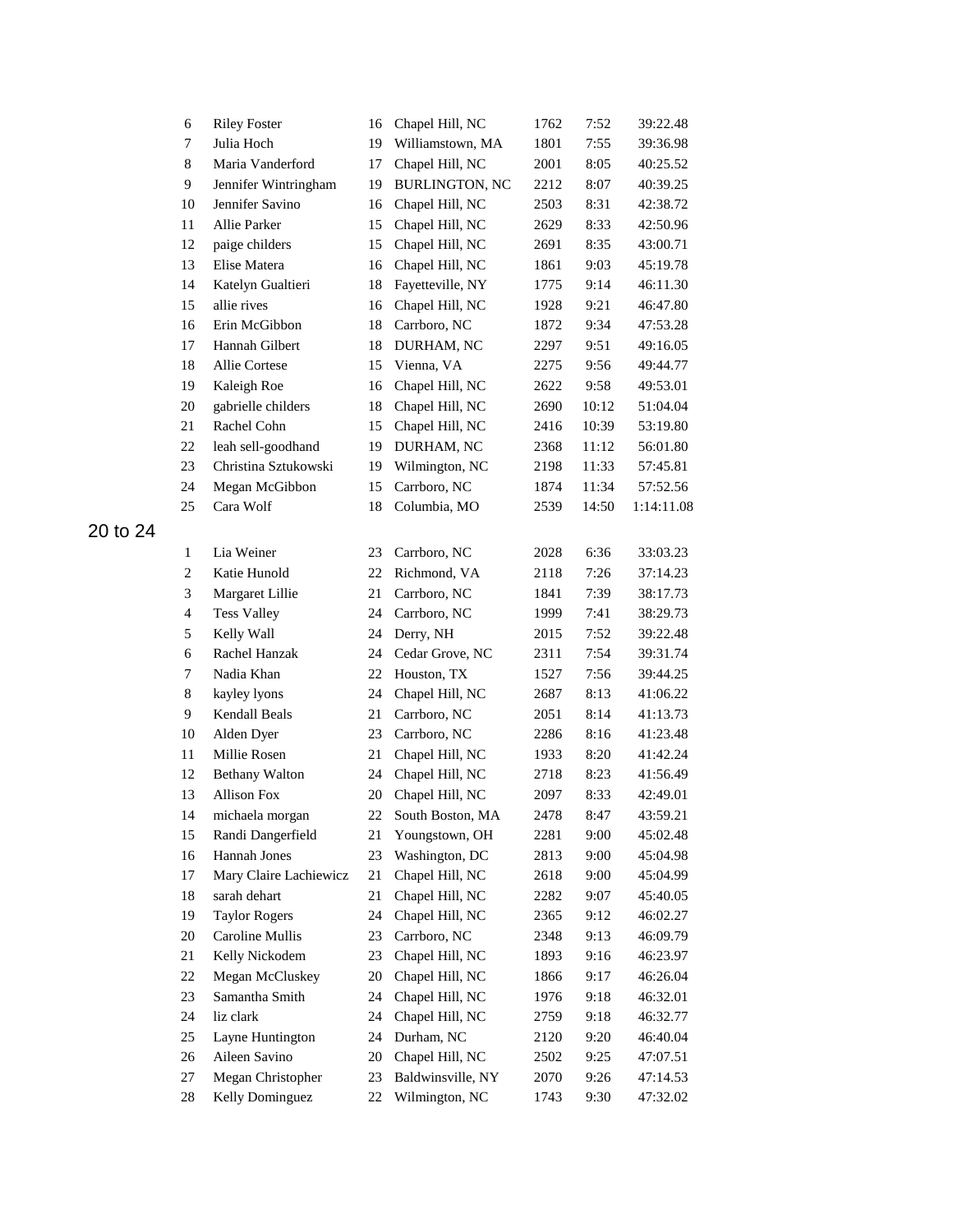| 29                       | Hannah Morgan             | 23 | Pittsboro, NC      | 1886 | 9:39  | 48:16.77   |
|--------------------------|---------------------------|----|--------------------|------|-------|------------|
| 30                       | Hannah Noah               | 22 | Carrboro, NC       | 1896 | 9:40  | 48:24.75   |
| 31                       | Katherine Johnson         | 24 | Virginia Beach, VA | 1815 | 9:44  | 48:43.77   |
| 32                       | Claire Johnson            | 20 | Virginia Beach, VA | 1814 | 9:44  | 48:43.78   |
| 33                       | Samantha Anscher          | 20 | Chapel Hill, NC    | 1663 | 9:49  | 49:07.53   |
| 34                       | lauren porter             | 24 | Durham, NC         | 2594 | 9:49  | 49:08.27   |
| 35                       | Whitney Tom               | 22 | Chapel Hill, NC    | 2384 | 9:50  | 49:12.01   |
| 36                       | Sunila Chilukuri          | 22 | Chapel Hill, NC    | 2413 | 9:53  | 49:29.30   |
| 37                       | Alison Whisenant          | 22 | Chapel Hill, NC    | 2535 | 9:53  | 49:29.76   |
| 38                       | Susan Robertson           | 23 | Chapel Hill, NC    | 2497 | 10:00 | 50:00.03   |
| 39                       | Libby Wilcosky            | 24 | Boston, MA         | 2537 | 10:07 | 50:39.04   |
| 40                       | <b>Emily Morris</b>       | 21 | Durham, NC         | 2152 | 10:11 | 51:00.03   |
| 41                       | Hadeel Khrais             | 24 | Chesterfield, MI   | 2129 | 10:12 | 51:02.78   |
| 42                       | Sarah Cohn                | 21 | Chapel Hill, NC    | 2075 | 10:16 | 51:25.30   |
| 43                       | Darian Rieth              | 21 | Chapel Hill, NC    | 2363 | 10:17 | 51:27.30   |
| 44                       | Marieke Fenton            | 23 | Chapel Hill, NC    | 2563 | 10:37 | 53:07.58   |
| 45                       | Halston Ladd              | 21 | Hillsborough, NC   | 2782 | 10:39 | 53:16.81   |
| 46                       | Sarah Holloman            | 24 | Chapel Hill, NC    | 2117 | 10:43 | 53:38.56   |
| 47                       | Kelsey Donnellan          | 23 | Baltimore, MD      | 1744 | 10:46 | 53:52.55   |
| 48                       | lindsey ravesloot         | 23 | Bronxville, NY     | 2803 | 10:50 | 54:13.79   |
| 49                       | Dani Brecher              | 24 | Chapel Hill, NC    | 353  | 11:01 | 55:09.81   |
| 50                       | emma sell-goodhand        | 22 | DURHAM, NC         | 2366 | 11:10 | 55:52.80   |
| 51                       | <b>Hillary Scott</b>      | 23 | New York, NY       | 1953 | 11:14 | 56:12.05   |
| 52                       | sterling cates            | 20 | Hillsborough, NC   | 2820 | 11:17 | 56:27.30   |
| 53                       | taylor cates              | 24 | Hillsborough, NC   | 2821 | 11:17 | 56:28.79   |
| 54                       | Miranda Davis             | 21 | Chapel Hill, NC    | 1737 | 11:20 | 56:42.80   |
| 55                       | Jessye Cunningham         | 21 | Hillsborough, NC   | 1732 | 11:23 | 56:59.30   |
| 56                       | Jennifer Blackburn        | 21 | Chapel Hill, NC    | 2054 | 11:43 | 58:40.55   |
| 57                       | Sarah Anscher             | 23 | Chapel Hill, NC    | 1664 | 12:16 | 1:01:21.54 |
| 58                       | Maggie Gilbert            | 21 | DURHAM, NC         | 2298 | 12:33 | 1:02:45.56 |
| 59                       | Elizabeth Zvara           | 23 | Chapel Hill, NC    | 2218 | 12:43 | 1:03:38.07 |
| 60                       | Natalia Posthill          | 24 | DURHAM, NC         | 1914 | 12:50 | 1:04:10.59 |
| $\mathbf{1}$             | Whitney Heavner           |    | 29 Chapel Hill, NC | 2315 | 6:35  | 32:58.48   |
| $\overline{c}$           | Danielle Chu              |    | 25 Durham, NC      | 1711 | 7:16  | 36:25.25   |
| 3                        | Amy Kenney                | 26 | Latrobe, PA        | 2323 | 7:40  | 38:21.73   |
| $\overline{\mathcal{A}}$ | Katherine Cartmell        | 28 | Chapel Hill, NC    | 2063 | 7:50  | 39:14.75   |
| 5                        | Maggie Monast             | 27 | DURHAM, NC         | 1570 | 7:51  | 39:20.48   |
| 6                        | Courtney Wall             | 27 | Medford, MA        | 2014 | 7:53  | 39:29.48   |
| 7                        | Alexandria Bougher        | 28 | Beaver Falls, PA   | 1685 | 7:54  | 39:31.50   |
| 8                        | Heidi Scronce             | 25 | Carrboro, NC       | 1603 | 8:01  | 40:05.75   |
| 9                        | Jessica Laine             | 29 | Chapel Hill, NC    | 2135 | 8:01  | 40:08.73   |
| 10                       | Katherine Harmon          | 28 | Carrboro, NC       | 1120 | 8:08  | 40:41.75   |
| 11                       | Kate Weissler             | 25 | Philadelphia, PA   | 2029 | 8:08  | 40:41.99   |
| 12                       | <b>Charliss Denniston</b> | 25 | Somerville, MA     | 2085 | 8:09  | 40:49.97   |
| 13                       | Amanda Sellers            | 26 | RALEIGH, NC        | 1605 | 8:16  | 41:20.74   |
| 14                       | Erica Voshell             | 25 | Durham, NC         | 2007 | 8:34  | 42:52.99   |
| 15                       | Elizabeth MacLean         | 26 | Chapel Hill, NC    | 1552 | 8:35  | 42:58.94   |
| 16                       | Lauren Hart               | 28 | Chapel Hill, NC    | 2313 | 8:37  | 43:08.48   |
|                          |                           |    |                    |      |       |            |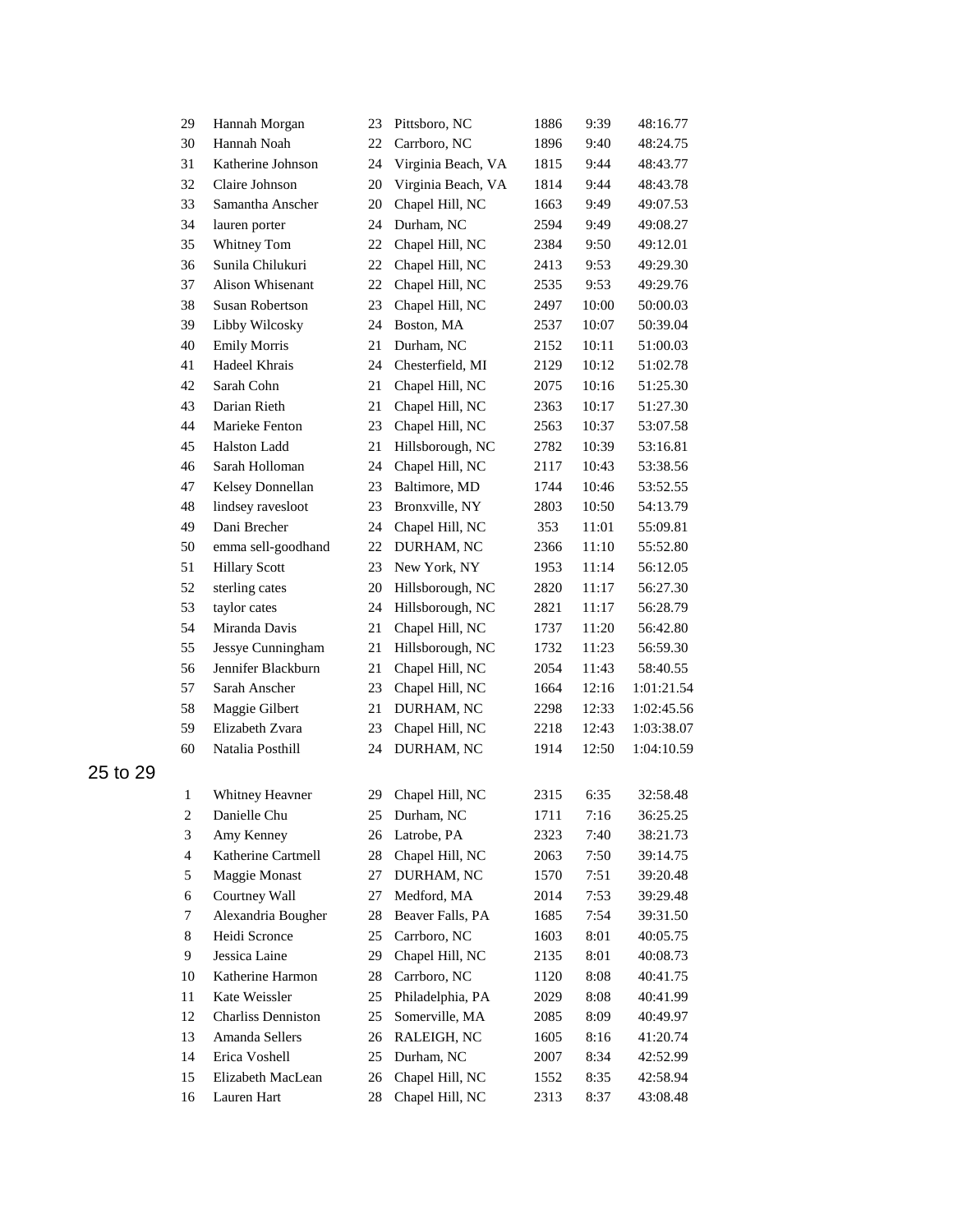| 17 | tanja bauer              | 29     | Chapel Hill, NC  | 1672 | 8:38  | 43:11.22 |
|----|--------------------------|--------|------------------|------|-------|----------|
| 18 | jennifer davis           | 27     | Hillsborough, NC | 2082 | 8:39  | 43:17.50 |
| 19 | emily powell             | 28     | Pittsboro, NC    | 2489 | 8:51  | 44:17.47 |
| 20 | Patricia Casbas-Hernande | 27     | Carrboro, NC     | 1706 | 8:52  | 44:22.76 |
| 21 | Trilce Marquez           | 28     | Brooklyn, NY     | 2146 | 8:52  | 44:23.23 |
| 22 | sarah johannes           | 26     | Durham, NC       | 1812 | 8:53  | 44:26.24 |
| 23 | Whitney Caron            | 27     | Chapel Hill, NC  | 621  | 8:54  | 44:35.22 |
| 24 | Dorsey Bachenheimer      | 27     | Chapel Hill, NC  | 2829 | 9:02  | 45:13.73 |
| 25 | Rachael Davies-Ludlow    | 26     | Chapel Hill, NC  | 2080 | 9:02  | 45:14.49 |
| 26 | Katelyn Bryant-Comstocl  | 25     | Carrboro, NC     | 1696 | 9:03  | 45:18.74 |
| 27 | Jasmina Nogo             | 25     | Durham, NC       | 2484 | 9:03  | 45:19.23 |
| 28 | Jenny Elander            | 26     | Durham, NC       | 1752 | 9:03  | 45:19.24 |
| 29 | Shefali Christopher      | 29     | Durham, NC       | 2071 | 9:05  | 45:25.04 |
| 30 | Pam Lang                 | 29     | Chapel Hill, NC  | 2333 | 9:11  | 45:55.52 |
| 31 | Tamar Greenspan          | 28     | Washington, DC   | 1773 | 9:11  | 45:57.01 |
| 32 | Abby Kelly               | 27     | Carrboro, NC     | 1821 | 9:11  | 45:59.26 |
| 33 | Gretchen Futrell         | 27     | Washington, DC   | 2564 | 9:13  | 46:06.26 |
| 34 | Erin Simmons             | 28     | DURHAM, NC       | 1967 | 9:18  | 46:34.54 |
| 35 | Julie Aridas             | 28     | Durham, NC       | 2548 | 9:19  | 46:38.01 |
| 36 | <b>Courtney Power</b>    | 29     | Pittsboro, NC    | 1916 | 9:20  | 46:45.05 |
| 37 | <b>Blair Nell</b>        | 29     | Pittsboro, NC    | 2482 | 9:27  | 47:17.51 |
| 38 | Stephanie Orihood        | 27     | Chapel Hill, NC  | 1904 | 9:28  | 47:22.30 |
| 39 | Katie Bush               | 28     | Carrboro, NC     | 2263 | 9:30  | 47:33.26 |
| 40 | Lacey Maddrey            | 29     | Washington, DC   | 1853 | 9:30  | 47:34.01 |
| 41 | <b>Mallory Harris</b>    | 29     | CARY, NC         | 1789 | 9:30  | 47:34.29 |
| 42 | Leigh Saris              | 25     | Chapel Hill, NC  | 1946 | 9:31  | 47:35.29 |
| 43 | Laura Morgan             | 28     | Chicago, IL      | 1887 | 9:35  | 47:56.79 |
| 44 | Hana Crume               | 28     | Nashville, TN    | 1727 | 9:37  | 48:09.28 |
| 45 | Paige Kawula             | 25     | Chapel Hill, NC  | 1820 | 9:38  | 48:11.26 |
| 46 | <b>Christine Tauchen</b> | 25     | Richmond, VA     | 1990 | 9:39  | 48:18.28 |
| 47 | allison mistler          | 28     | Sanford, NC      | 2149 | 9:44  | 48:42.04 |
| 48 | Kyla Taylor              | 28     | Carrboro, NC     | 2201 | 9:44  | 48:44.76 |
| 49 | <b>Emily Meineke</b>     | 26     | Durham, NC       | 1879 | 9:48  | 49:04.51 |
| 50 | clarice strong           | 28     | Durham, NC       | 2796 | 9:56  | 49:44.97 |
| 51 | Rosalind Bogan           | 27     | New Orleans, LA  | 1680 | 9:56  | 49:45.77 |
| 52 | Jennifer Potts           | 25     | Chapel Hill, NC  | 1915 | 10:01 | 50:05.28 |
| 53 | Kaela Swartz             | 25     | Chapel Hill, NC  | 2196 | 10:01 | 50:08.02 |
| 54 | Catherine Robertson      | 25     | Chapel Hill, NC  | 2496 | 10:03 | 50:19.26 |
| 55 | Alexis Lake              | 28     | Cary, NC         | 1834 | 10:06 | 50:33.30 |
| 56 | Natalie Carmen           | 25     | Raleigh, NC      | 1703 | 10:11 | 50:57.02 |
| 57 | Maggie Christopher       | 26     | Stow, OH         | 2069 | 10:14 | 51:12.53 |
| 58 | Alix Troenes             | 26     | Chapel Hill, NC  | 2203 | 10:21 | 51:47.76 |
| 59 | jean abreu               | 26     | Carrboro, NC     | 2719 | 10:22 | 51:52.77 |
| 60 | Elizabeth Matteson       | 29     | Durham, NC       | 2468 | 10:23 | 51:56.04 |
| 61 | <b>Ashley Brown</b>      | 27     | Carrboro, NC     | 402  | 10:23 | 51:59.80 |
| 62 | Jessie O'Connell         | 25     | Chapel Hill, NC  | 1901 | 10:33 | 52:48.05 |
| 63 | Valerie Acre             | 26     | Carrboro, NC     | 2249 | 10:37 | 53:06.30 |
| 64 | Rachael Bloom            | 25     | Chapel Hill, NC  | 2258 | 10:37 | 53:07.56 |
| 65 | Stephanie Nieman         | $28\,$ | Hillsborough, NC | 2664 | 10:43 | 53:37.06 |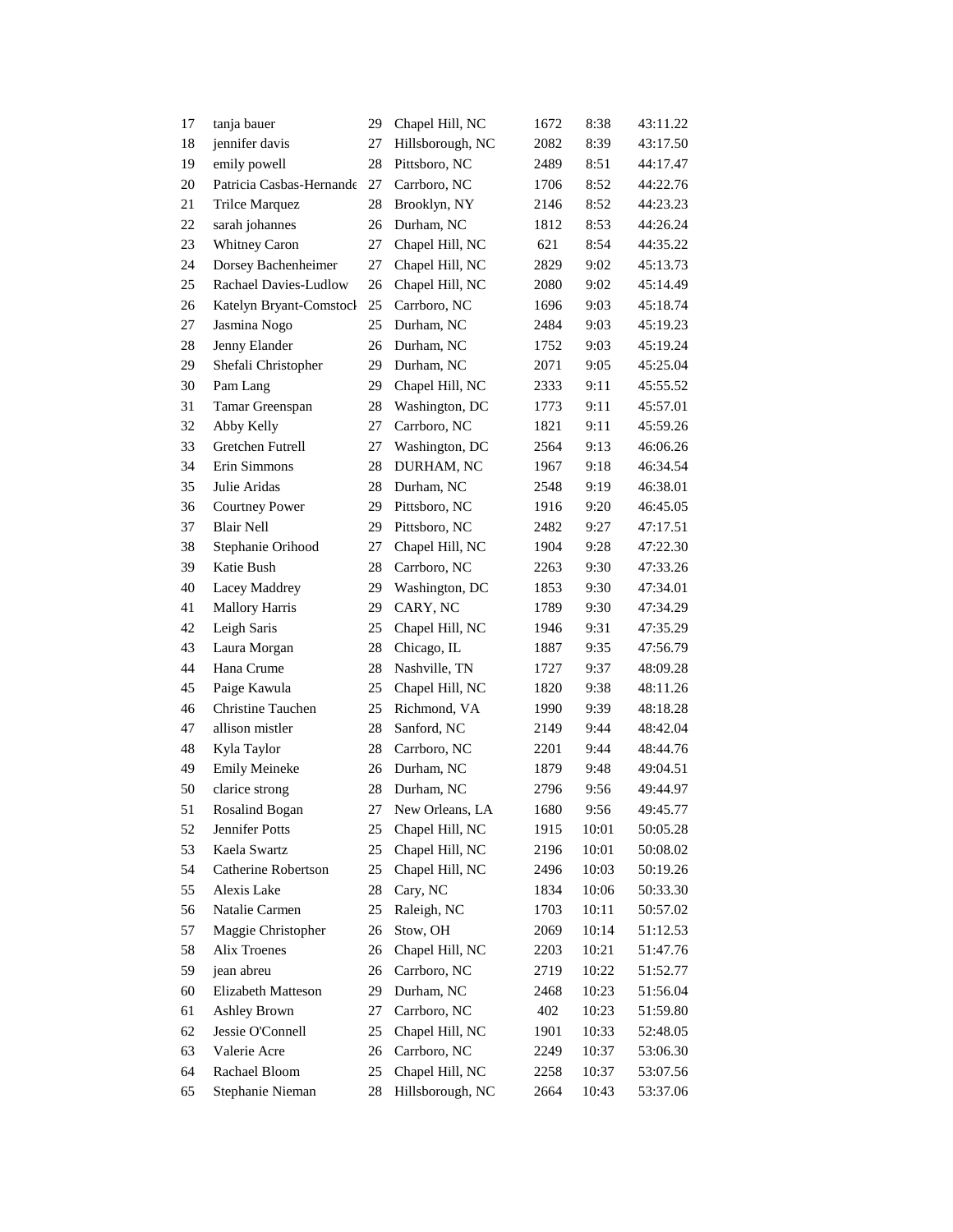| 66             | jessica Zvara         | 25 | Chapel Hill, NC     | 2219 | 10:45 | 53:48.01   |
|----------------|-----------------------|----|---------------------|------|-------|------------|
| 67             | <b>Suzanne Sutton</b> | 26 | Chapel Hill, NC     | 2519 | 10:46 | 53:52.08   |
| 68             | alexandra fatula      | 26 | Chapel Hill, NC     | 2092 | 10:48 | 54:01.33   |
| 69             | Camilla Posthill      | 25 | Chapel Hill, NC     | 1913 | 10:49 | 54:08.32   |
| 70             | Natalie reder         | 26 | Chapel Hill, NC     | 2679 | 10:51 | 54:18.29   |
| 71             | Ariele Bernard        | 29 | Washington, DC      | 1676 | 10:52 | 54:22.04   |
| 72             | Casey Horvitz         | 27 | Carrboro, NC        | 1807 | 10:53 | 54:28.79   |
| 73             | Jennifer Wiles        | 25 | Carrboro, NC        | 2035 | 10:57 | 54:48.31   |
| 74             | danielle gonderinger  | 26 | DURHAM, NC          | 2742 | 10:58 | 54:53.31   |
| 75             | ZHUZHU ZHANG          | 29 | Chapel Hill, NC     | 2215 | 10:59 | 54:58.79   |
| 76             | Sarah Turner          | 27 | Carrboro, NC        | 1997 | 11:00 | 55:03.07   |
| 77             | <b>Emily Snapper</b>  | 26 | Chapel Hill, NC     | 1979 | 11:01 | 55:05.55   |
| 78             | Aimee Bazin           | 29 | Carrboro, NC        | 2256 | 11:07 | 55:37.30   |
| 79             | Kiah Sell-Goodhand    | 25 | DURHAM, NC          | 2367 | 11:13 | 56:05.07   |
| 80             | Amber Abrams          | 27 | Raleigh, NC         | 2248 | 11:13 | 56:07.83   |
| 81             | Carolyn Hamilton      | 28 | Durham, NC          | 1783 | 11:27 | 57:17.07   |
| 82             | <b>Emily Sears</b>    | 28 | Chapel Hill, NC     | 1954 | 11:30 | 57:31.29   |
| 83             | J Sherman             | 28 | Chapel Hill, NC     | 2371 | 11:35 | 57:57.79   |
| 84             | Abby Lajeunesse       | 29 | Carrboro, NC        | 2577 | 11:43 | 58:39.31   |
| 85             | ketra dawson          | 25 | Denver, CO          | 2422 | 12:19 | 1:01:38.30 |
| 86             | Robyn Guisto          | 27 | Chapel Hill, NC     | 1780 | 12:50 | 1:04:11.30 |
| 87             | Laurie Pendergrass    | 29 | New York, NY        | 2591 | 12:57 | 1:04:48.55 |
| 88             | katie jones           | 28 | Pineville, NC       | 2576 | 13:03 | 1:05:15.79 |
| 89             | Maryann Falls         | 28 | Raleigh, NC         | 1754 | 13:04 | 1:05:21.82 |
| 90             | Kat Shareshian        | 25 | Chapel Hill, NC     | 2506 | 13:15 | 1:06:16.06 |
| 91             | Emily Hetherington    | 27 | Atlanta, GA         | 2449 | 13:24 | 1:07:01.56 |
| 92             | paige walton          | 27 | Chapel Hill, NC     | 2725 | 13:32 | 1:07:42.56 |
| 93             | Jamie Lee             | 29 | Durham, NC          | 2138 | 13:35 | 1:07:57.80 |
| $\mathbf{1}$   | andrea nelson         | 34 | Arlington, VA       | 2756 | 6:44  | 33:41.73   |
| 2              | Melissa Cunningham    | 33 | Carrboro, NC        | 946  | 7:00  | 35:00.23   |
| 3              | Sarah Treul           | 31 | Chapel Hill, NC     | 1634 | 7:11  | 35:55.73   |
| $\overline{4}$ | Kristie Shifflette    | 31 | Chapel Hill, NC     | 2373 | 7:15  | 36:17.72   |
| 5              | Andrea McGeary        | 34 | Durham, NC          | 2469 | 7:16  | 36:21.99   |
| 6              | katherine ducker      |    | 33 Unknown, NA      | 2817 | 7:19  | 36:40.73   |
| 7              | juliet knowles        | 34 | Palo Alto, CA       | 2824 | 7:20  | 36:41.48   |
| 8              | Mary Kelm             | 30 | Carrboro, NC        | 1823 | 7:31  | 37:38.00   |
| 9              | emma tzioumis         | 30 | Carrboro, NC        | 1637 | 7:35  | 37:59.97   |
| 10             | Nikki Hastings        | 30 | Charlottesville, VA | 2638 | 7:39  | 38:17.97   |
| 11             | Saskia Neher          | 34 | Pittsboro, NC       | 1890 | 7:47  | 38:56.00   |
| 12             | Jennifer Lewis        | 33 | Carrboro, NC        | 2578 | 7:53  | 39:25.75   |
| 13             | Sheila Walsh          | 32 | Carrboro, NC        | 2016 | 7:55  | 39:38.23   |
| 14             | Erin Carey            | 31 | Chapel Hill, NC     | 1700 | 7:56  | 39:41.75   |
| 15             | Sara Harward          | 34 | Chapel Hill, NC     | 2314 | 7:59  | 39:55.51   |
| 16             | <b>Rhea</b> Chase     | 33 | Durham, NC          | 2412 | 8:03  | 40:17.73   |
| 17             | Ann Collins           | 33 | Carrboro, NC        | 2558 | 8:05  | 40:25.75   |
| 18             | Teresa Edenfield      | 34 | Durham, NC          | 1749 | 8:05  | 40:27.22   |
| 19             | jennifer roberts      | 32 | Chapel Hill, NC     | 2827 | 8:05  | 40:28.45   |
| 20             | <b>Misty Woods</b>    | 32 | Hillsborough, NC    | 1652 | 8:05  | 40:29.48   |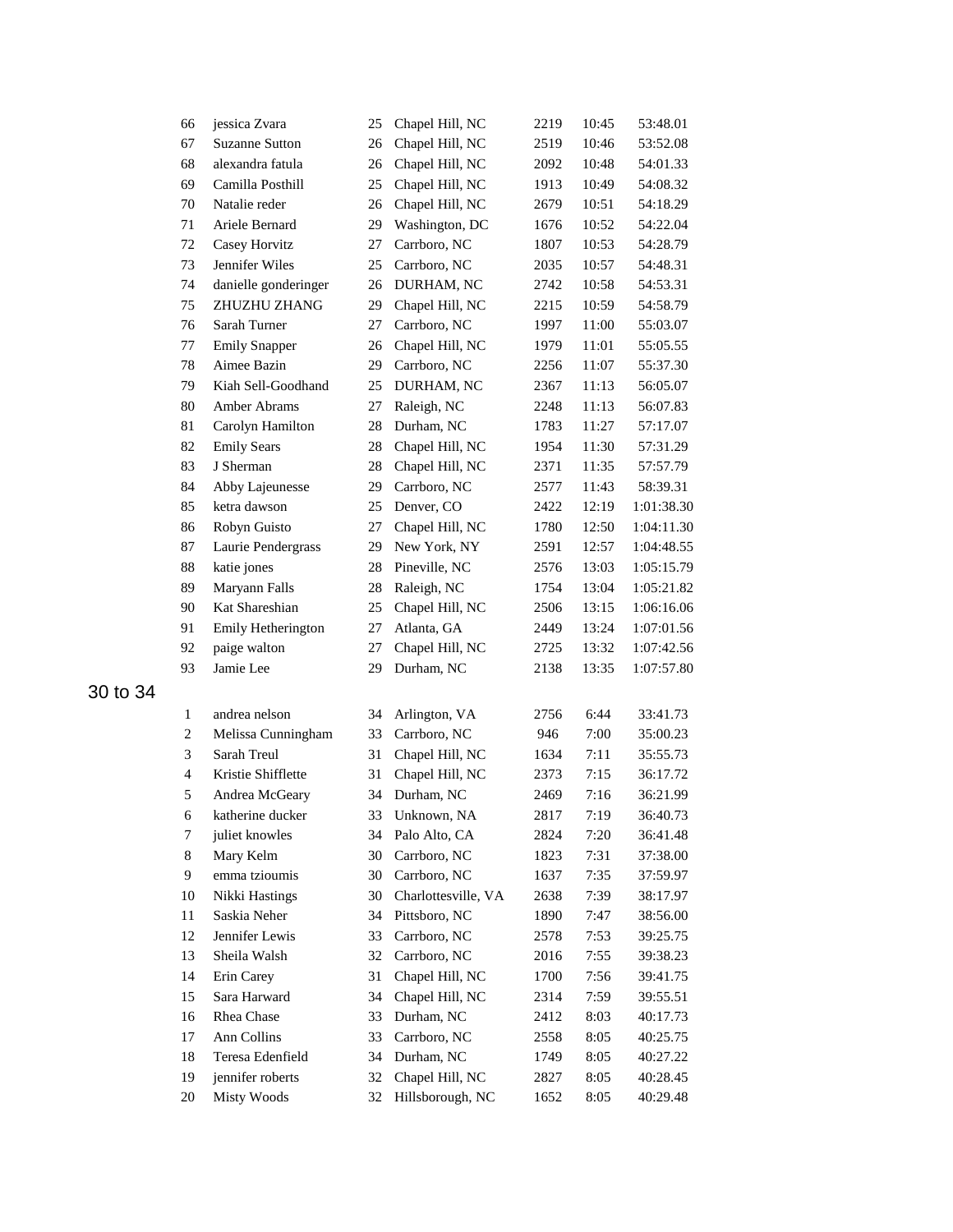| 21 | Kristine Warner       | 30 | Durham, NC        | 2533 | 8:18  | 41:30.75 |
|----|-----------------------|----|-------------------|------|-------|----------|
| 22 | brittany dinola       | 30 | Charlotte, NC     | 2636 | 8:18  | 41:30.76 |
| 23 | kristin harman        | 32 | RALEIGH, NC       | 1114 | 8:18  | 41:33.49 |
| 24 | Margaret Owen-Garni   | 30 | Durham, NC        | 1582 | 8:28  | 42:23.98 |
| 25 | Katherine Scott       | 33 | Chapel Hill, NC   | 1601 | 8:29  | 42:26.99 |
| 26 | Lauren Koban          | 31 | Chapel Hill, NC   | 2461 | 8:31  | 42:39.72 |
| 27 | Ann Calamai           | 30 | Chapel Hill, NC   | 2410 | 8:36  | 43:02.22 |
| 28 | Jennifer Rogers       | 33 | Chapel Hill, NC   | 2498 | 8:37  | 43:07.22 |
| 29 | Alexis Chiu           | 34 | Chapel Hill, NC   | 2266 | 8:38  | 43:13.74 |
| 30 | Anna Davis            | 30 | manteo, NC        | 2081 | 8:39  | 43:17.49 |
| 31 | Elizabeth Halstead    | 34 | Apex, NC          | 2230 | 8:44  | 43:41.44 |
| 32 | <b>Becky</b> Lee      | 34 | Chapel Hill, NC   | 2750 | 8:45  | 43:45.22 |
| 33 | <b>Jess Thornton</b>  | 33 | Carrboro, NC      | 2202 | 8:46  | 43:52.72 |
| 34 | marsha hamilton       | 33 | Chapel Hill, NC   | 2647 | 8:47  | 43:56.75 |
| 35 | <b>Allison Shultz</b> | 31 | Hillsborough, NC  | 1610 | 8:51  | 44:17.51 |
| 36 | Rabia Ali             | 33 | Durham, NC        | 6    | 9:03  | 45:15.47 |
| 37 | Lisa McCoy            | 31 | Hillsborough, NC  | 1869 | 9:05  | 45:25.77 |
| 38 | Lynda-Marie Taurasi   | 34 | Carrboro, NC      | 1628 | 9:13  | 46:06.77 |
| 39 | Kate Faulkner         | 33 | Knoxville, TN     | 2095 | 9:15  | 46:19.51 |
| 40 | Angela Mabb           | 32 | Durham, NC        | 2337 | 9:16  | 46:24.01 |
| 41 | Kate Harris           | 30 | Durham, NC        | 2312 | 9:18  | 46:31.26 |
| 42 | <b>Stacey Succop</b>  | 34 | Chapel Hill, NC   | 2517 | 9:18  | 46:31.27 |
| 43 | laura tawil           | 30 | Chapel Hill, NC   | 2199 | 9:19  | 46:37.28 |
| 44 | marisa carter         | 34 | Chapel Hill, NC   | 1705 | 9:19  | 46:39.78 |
| 45 | baby pointer          | 34 | Chapel Hill, NC   | 2721 | 9:20  | 46:44.05 |
| 46 | janet kim             | 34 | Hillsborough, NC  | 2706 | 9:21  | 46:46.01 |
| 47 | Joanna Tallon         | 33 | Durham, NC        | 2521 | 9:25  | 47:09.76 |
| 48 | Virginia Knechtel     | 30 | Washington, DC    | 1832 | 9:27  | 47:16.25 |
| 49 | anna larson           | 34 | DURHAM, NC        | 2137 | 9:33  | 47:48.27 |
| 50 | Maggie McCormick      | 30 | Chapel Hill, NC   | 1559 | 9:39  | 48:17.30 |
| 51 | Renee Bosman          | 33 | Chapel Hill, NC   | 2556 | 9:41  | 48:28.55 |
| 52 | Meggan Reinhardt      | 32 | Norwalk, CT       | 2493 | 9:43  | 48:37.28 |
| 53 | Amy Apollo            | 32 | Chapel Hill, NC   | 2547 | 9:44  | 48:42.26 |
| 54 | terra bellavance      | 32 | Pittsboro, NC     | 2554 | 9:44  | 48:44.53 |
| 55 | Cheri Fennell         | 34 | Durham, NC        | 2430 | 9:48  | 49:02.28 |
| 56 | Laura Villa-Torres    | 31 | Chapel Hill, NC   | 1640 | 9:51  | 49:18.01 |
| 57 | <b>Ashley Bartley</b> | 32 | Louisville, KY    | 1671 | 9:52  | 49:25.51 |
| 58 | Casey Wall            | 30 | Vestal, NY        | 2013 | 9:55  | 49:37.80 |
| 59 | <b>Lindsay Miller</b> | 34 | Durham, NC        | 1565 | 10:03 | 50:15.78 |
| 60 | Melissa Parker        | 32 | Clover, SC        | 1907 | 10:03 | 50:20.78 |
| 61 | Colleen Spagnardi     | 31 | DURHAM, NC        | 1618 | 10:04 | 50:21.03 |
| 62 | Mimi Crawford         | 34 | DURHAM, NC        | 1726 | 10:14 | 51:13.99 |
| 63 | Kristen Smith         | 33 | Chapel Hill, NC   | 2773 | 10:14 | 51:14.55 |
| 64 | Rebekah Cowell        | 32 | Pittsboro, NC     | 2559 | 10:18 | 51:34.02 |
| 65 | Danielle Smith        | 32 | Durham, NC        | 1615 | 10:20 | 51:43.72 |
| 66 | Sarah Shea            | 32 | Highland Park, NJ | 2187 | 10:21 | 51:48.05 |
| 67 | elizabeth dryden      | 31 | Chapel Hill, NC   | 2809 | 10:39 | 53:16.31 |
| 68 | jennifer rehm         | 30 | Durham, NC        | 2810 | 10:39 | 53:16.54 |
| 69 | Carla Skinner         | 31 | Stamford, CT      | 2510 | 10:53 | 54:28.82 |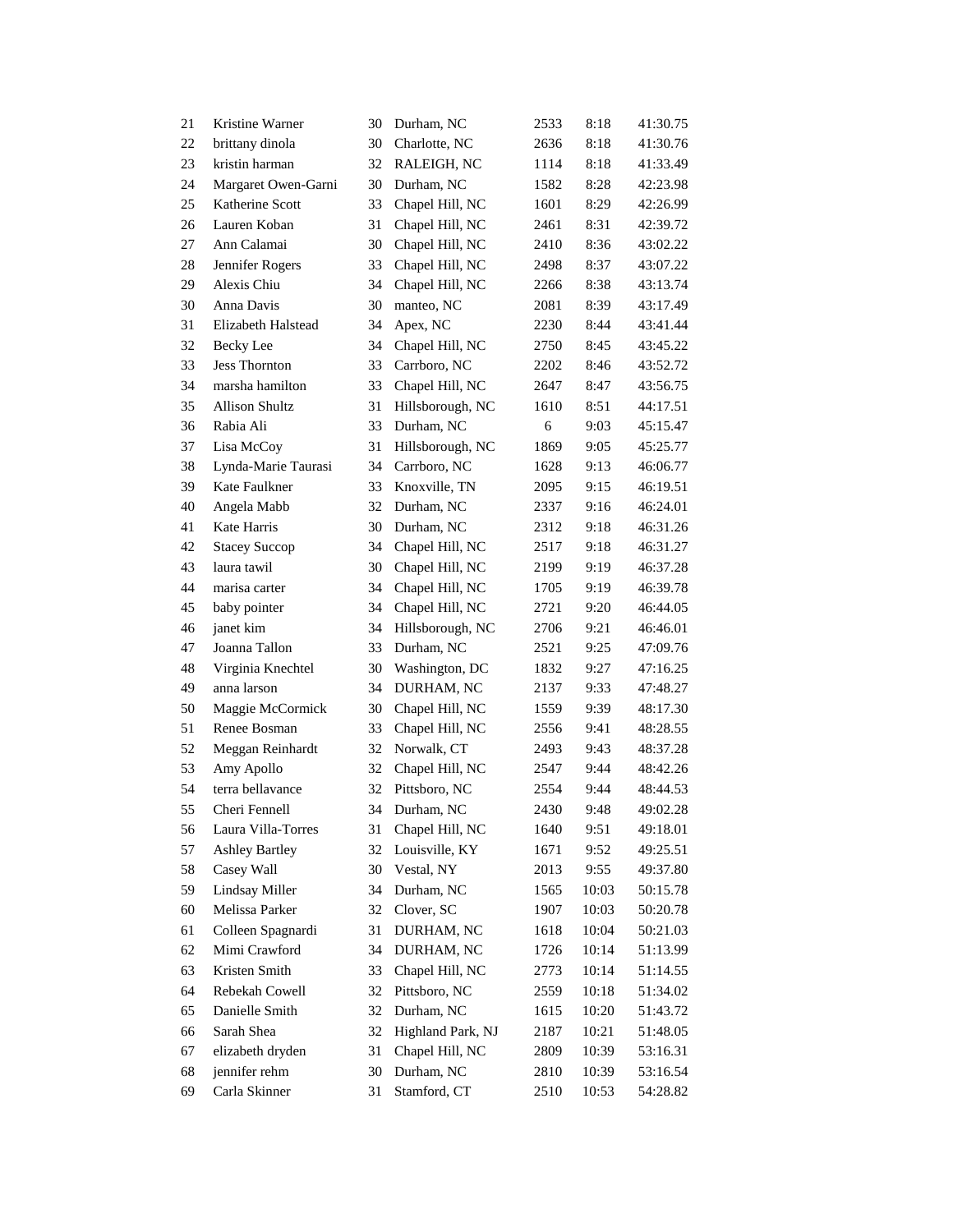|          | 70             | Stephanie Gupton       | 33 | Chapel Hill, NC    | 1782 | 10:56 | 54:41.55   |
|----------|----------------|------------------------|----|--------------------|------|-------|------------|
|          | 71             | Haroula Serlo          | 32 | Chicago, IL        | 2184 | 11:03 | 55:20.58   |
|          | 72             | Kristin Wilson         | 32 | Chapel Hill, NC    | 2040 | 11:08 | 55:43.81   |
|          | 73             | Maria Lapetina         | 30 | New York, NY       | 1836 | 11:15 | 56:15.57   |
|          | 74             | Cherie Steffen         | 34 | Mebane, NC         | 1981 | 11:41 | 58:25.29   |
|          | 75             | Lisa Bono              | 31 | Chapel Hill, NC    | 2057 | 11:54 | 59:35.05   |
|          | 76             | Erin Nickellstage      | 30 | DURHAM, NC         | 1892 | 12:06 | 1:00:33.57 |
|          | 77             | Nan Lujan              | 32 | Chapel Hill, NC    | 1548 | 12:20 | 1:01:42.29 |
|          | 78             | Kristen Rajagopal      | 30 | Atlanta, GA        | 2490 | 12:30 | 1:02:30.06 |
|          | 79             | Erin Burch             | 34 | Chapel Hill, NC    | 2557 | 12:32 | 1:02:41.08 |
|          | 80             | Melissa Pendergrass    | 32 | New York, NY       | 2592 | 12:57 | 1:04:49.07 |
|          | 81             | Malena Rousseau        | 32 | Chapel Hill, NC    | 1938 | 13:05 | 1:05:28.05 |
|          | 82             | Jocelyn Friedman       | 34 | DURHAM, NC         | 1768 | 13:34 | 1:07:53.81 |
|          | 83             | Christina Jaromin      | 33 | Chapel Hill, NC    | 1521 | 14:29 | 1:12:28.07 |
|          | 84             | Lysandra Weber         | 31 | Pittsboro, NC      | 2023 | 14:34 | 1:12:54.84 |
|          | 85             | Falicia Gibbs          | 32 | Atlanta, GA        | 2566 | 14:34 | 1:12:54.84 |
| 35 to 39 |                |                        |    |                    |      |       |            |
|          | $\mathbf{1}$   | natalie bowman         | 35 | Chapel Hill, NC    | 2405 | 6:43  | 33:37.47   |
|          | $\overline{c}$ | Jessica Bishop         | 37 | Chapel Hill, NC    | 2052 | 6:49  | 34:09.97   |
|          | 3              | <b>Taylor Poitras</b>  | 37 | Pittsboro, NC      | 2593 | 6:56  | 34:40.48   |
|          | $\overline{4}$ | Kristen Carmouche      | 38 | Chapel Hill, NC    | 2062 | 6:56  | 34:44.97   |
|          | 5              | Leigh Warren           | 35 | Durham, NC         | 2019 | 6:59  | 34:58.23   |
|          | 6              | Amy Singer             | 35 | Hillsborough, NC   | 2190 | 7:00  | 35:04.27   |
|          | 7              | <b>Suzanne Watkins</b> | 39 | Golden, CO         | 2021 | 7:13  | 36:09.48   |
|          | 8              | Kristi Glotzbach       | 36 | Durham, NC         | 2436 | 7:14  | 36:10.25   |
|          | 9              | Lori Kapferer          | 36 | Lancaster, PA      | 2458 | 7:20  | 36:43.24   |
|          | 10             | Dorit Hammerling       | 38 | Durham, NC         | 1785 | 7:30  | 37:34.72   |
|          | 11             | Braden Walsh           | 36 | Pittsboro, NC      | 2529 | 7:50  | 39:12.98   |
|          | 12             | Taryn Ward             | 36 | Chapel Hill, NC    | 2694 | 7:54  | 39:33.49   |
|          | 13             | lea rolfes             | 38 | Atlanta, GA        | 2787 | 7:57  | 39:45.50   |
|          | 14             | Lisa Anderson          | 36 | Durham, NC         | 1659 | 7:57  | 39:46.22   |
|          | 15             | Chandra Knott          | 38 | Chapel Hill, NC    | 2459 | 8:03  | 40:18.75   |
|          | 16             | Elise London           | 36 | Chapel Hill, NC    | 1541 | 8:04  | 40:21.46   |
|          | 17             | amy schmid             | 37 | Durham, NC         | 2182 | 8:05  | 40:27.48   |
|          | 18             | Susan Trout            |    | 39 Chapel Hill, NC | 1635 | 8:09  | 40:48.24   |
|          | 19             | Amber Goetz-Bouchard   | 36 | Gibsonville, NC    | 1054 | 8:15  | 41:17.75   |
|          | $20\,$         | Colleen Puceta         | 35 | Durham, NC         | 2595 | 8:18  | 41:35.76   |
|          | 21             | Elizabeth McConnell    | 39 | Chapel Hill, NC    | 1867 | 8:20  | 41:40.47   |
|          | 22             | connie freeman         | 36 | Austin, TX         | 1767 | 8:24  | 42:02.74   |
|          | 23             | Katie McKenna          | 35 | Chapel Hill, NC    | 1877 | 8:29  | 42:29.74   |
|          | 24             | Vanessa McKay          | 38 | Hampden, ME        | 1876 | 8:34  | 42:53.97   |
|          | 25             | <b>Beth Jones</b>      | 38 | Fairfield, CT      | 2124 | 8:35  | 42:57.23   |
|          | 26             | Mairead Moloney        | 37 | Chapel Hill, NC    | 2611 | 8:37  | 43:05.72   |
|          | 27             | Virginia Wang          | 37 | Carrboro, NC       | 2609 | 8:37  | 43:06.75   |
|          | 28             | Jennifer Anderson      | 36 | Chapel Hill, NC    | 2252 | 8:39  | 43:15.48   |
|          | 29             | Melissa Miller         | 38 | Chapel Hill, NC    | 2720 | 8:40  | 43:21.75   |
|          | 30             | Kim Frederick          | 37 | Wentzville, MO     | 1765 | 8:48  | 44:00.99   |
|          | 31             | Destiny Lopez          | 37 | Carrboro, NC       | 1547 | 8:51  | 44:17.19   |
|          | 32             | heidi cook             | 35 | Chapel Hill, NC    | 927  | 8:51  | 44:17.20   |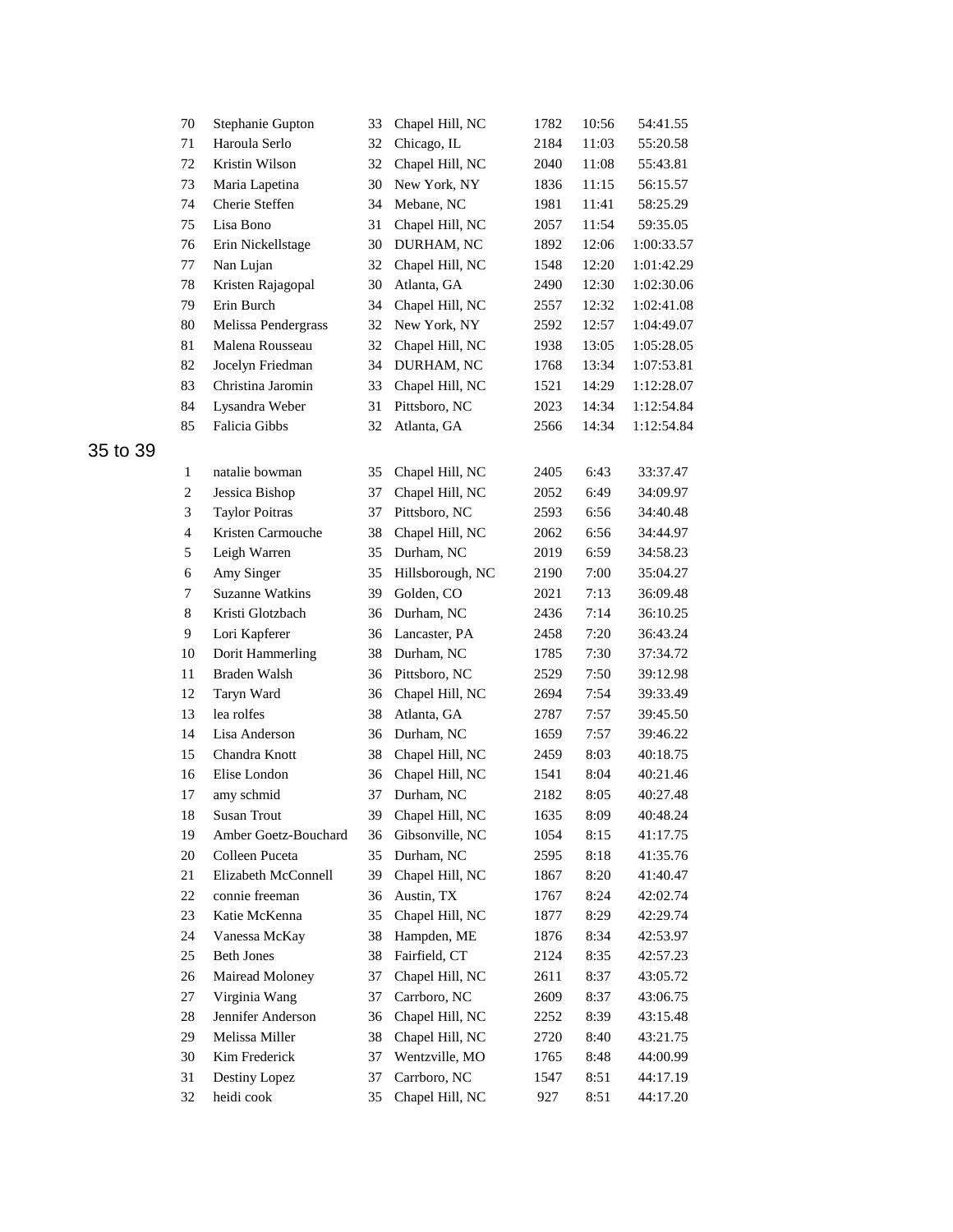| 33     | Deborah Karp           | 38 | Atlanta, GA           | 2126 | 8:53  | 44:26.51 |
|--------|------------------------|----|-----------------------|------|-------|----------|
| 34     | Rebecca Richard        | 37 | Chapel Hill, NC       | 2174 | 8:55  | 44:37.47 |
| 35     | Corisa Ford            | 36 | Chapel Hill, NC       | 2096 | 8:56  | 44:45.22 |
| 36     | Rebecca Mercier        | 38 | Carrboro, NC          | 2346 | 9:00  | 45:00.73 |
| 37     | Rose Monahan           | 36 | Chapel Hill, NC       | 1884 | 9:02  | 45:14.75 |
| 38     | Jenn Smith             | 36 | Durham, NC            | 1973 | 9:08  | 45:42.76 |
| 39     | Erika Smith            | 36 | Durham, NC            | 1970 | 9:10  | 45:54.52 |
| 40     | Beth Mullikin          | 39 | Greenville, SC        | 2154 | 9:13  | 46:08.52 |
| 41     | Viana Romero           | 36 | Chapel Hill, NC       | 2499 | 9:13  | 46:09.55 |
| 42     | Jennifer Wiggins       | 38 | Chapel Hill, NC       | 2536 | 9:15  | 46:18.27 |
| 43     | Lauralee Long          | 37 | Chapel Hill, NC       | 1544 | 9:19  | 46:36.27 |
| 44     | Meri Westcott          | 36 | Chicago, IL           | 2395 | 9:20  | 46:43.79 |
| 45     | Christina Kim          | 37 | Hillsborough, NC      | 2705 | 9:21  | 46:46.51 |
| 46     | Jeannie Shotwell       | 37 | Hillsborough, NC      | 1963 | 9:24  | 47:04.55 |
| 47     | krista reddington      | 39 | Hillsborough, NC      | 1594 | 9:26  | 47:13.29 |
| 48     | Tina Porter            | 38 | DURHAM, NC            | 2171 | 9:26  | 47:14.26 |
| 49     | Dawn Hill              | 37 | Atlanta, GA           | 1797 | 9:28  | 47:24.54 |
| 50     | <b>Tanya Flores</b>    | 38 | Raleigh, NC           | 2431 | 9:29  | 47:29.05 |
| 51     | Francesca Bargiacchi   | 37 | Carrboro, NC          | 42   | 9:30  | 47:31.53 |
| 52     | Heather Cooper         | 39 | Chapel Hill, NC       | 2273 | 9:33  | 47:49.30 |
| 53     | candace lacy           | 37 | DURHAM, NC            | 2332 | 9:34  | 47:52.26 |
| 54     | laura reebye           | 39 | Durham, NC            | 2596 | 9:37  | 48:08.28 |
| 55     | Shannon Harris         | 39 | Chapel Hill, NC       | 2113 | 9:40  | 48:23.76 |
| 56     | <b>Suzanne Tierney</b> | 39 | New Orleans, LA       | 1992 | 9:50  | 49:11.52 |
| 57     | Jennifer DeVries       | 36 | RALEIGH, NC           | 2086 | 9:50  | 49:13.26 |
| 58     | Heather Walker         | 36 | Chapel Hill, NC       | 2012 | 9:52  | 49:20.02 |
| 59     | Kristen Malzahn        | 38 | Durham, NC            | 1854 | 9:53  | 49:29.77 |
| 60     | Kate Stone             | 35 | Carrboro, NC          | 1984 | 9:59  | 49:59.27 |
| 61     | Molly Donofrio         | 36 | Chapel Hill, NC       | 2284 | 10:07 | 50:37.02 |
| 62     | Meghan Truesdell       | 38 | Carrboro, NC          | 2523 | 10:11 | 50:58.29 |
| 63     | katie greenberg        | 35 | Winterville, NC       | 2837 | 10:15 | 51:16.26 |
| 64     | Corrie Piontak         | 36 | Chapel Hill, NC       | 1912 | 10:16 | 51:20.77 |
| 65     | Jennifer Strobel       | 38 | Durham, NC            | 1623 | 10:21 | 51:46.76 |
| 66     | Jennifer Gunter        | 35 | <b>BURLINGTON, NC</b> | 2109 | 10:22 | 51:55.28 |
| 67     | Gretchen Yonish        | 36 | Chapel Hill, NC       | 2213 | 10:22 | 51:55.53 |
| 68     | Erica Collis           | 36 | Carrboro, NC          | 882  | 10:24 | 52:01.29 |
| 69     | Nataliya Shuchalina    | 35 | Apex, NC              | 1609 | 10:25 | 52:07.26 |
| 70     | <b>LISA TAYLOR</b>     | 37 | Efland, NC            | 1629 | 10:41 | 53:27.54 |
| 71     | rebecca Clayton        | 35 | Durham, NC            | 862  | 10:42 | 53:32.33 |
| $72\,$ | Alice Eng              | 36 | Jacksonville, FL      | 2428 | 10:45 | 53:49.57 |
| 73     | Rachel Flanagan        | 39 | Chapel Hill, NC       | 1759 | 10:51 | 54:17.54 |
| 74     | Rebecca Byrd           | 38 | DURHAM, NC            | 497  | 10:52 | 54:24.57 |
| 75     | Laurie Abler           | 36 | Chapel Hill, NC       | 3    | 11:00 | 55:00.55 |
| 76     | Asli Serlo             | 39 | Chapel Hill, NC       | 2183 | 11:03 | 55:20.57 |
| 77     | Jennifer Adams         | 36 | Pittsboro, NC         | 2401 | 11:09 | 55:45.06 |
| 78     | Michelle Johnson       | 37 | Carrboro, NC          | 1816 | 11:09 | 55:48.07 |
| 79     | Fabiula Unger          | 35 | Chapel Hill, NC       | 2602 | 11:15 | 56:19.31 |
| 80     | Kathleen Colville      | 37 | Efland, NC            | 913  | 11:22 | 56:51.55 |
| 81     | Polly Judd             | 38 | Durham, NC            | 1818 | 11:35 | 57:59.32 |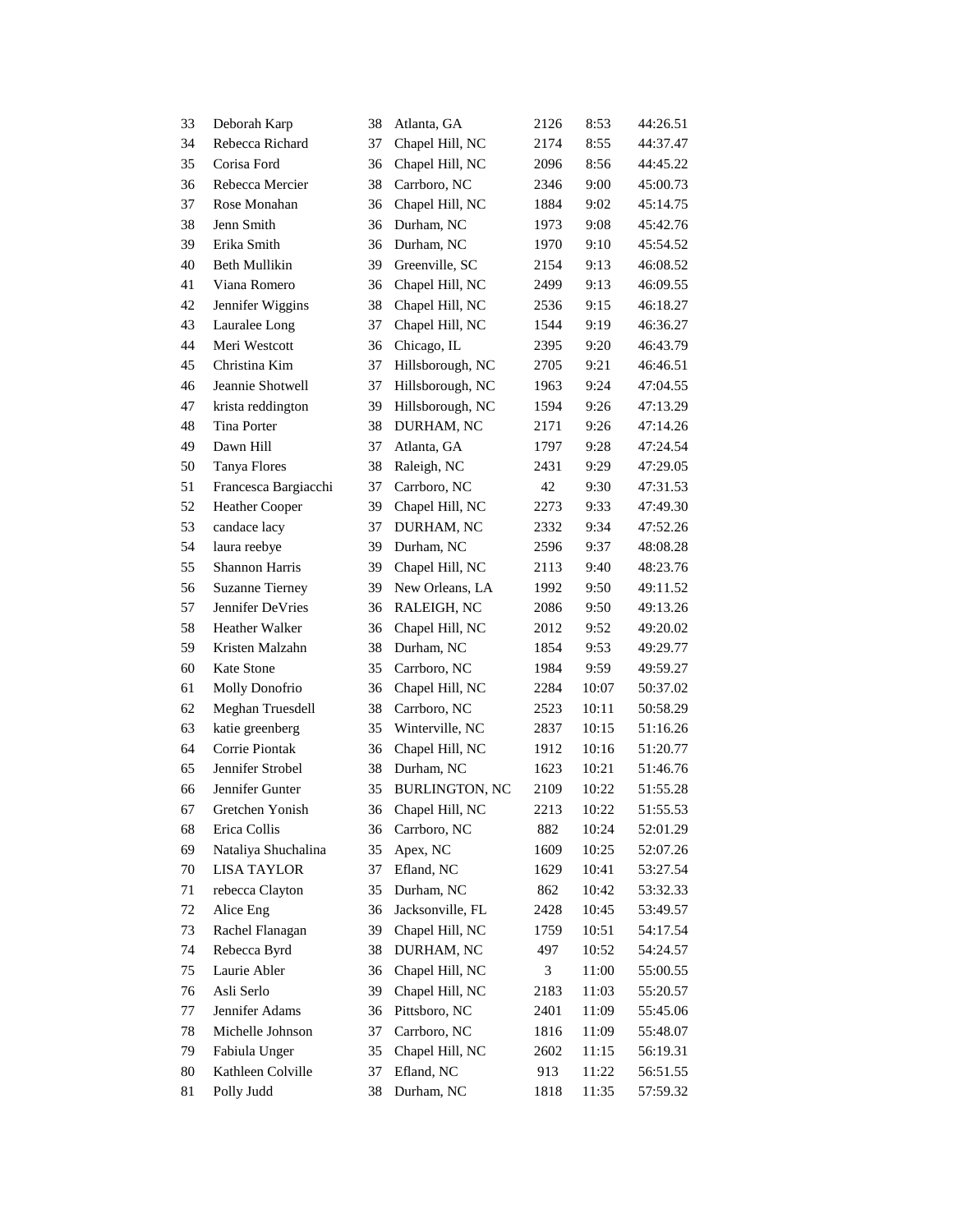|          | 82             | Jin Yi Kwon            | 39 | Unknown, NA       | 2613 | 12:01 | 1:00:09.04 |
|----------|----------------|------------------------|----|-------------------|------|-------|------------|
|          | 83             | Jennifer Laberge       | 35 | Portland, ME      | 2331 | 12:01 | 1:00:10.04 |
|          | 84             | Sarah Harden           | 35 | Durham, NC        | 2447 | 12:01 | 1:00:10.82 |
|          | 85             | Skye Lewis             | 39 | Winterville, NC   | 1536 | 12:06 | 1:00:33.54 |
|          | 86             | Amber Neill            | 36 | Durham, NC        | 2156 | 12:20 | 1:01:42.08 |
|          | 87             | kelly alexander        | 39 | Chapel Hill, NC   | 2789 | 12:28 | 1:02:20.34 |
|          | 88             | Amanda Johnson         | 37 | Mooresville, NC   | 2123 | 12:35 | 1:02:56.58 |
|          | 89             | <b>Bridget Hillyer</b> | 38 | Chapel Hill, NC   | 1178 | 13:24 | 1:07:00.57 |
| 40 to 44 |                |                        |    |                   |      |       |            |
|          | 1              | Alicia Parr            | 42 | Durham, NC        | 1584 | 6:46  | 33:55.73   |
|          | $\overline{c}$ | Ellen Parker           | 41 | Chapel Hill, NC   | 2487 | 6:48  | 34:05.48   |
|          | 3              | Edie Oakley            | 41 | DURHAM, NC        | 1902 | 7:15  | 36:20.73   |
|          | $\overline{4}$ | Jessica Lee            | 42 | Chapel Hill, NC   | 1533 | 7:26  | 37:10.24   |
|          | 5              | Laura Maile            | 42 | Chapel Hill, NC   | 2766 | 7:27  | 37:18.52   |
|          | 6              | Ilona Jaspers          | 43 | Carrboro, NC      | 1522 | 7:31  | 37:38.74   |
|          | 7              | Jennifer Madson        | 41 | Durham, NC        | 2144 | 7:45  | 38:48.74   |
|          | $8\,$          | Melissa Troester       | 40 | Carrboro, NC      | 1996 | 7:47  | 38:56.47   |
|          | 9              | Aline Lloyd            | 41 | Chapel Hill, NC   | 2334 | 7:50  | 39:15.00   |
|          | 10             | <b>Tiffany Shubert</b> | 42 | Chapel Hill, NC   | 1608 | 7:55  | 39:38.50   |
|          | 11             | Laura Korynta          | 42 | Pittsboro, NC     | 2133 | 7:58  | 39:51.23   |
|          | 12             | Liz Gualtieri-Reed     | 44 | Chapel Hill, NC   | 1776 | 7:59  | 39:56.50   |
|          | 13             | Cory Lozon             | 43 | Chapel Hill, NC   | 2465 | 8:04  | 40:24.99   |
|          | 14             | lisa busko             | 40 | Chapel Hill, NC   | 1698 | 8:06  | 40:34.48   |
|          | 15             | Meleah 73              | 43 | Hurdle Mills, NC  | 2546 | 8:14  | 41:11.23   |
|          | 16             | <b>Sage Rountree</b>   | 40 | Carrboro, NC      | 1600 | 8:21  | 41:47.24   |
|          | 17             | Sheri Mouw             | 44 | Chapel Hill, NC   | 2586 | 8:26  | 42:14.01   |
|          | 18             | Kate Berrien           | 43 | Hillsborough, NC  | 153  | 8:32  | 42:42.26   |
|          | 19             | jaime stein            | 40 | Carrboro, NC      | 2723 | 8:34  | 42:53.22   |
|          | 20             | Martha Rath            | 42 | Chapel Hill, NC   | 2776 | 8:37  | 43:05.73   |
|          | 21             | Caitlin Hirschman      | 40 | Chapel Hill, NC   | 2669 | 8:40  | 43:21.93   |
|          | 22             | Sherene Min            | 41 | Chapel Hill, NC   | 1566 | 8:41  | 43:27.98   |
|          | 23             | Katherine Baer         | 43 | Carrboro, NC      | 1668 | 8:48  | 44:00.71   |
|          | 24             | Sue Holaday            | 44 | Leesburg, NC      | 1806 | 8:50  | 44:14.98   |
|          | 25             | kimberly mann          | 40 | DURHAM, NC        | 1555 | 8:51  | 44:18.74   |
|          | 26             | Leigh Kinnell          | 41 | Cary, NC          | 1528 | 8:53  | 44:26.75   |
|          | 27             | Julie Keane            | 43 | Chapel Hill, NC   | 2708 | 8:53  | 44:27.22   |
|          | 28             | <b>Tracy Eldred</b>    | 42 | Carrboro, NC      | 1003 | 9:03  | 45:19.55   |
|          | 29             | Libby Whitaker         | 42 | Chapel Hill, NC   | 2207 | 9:05  | 45:27.52   |
|          | 30             | Tina Wallace           | 44 | <b>GRAHAM, NC</b> | 1643 | 9:06  | 45:32.55   |
|          | 31             | Anne Stephens          | 42 | Chapel Hill, NC   | 2379 | 9:14  | 46:13.29   |
|          | 32             | Michelle Engle         | 40 | Chapel Hill, NC   | 2429 | 9:15  | 46:17.06   |
|          | 33             | Susan Greene           | 43 | Chapel Hill, NC   | 2108 | 9:15  | 46:18.01   |
|          | 34             | <b>NOA STUCHINER</b>   | 42 | Chapel Hill, NC   | 2515 | 9:16  | 46:24.28   |
|          | 35             | Irene Valentine        | 44 | Chapel Hill, NC   | 2769 | 9:18  | 46:35.79   |
|          | 36             | Amy Hoogervorst        | 44 | Chapel Hill, NC   | 2655 | 9:19  | 46:38.29   |
|          | 37             | Jill Hunter            | 41 | Chapel Hill, NC   | 1299 | 9:20  | 46:41.51   |
|          | 38             | Pia MacDonald          | 44 | Chapel Hill, NC   | 1551 | 9:21  | 46:48.26   |
|          | 39             | Amy Hird               | 40 | Chapel Hill, NC   | 2319 | 9:23  | 46:57.79   |
|          | 40             | Marcy Luna             | 40 | Chapel Hill, NC   | 2582 | 9:24  | 47:05.54   |
|          |                |                        |    |                   |      |       |            |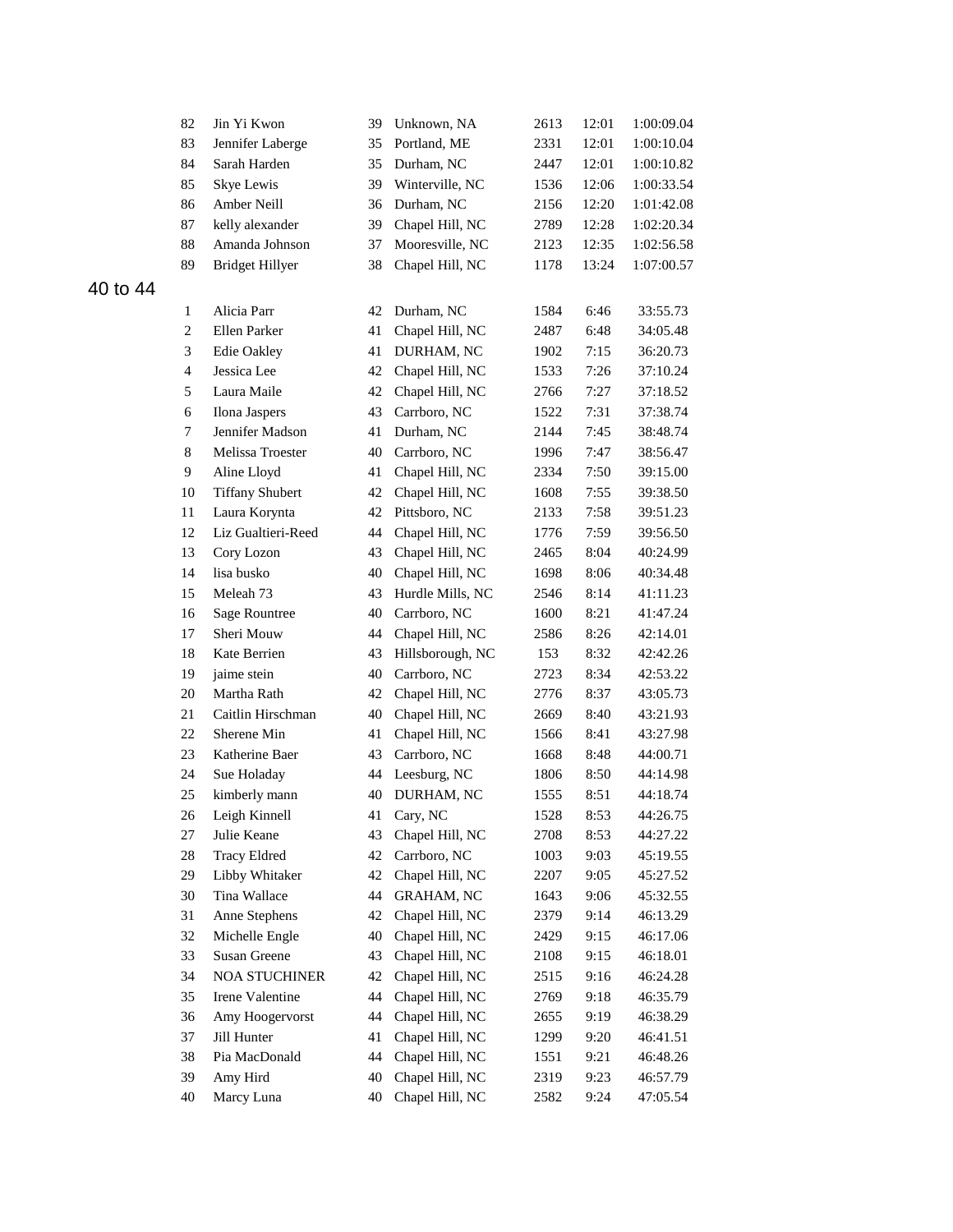| 41 | Erin Sullivan            | 42 | Chapel Hill, NC  | 2381 | 9:27  | 47:16.23   |
|----|--------------------------|----|------------------|------|-------|------------|
| 42 | Melissa Huemmer          | 44 | Chapel Hill, NC  | 1810 | 9:33  | 47:47.01   |
| 43 | Valerie Copeland         | 44 | Chapel Hill, NC  | 1722 | 9:33  | 47:49.04   |
| 44 | <b>Kimberly Rogers</b>   | 41 | Carrboro, NC     | 2177 | 9:41  | 48:28.05   |
| 45 | <b>Beth Gillon</b>       | 43 | Chapel Hill, NC  | 2302 | 9:50  | 49:10.26   |
| 46 | heather bogan            | 41 | Pittsboro, NC    | 2056 | 9:50  | 49:11.03   |
| 47 | Juliellen Simpson-Vos    | 43 | Durham, NC       | 2189 | 9:53  | 49:29.76   |
| 48 | Tricia Billy             | 43 | Chapel Hill, NC  | 2404 | 9:55  | 49:37.04   |
| 49 | Laura Windham            | 41 | Chapel Hill, NC  | 2042 | 9:57  | 49:48.77   |
| 50 | Elizabeth Pyle           | 41 | Carrboro, NC     | 2173 | 10:00 | 50:04.02   |
| 51 | Rachael DiSantostefano   | 43 | Chapel Hill, NC  | 2425 | 10:01 | 50:05.80   |
| 52 | Miranda Bailey Danku     | 42 | Chapel Hill, NC  | 2049 | 10:05 | 50:27.53   |
| 53 | Tina Willis              | 41 | Chapel Hill, NC  | 1651 | 10:11 | 51:00.29   |
| 54 | meg gendersa             | 43 | Chapel Hill, NC  | 2815 | 10:15 | 51:16.05   |
| 55 | Loretta Hackney          | 43 | Chapel Hill, NC  | 1105 | 10:16 | 51:20.80   |
| 56 | Dana Hanson-Baldauf      | 43 | Chapel Hill, NC  | 2768 | 10:17 | 51:26.26   |
| 57 | <b>Christy Vogel</b>     | 44 | Tampa, FL        | 2386 | 10:17 | 51:28.77   |
| 58 | Marybeth Grinnan         | 44 | Midlothian, VA   | 2308 | 10:19 | 51:36.04   |
| 59 | Sarah Ehlers             | 42 | ATHENS, GA       | 1751 | 10:19 | 51:36.05   |
| 60 | <b>Sharon Shofer</b>     | 43 | Chapel Hill, NC  | 1961 | 10:20 | 51:42.52   |
| 61 | Phoebe Dee               | 40 | Chapel Hill, NC  | 1740 | 10:21 | 51:48.26   |
| 62 | Lauren Herman            | 43 | Hillsborough, NC | 2318 | 10:28 | 52:22.06   |
| 63 | Elizabeth Shamblin       | 43 | Bahama, NC       | 2186 | 10:29 | 52:29.81   |
| 64 | Bonnie Shanahan          | 40 | Hillsborough, NC | 1955 | 10:38 | 53:14.55   |
| 65 | <b>Torey Wahlstrom</b>   | 44 | Chapel Hill, NC  | 2010 | 10:39 | 53:15.49   |
| 66 | Lori Roe                 | 42 | Chapel Hill, NC  | 2653 | 10:45 | 53:49.31   |
| 67 | Betsy Zaragoza           | 42 | Chapel Hill, NC  | 2745 | 10:50 | 54:12.07   |
| 68 | joy nicol                | 42 | Durham, NC       | 2743 | 10:52 | 54:24.57   |
| 69 | alissa morrison          | 40 | DURHAM, NC       | 2772 | 10:56 | 54:43.31   |
| 70 | Paula Alexander          | 41 | Chapel Hill, NC  | 2835 | 11:03 | 55:16.57   |
| 71 | Meredith Morovati        | 43 | Carrboro, NC     | 2347 | 11:04 | 55:22.31   |
| 72 | Karen Stegman            | 43 | Chapel Hill, NC  | 1983 | 11:13 | 56:07.54   |
| 73 | caitlin Fenhagen         | 43 | Chapel Hill, NC  | 1757 | 11:13 | 56:07.79   |
| 74 | Jennifer Pettie          | 43 | Burlington, NC   | 2832 | 11:16 | 56:24.29   |
| 75 | koren cranford           | 43 | Charlotte, NC    | 2727 | 11:28 | 57:22.05   |
| 76 | Cynthia Pacchiana        | 42 | Hillsborough, NC | 2712 | 11:43 | 58:38.77   |
| 77 | Carolyn Kern             | 42 | Chapel Hill, NC  | 1825 | 12:20 | 1:01:45.54 |
| 78 | Julia Wertley-Rotenberry | 41 | Chapel Hill, NC  | 2606 | 12:36 | 1:03:02.55 |
| 79 | Cheryl Allen             | 43 | Chapel Hill, NC  | 1657 | 12:54 | 1:04:34.32 |
| 80 | Jamie Arnott             | 41 | Chapel Hill, NC  | 2551 | 12:55 | 1:04:36.55 |
| 81 | ann brower               | 42 | Chapel Hill, NC  | 2751 | 12:56 | 1:04:40.94 |
| 82 | Gabriella Steinmetz      | 43 | Chapel Hill, NC  | 2193 | 13:01 | 1:05:10.34 |
| 83 | Dana Gelin               | 43 | Chapel Hill, NC  | 2663 | 13:31 | 1:07:39.29 |
| 84 | Ann Von Holle            | 42 | Chapel Hill, NC  | 2605 | 13:35 | 1:07:55.79 |
| 85 | Nicole Tucker            | 43 | Lakeland, FL     | 2385 | 14:20 | 1:11:42.26 |
| 86 | Anna Brimfield           | 40 | Chapel Hill, NC  | 377  | 14:28 | 1:12:25.91 |
| 87 | Michelle Hill            | 40 | Mebane, NC       | 1798 | 14:40 | 1:13:22.59 |
|    |                          |    |                  |      |       |            |
| 1  | JoAnna Younts            | 45 | Chapel Hill, NC  | 2398 | 7:02  | 35:11.73   |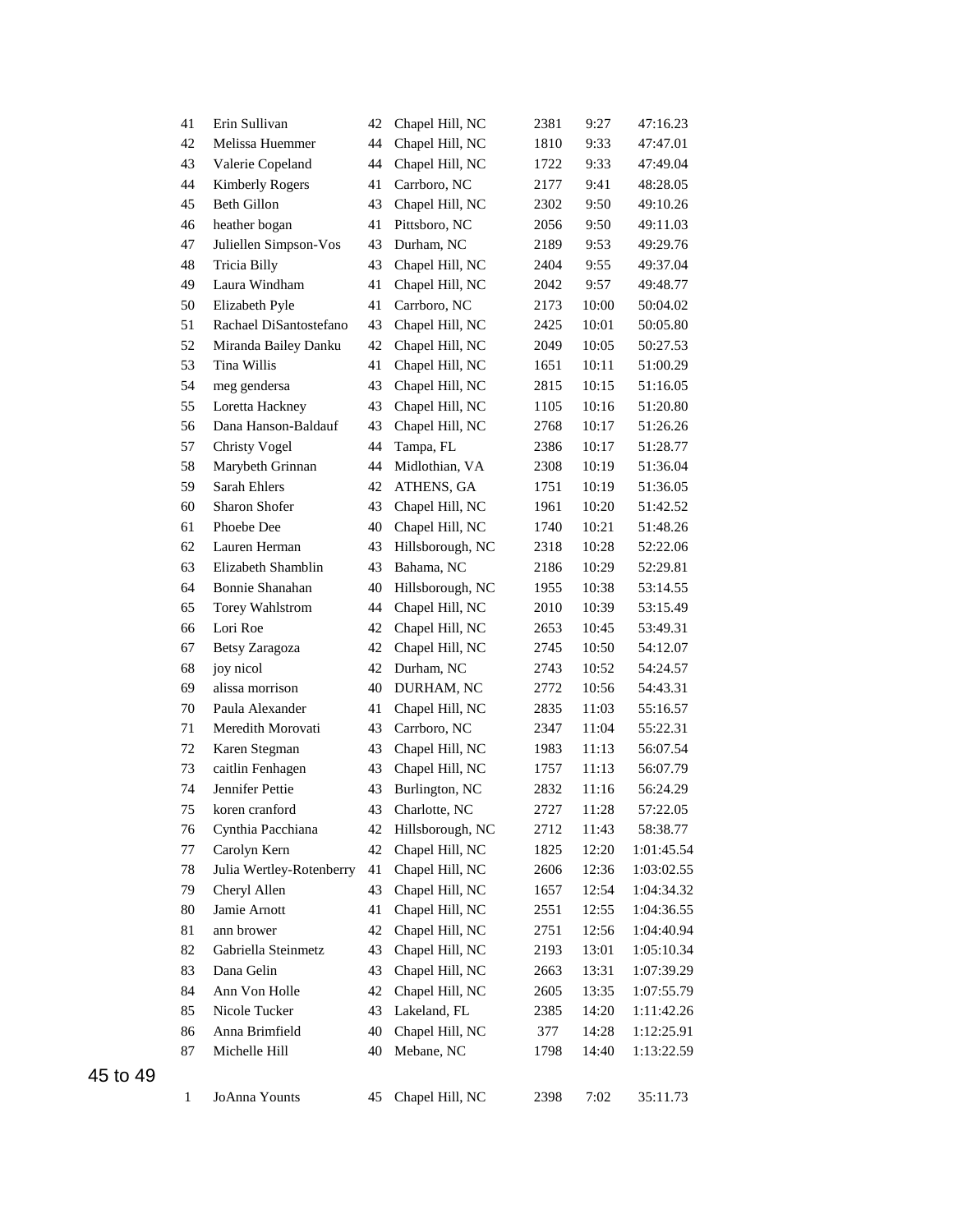| $\overline{c}$          | Jamie Dilweg             | 46 | Chapel Hill, NC  | 2678 | 7:19  | 36:36.23 |
|-------------------------|--------------------------|----|------------------|------|-------|----------|
| 3                       | <b>Helen Antipov</b>     | 45 | Durham, NC       | 1665 | 7:20  | 36:44.75 |
| $\overline{\mathbf{4}}$ | jackie gibson            | 48 | Chapel Hill, NC  | 2698 | 7:23  | 36:55.48 |
| 5                       | Sundae Lewis             | 45 | Cary, NC         | 1537 | 7:49  | 39:06.49 |
| 6                       | ilene speizer            | 47 | Chapel Hill, NC  | 2755 | 7:59  | 39:55.97 |
| 7                       | Diane Marshall           | 47 | Chapel Hill, NC  | 1858 | 8:01  | 40:08.22 |
| $\,8\,$                 | Hannah Hannan            | 47 | Chapel Hill, NC  | 2309 | 8:02  | 40:14.47 |
| 9                       | Jill Montaquila          | 45 | Pittsboro, NC    | 2674 | 8:07  | 40:38.22 |
| 10                      | Sonia Davis              | 46 | Chapel Hill, NC  | 974  | 8:11  | 40:55.49 |
| 11                      | Pamela Mund              | 45 | DURHAM, NC       | 2587 | 8:12  | 41:02.72 |
| 12                      | Laura Van Sant           | 46 | Chapel Hill, NC  | 2525 | 8:13  | 41:07.96 |
| 13                      | <b>Beth Eaton</b>        | 46 | Bay Village, OH  | 1747 | 8:24  | 42:03.46 |
| 14                      | Katya Prince             | 47 | Durham, NC       | 2642 | 8:30  | 42:34.22 |
| 15                      | Christianna Williams     | 48 | Chapel Hill, NC  | 1648 | 8:30  | 42:34.75 |
| 16                      | Lisa Tarantino           | 45 | Chapel Hill, NC  | 2383 | 8:34  | 42:51.99 |
| 17                      | Gina Lacava              | 45 | Chapel Hill, NC  | 2816 | 8:39  | 43:17.00 |
| 18                      | Collie Fulford           | 46 | DURHAM, NC       | 1032 | 8:45  | 43:49.99 |
| 19                      | Teresa Anile             | 45 | Hillsborough, NC | 2253 | 8:46  | 43:53.98 |
| 20                      | Rebecca Kohler           | 47 | Carrboro, NC     | 2700 | 8:50  | 44:11.00 |
| 21                      | Cyndy Weeks              | 48 | Carrboro, NC     | 2025 | 8:52  | 44:21.49 |
| 22                      | Donna Parker             | 46 | Chapel Hill, NC  | 2630 | 8:52  | 44:22.48 |
| 23                      | karen alexander          | 47 | Chapel Hill, NC  | 2048 | 8:58  | 44:54.50 |
| 24                      | Kathy Matera             | 49 | Chapel Hill, NC  | 1862 | 9:03  | 45:20.05 |
| 25                      | Liz Buchman              | 48 | Chapel Hill, NC  | 2685 | 9:04  | 45:21.53 |
| 26                      | Lynne McGibbon           | 46 | Carrboro, NC     | 1873 | 9:09  | 45:45.78 |
| 27                      | Karyn Hede               | 48 | Chapel Hill, NC  | 2448 | 9:10  | 45:51.54 |
| 28                      | Denise Carpenter         | 45 | Chapel Hill, NC  | 2265 | 9:15  | 46:18.53 |
| 29                      | Catherine Duncan         | 47 | Chapel Hill, NC  | 2562 | 9:22  | 46:53.79 |
| 30                      | Jill Hamm                | 45 | Chapel Hill, NC  | 1784 | 9:23  | 46:57.53 |
| 31                      | Carrolll Scott           | 49 | Chapel Hill, NC  | 1952 | 9:25  | 47:09.01 |
| 32                      | <b>Susan Perry</b>       | 49 | Raleigh, NC      | 1587 | 9:25  | 47:09.78 |
| 33                      | Margie Boccieri          | 45 | Chapel Hill, NC  | 2639 | 9:27  | 47:19.02 |
| 34                      | Julie Richardson         | 49 | Chapel Hill, NC  | 2746 | 9:28  | 47:22.29 |
| 35                      | Lea Watson               | 48 | Chapel Hill, NC  | 2696 | 9:28  | 47:23.28 |
| 36                      | carolyn watterson        | 45 | Pittsboro, NC    | 1644 | 9:32  | 47:44.03 |
| 37                      | Claudia Brady            | 45 | Hillsborough, NC | 276  | 9:33  | 47:47.53 |
| 38                      | Lila Schweins            | 49 | Chapel Hill, NC  | 2600 | 9:33  | 47:50.05 |
| 39                      | katherine hodgins        | 48 | CARY, NC         | 2762 | 9:36  | 48:02.02 |
| 40                      | Elizabeth Towe           | 46 | Carrboro, NC     | 1633 | 9:38  | 48:12.80 |
| 41                      | Christine Cotton         | 47 | Chapel Hill, NC  | 2792 | 9:48  | 49:04.01 |
| 42                      | Sue Duronio              | 47 | Chapel Hill, NC  | 1746 | 9:53  | 49:27.80 |
| 43                      | Tara Nutley              | 45 | Chapel Hill, NC  | 2641 | 10:10 | 50:52.54 |
| 44                      | Elizabeth Paley          | 45 | DURHAM, NC       | 2818 | 10:17 | 51:28.78 |
| 45                      | maria la via             | 49 | Chapel Hill, NC  | 2736 | 10:19 | 51:37.53 |
| 46                      | <b>Charlotte Sussman</b> | 47 | DURHAM, NC       | 2518 | 10:19 | 51:37.77 |
| 47                      | Valerie Faulkner         | 49 | Durham, NC       | 1755 | 10:28 | 52:22.83 |
| 48                      | Irena Caf                | 48 | Durham, NC       | 1699 | 10:28 | 52:25.31 |
| 49                      | Jennifer Bachman         | 46 | Bahama, NC       | 1666 | 10:29 | 52:29.82 |
| 50                      | Alexandra Garcia-Granad  | 49 | Durham, NC       | 1050 | 10:30 | 52:33.06 |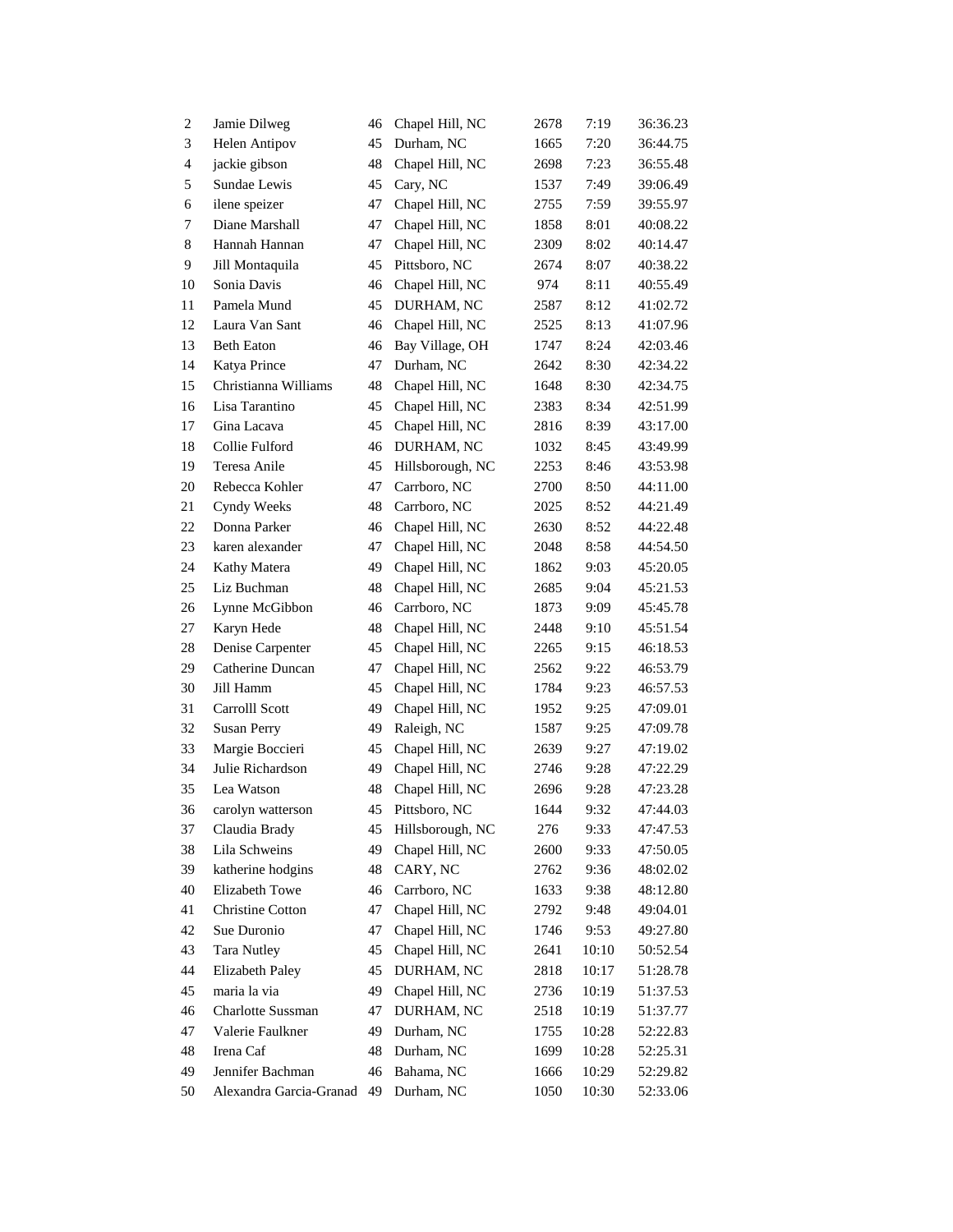| 51             | Maureen Cunningham     | 49 | Hillsborough, NC | 1733 | 10:38 | 53:11.57   |
|----------------|------------------------|----|------------------|------|-------|------------|
| 52             | heather emmett         | 47 | Chapel Hill, NC  | 2730 | 10:38 | 53:14.80   |
| 53             | Kim Price              | 45 | Chapel Hill, NC  | 1923 | 10:46 | 53:54.32   |
| 54             | Kim Boggess            | 47 | Chapel Hill, NC  | 1682 | 10:48 | 54:01.56   |
| 55             | Susan Peck             | 48 | Cheshire, CT     | 2166 | 10:51 | 54:17.79   |
| 56             | Deborah Young          | 49 | Chapel Hill, NC  | 2543 | 10:53 | 54:29.29   |
| 57             | Wendy Brewster         | 46 | Chapel Hill, NC  | 1691 | 10:56 | 54:45.55   |
| 58             | Robin Wiegerink        | 49 | Chapel Hill, NC  | 2031 | 11:04 | 55:22.32   |
| 59             | Lisa DiConsiglio       | 49 | Arlington, VA    | 2424 | 11:05 | 55:25.06   |
| 60             | <b>BJ</b> Tipton       | 49 | Chapel Hill, NC  | 1994 | 11:17 | 56:26.58   |
| 61             | Dina Eisinger          | 49 | Chapel Hill, NC  | 989  | 11:18 | 56:34.55   |
| 62             | Debbie McCormick       | 45 | Chapel Hill, NC  | 2343 | 11:28 | 57:22.79   |
| 63             | Sandy Henriquez        | 45 | Chapel Hill, NC  | 2317 | 11:33 | 57:47.33   |
| 64             | Sharon Murray          | 49 | Chapel Hill, NC  | 1574 | 11:35 | 57:56.31   |
| 65             | sonia rajo             | 45 | Chapel Hill, NC  | 2839 | 11:45 | 58:48.79   |
| 66             | Julie Grill            | 48 | Chapel Hill, NC  | 1089 | 12:13 | 1:01:10.53 |
| 67             | Dawn Erikson           | 47 | Chapel Hill, NC  | 2288 | 12:14 | 1:01:11.04 |
| 68             | Anne Neeley            | 49 | DURHAM, NC       | 2590 | 12:16 | 1:01:21.81 |
| 69             | Sandra Rogier          | 45 | cincinnati, OH   | 1929 | 12:22 | 1:01:53.80 |
| 70             | betsey elbogen         | 47 | Chapel Hill, NC  | 2287 | 12:28 | 1:02:20.34 |
| 71             | Alison Andre           | 49 | Chapel Hill, NC  | 1661 | 12:35 | 1:02:56.56 |
| 72             | Patricia Dannehower    | 48 | Hillsborough, NC | 2657 | 12:37 | 1:03:07.06 |
| 73             | carol mclaurin         | 48 | Hillsborough, NC | 2470 | 12:39 | 1:03:15.07 |
| 74             | Amy Soderstrum         | 48 | Mt. Airy, MD     | 1980 | 12:54 | 1:04:34.58 |
| 75             | Casey Saussy           | 48 | Chapel Hill, NC  | 2244 | 13:31 | 1:07:39.31 |
| 76             | chrissy hays           | 45 | Unknown, NA      | 2799 | 14:20 | 1:11:42.07 |
| 77             | DeeDee Shull           | 49 | Chapel Hill, NC  | 1964 | 14:20 | 1:11:42.10 |
| 78             | Amanda Georgiades      | 46 | Sarasota, FL     | 1770 | 14:20 | 1:11:42.27 |
| 79             | Karen Apperson         | 48 | Chapel Hill, NC  | 2658 | 14:31 | 1:12:35.33 |
|                |                        |    |                  |      |       |            |
| 1              | Joan Mabe              | 50 | Carrboro, NC     | 2804 | 6:19  | 31:37.51   |
| $\overline{c}$ | <b>Susan Chesser</b>   | 50 | Durham, NC       | 858  | 7:56  | 39:42.76   |
| 3              | Rebecca Trumbull       | 52 | DURHAM, NC       | 1636 | 7:58  | 39:50.73   |
| 4              | Mary Bauman            | 53 | Chapel Hill, NC  | 2050 | 8:04  | 40:24.22   |
| 5              | Kari Wilkinson         | 51 | Mebane, NC       | 2210 | 8:15  | 41:15.49   |
| 6              | Jaye Meyer             | 51 | Chapel Hill, NC  | 1561 | 8:38  | 43:12.98   |
| 7              | Debbie Smith           | 52 | Hillsborough, NC | 2512 | 8:50  | 44:14.75   |
| 8              | Korinn Saker           | 54 | Hillsborough, NC | 2615 | 8:56  | 44:40.48   |
| 9              | Carol Rigsbee          | 53 | Chapel Hill, NC  | 2175 | 8:56  | 44:43.74   |
| 10             | Kathy Coulter          | 52 | Chapel Hill, NC  | 932  | 9:11  | 45:58.26   |
| 11             | Ellen Junker           | 53 | Carrboro, NC     | 2234 | 9:13  | 46:06.79   |
| 12             | anne mandeville-long   | 53 | Chapel Hill, NC  | 1554 | 9:22  | 46:51.80   |
| 13             | Carmen Lewis           | 51 | Chapel Hill, NC  | 2697 | 9:28  | 47:23.04   |
| 14             | <b>Margaret Helton</b> | 52 | Carrboro, NC     | 1792 | 9:40  | 48:24.99   |
| 15             | Julie Kimbell          | 52 | Chapel Hill, NC  | 1829 | 9:43  | 48:36.79   |
| 16             | Teresa Vanderford      | 52 | Chapel Hill, NC  | 2002 | 9:49  | 49:06.78   |
| 17             | Jeanne Noe             | 52 | Chapel Hill, NC  | 2159 | 9:53  | 49:28.53   |
| 18             | Penny Morris           | 53 | Durham, NC       | 2153 | 9:58  | 49:52.80   |
| 19             | Susan Sisk             | 50 | Chapel Hill, NC  | 1614 | 10:02 | 50:11.27   |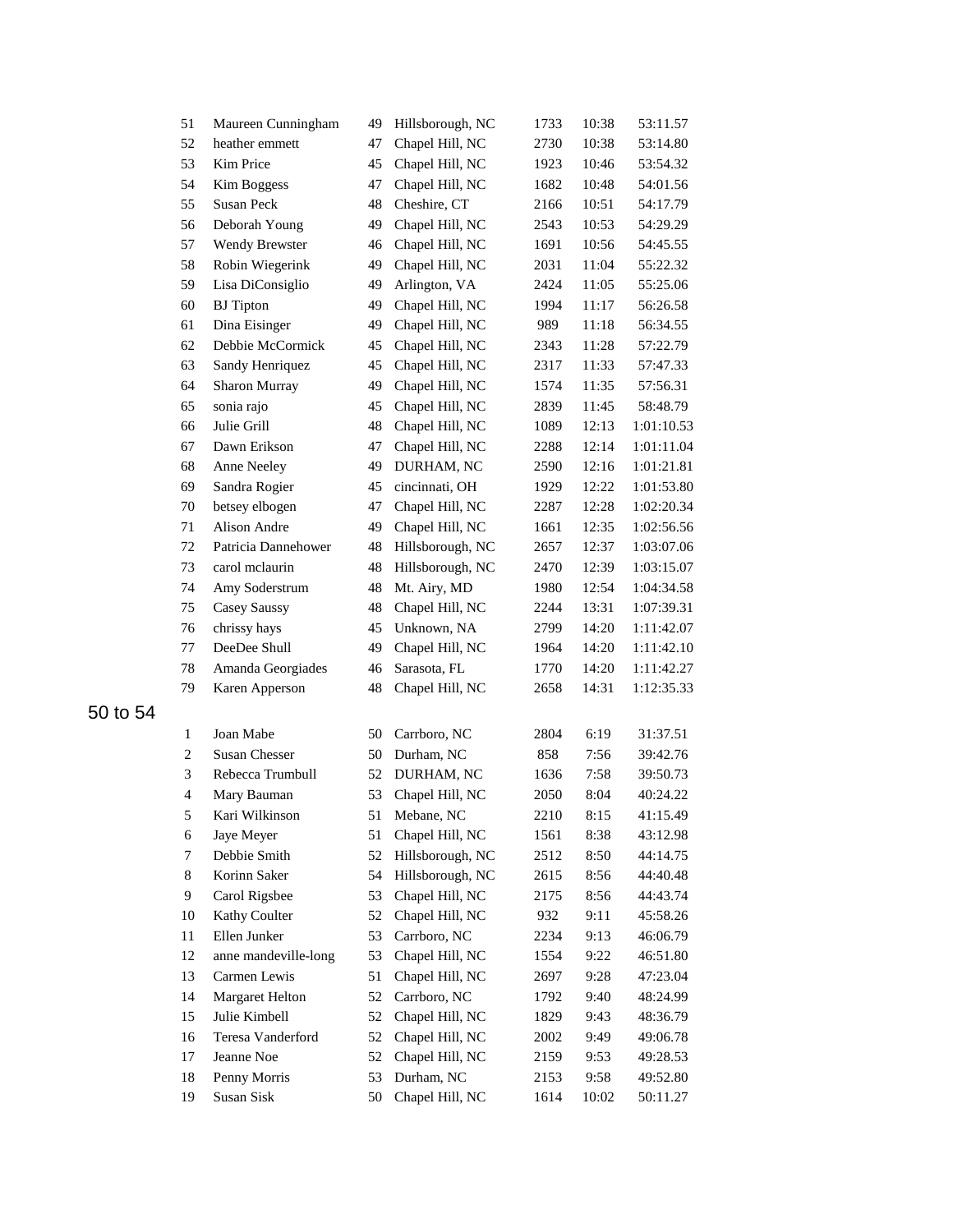| 20             | Kathleen O'Loughlin     | 52 | Chapel Hill, NC   | 1580 | 10:04 | 50:22.77   |
|----------------|-------------------------|----|-------------------|------|-------|------------|
| 21             | <b>Bunny Brown</b>      | 53 | Durham, NC        | 2406 | 10:08 | 50:42.01   |
| 22             | <b>Susan Lawrence</b>   | 51 | Chapel Hill, NC   | 1532 | 10:10 | 50:53.51   |
| 23             | Donna Bunch             | 54 | Chapel Hill, NC   | 2262 | 10:12 | 51:02.26   |
| 24             | Susan Blackwell         | 52 | DURHAM, NC        | 158  | 10:14 | 51:14.26   |
| 25             | bharathi Zvara          | 54 | Chapel Hill, NC   | 2216 | 10:17 | 51:27.27   |
| 26             | Susie Gilbert           | 50 | DURHAM, NC        | 2299 | 10:20 | 51:44.05   |
| 27             | Kimberlie Burns         | 51 | Durham, NC        | 473  | 10:27 | 52:19.04   |
| 28             | Jeannie Rogers          | 53 | Chapel Hill, NC   | 2364 | 10:31 | 52:38.08   |
| 29             | Ada Freeman             | 51 | Seven Springs, NC | 1766 | 10:33 | 52:48.55   |
| 30             | Kathy Lynn              | 52 | Gaithersburg, MD  | 1848 | 10:39 | 53:15.79   |
| 31             | Gayle Thomas            | 53 | Chapel Hill, NC   | 2670 | 10:43 | 53:37.81   |
| 32             | Edith Holloman          | 53 | Chapel Hill, NC   | 2116 | 10:43 | 53:40.07   |
| 33             | <b>Tracy Parham</b>     | 52 | Chapel Hill, NC   | 2163 | 10:45 | 53:47.99   |
| 34             | Shelley Dillon          | 52 | Chapel Hill, NC   | 2088 | 10:45 | 53:48.01   |
| 35             | Meg Goodhand            | 53 | DURHAM, NC        | 2303 | 11:12 | 56:01.81   |
| 36             | Debra Fields            | 50 | Hillsborough, NC  | 1010 | 11:16 | 56:22.29   |
| 37             | Mayra Graden            | 50 | Chapel Hill, NC   | 2305 | 11:33 | 57:47.52   |
| 38             | patty heivly            | 51 | Chapel Hill, NC   | 2612 | 11:35 | 57:58.50   |
| 39             | Jennifer Strickland     | 52 | Carrboro, NC      | 1622 | 11:58 | 59:50.07   |
| 40             | Lynn Duffy              | 50 | Chapel Hill, NC   | 2427 | 12:19 | 1:01:38.54 |
| 41             | Kim Dawson              | 54 | Carrboro, NC      | 2423 | 12:21 | 1:01:48.80 |
| 42             | Masako Sakamachi        | 54 | Chapel Hill, NC   | 2243 | 13:49 | 1:09:09.28 |
| 43             | Sue Millager            | 53 | Carrboro, NC      | 1563 | 14:27 | 1:12:19.57 |
| 44             | elaine nanney           | 54 | Chapel Hill, NC   | 2479 | 14:42 | 1:13:34.33 |
| 45             | amy morgan              | 53 | Centerville, OH   | 2475 | 14:50 | 1:14:10.31 |
| 1              | Doris Alexander         | 57 | Carrboro, NC      | 2250 | 7:14  | 36:11.50   |
| $\overline{c}$ | Patricia Karrigan       | 56 | Carrboro, NC      | 2128 | 7:54  | 39:31.99   |
| $\mathfrak{Z}$ | <b>Barbara Campbell</b> | 55 | Carrboro, NC      | 2264 | 8:00  | 40:02.72   |
| $\overline{4}$ | Vivian Li               | 55 | Durham, NC        | 1539 | 8:10  | 40:53.25   |
| 5              | Carolyn Crump           | 56 | Carrboro, NC      | 2228 | 8:18  | 41:34.22   |
| 6              | Kim Fox                 | 57 | Chapel Hill, NC   | 2098 | 8:36  | 43:04.49   |
| 7              | Sandy Dinola            | 57 | Chapel Hill, NC   | 2633 | 8:55  | 44:36.97   |
| 8              | Stephanie Rankin        | 57 | Mebane, NC        | 1925 | 8:56  | 44:45.48   |
| 9              | Caroline Scott          | 56 | Chapel Hill, NC   | 1951 | 9:01  | 45:06.25   |
| 10             | Jayne Cunningham        | 56 | Lexington, KY     | 1731 | 9:02  | 45:11.20   |
| 11             | Robin Mullis            | 55 | Carrboro, NC      | 2350 | 9:14  | 46:11.53   |
| 12             | karin manolagas         | 56 | Little Rock, AR   | 2651 | 9:35  | 47:58.53   |
| 13             | Nancy Margolin          | 59 | Carrboro, NC      | 1556 | 9:47  | 48:57.80   |
| 14             | Julie Horton            | 56 | Chapel Hill, NC   | 1238 | 9:56  | 49:44.03   |
| 15             | Sue Wasiolek            | 57 | DURHAM, NC        | 2020 | 10:02 | 50:12.27   |
| 16             | Diane Rinehard          | 58 | DURHAM, NC        | 2495 | 10:06 | 50:31.27   |
| 17             | Susan Gerbeth Jones     | 56 | Unknown, NA       | 2814 | 10:14 | 51:12.76   |
| 18             | Leslie Lotina           | 58 | Chapel Hill, NC   | 1842 | 10:20 | 51:40.02   |
| 19             | Marijean Young          | 58 | Chapel Hill, NC   | 2045 | 10:21 | 51:46.53   |
| 20             | Deb Greene              | 55 | Chapel Hill, NC   | 1065 | 10:33 | 52:46.55   |
| 21             | <b>Tracey West</b>      | 59 | Chapel Hill, NC   | 1645 | 10:39 | 53:15.80   |
| 22             | carol vorhaus           | 57 | Chapel Hill, NC   | 2387 | 10:45 | 53:46.31   |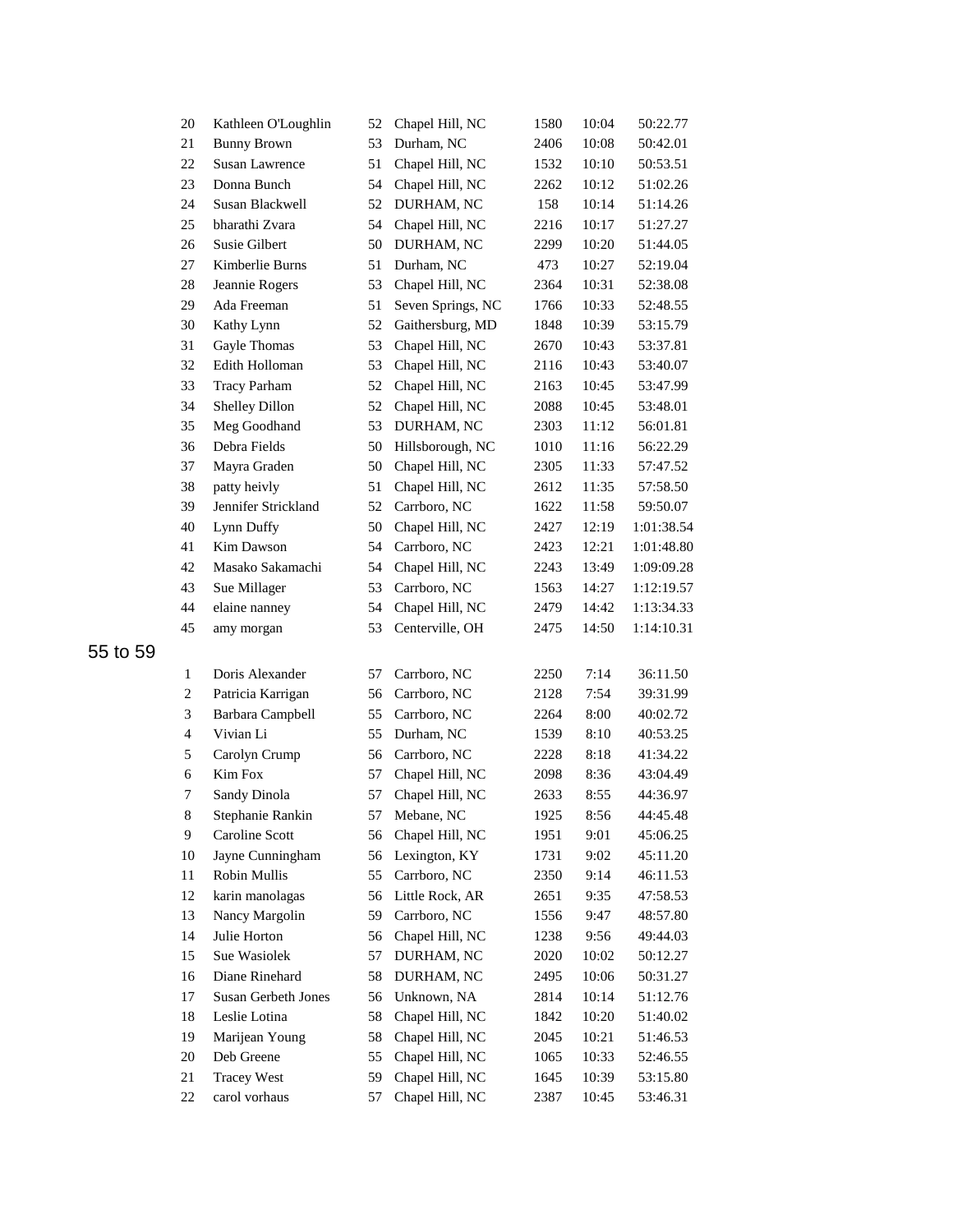|          | 23                      | Sabrina Olsen                         | 56 | Durham, NC       | 2357 | 11:20 | 56:40.56   |
|----------|-------------------------|---------------------------------------|----|------------------|------|-------|------------|
|          | 24                      | Ruth Boone                            | 58 | Pittsboro, NC    | 2783 | 11:32 | 57:43.58   |
|          | 25                      | Dorothy Guidici                       | 59 | Chapel Hill, NC  | 2715 | 11:35 | 57:58.54   |
|          | 26                      | linda mccluskey                       | 59 | Chapel Hill, NC  | 1865 | 11:49 | 59:09.54   |
|          | 27                      | Susan Lieberum                        | 58 | Pittsboro, NC    | 1840 | 12:10 | 1:00:51.82 |
|          | 28                      | Kathy Voshell                         | 55 | Durham, NC       | 2008 | 12:45 | 1:03:48.54 |
|          | 29                      | Maureen Rosen                         | 55 | Chapel Hill, NC  | 1931 | 12:56 | 1:04:43.81 |
|          | 30                      | Mary Ann Power                        | 55 | Pittsboro, NC    | 1919 | 12:58 | 1:04:51.57 |
|          | 31                      | Carol Fossum                          | 56 | Madison, WI      | 2291 | 13:09 | 1:05:49.57 |
|          | 32                      | Carole Lee Bresky                     | 58 | Pittsboro, NC    | 2226 | 13:16 | 1:06:22.55 |
|          | 33                      | Barbara Fletcher                      | 57 | Durham, NC       | 1760 | 14:14 | 1:11:11.33 |
|          | 34                      | Serena Fenton                         | 59 | Chapel Hill, NC  | 1004 | 14:31 | 1:12:35.83 |
| 60 to 64 |                         |                                       |    |                  |      |       |            |
|          | $\mathbf{1}$            | Diana Knechtel                        | 60 | Chapel Hill, NC  | 1831 | 9:27  | 47:16.51   |
|          | $\overline{c}$          | Joan Boone                            | 60 | Efland, NC       | 243  | 9:58  | 49:53.76   |
|          | 3                       | Julia Cupitt                          | 64 | DURHAM, NC       | 970  | 10:12 | 51:01.27   |
|          | $\overline{\mathbf{4}}$ | Carol Walton                          | 60 | DURHAM, NC       | 2530 | 10:31 | 52:38.06   |
|          | 5                       | Jill Louv                             | 60 | Durham, NC       | 2141 | 10:36 | 53:04.05   |
|          | 6                       | Alice Finnell                         | 61 | Chapel Hill, NC  | 2626 | 10:40 | 53:24.79   |
|          | 7                       |                                       |    |                  |      | 10:42 |            |
|          | $\,8\,$                 | Donna Wightman<br>susan wolf          | 64 | Chapel Hill, NC  | 2033 |       | 53:32.32   |
|          |                         |                                       | 60 | Chapel Hill, NC  | 2044 | 11:07 | 55:35.81   |
|          | 9                       | dianne cates                          | 60 | Hillsborough, NC | 2823 | 11:30 | 57:30.81   |
|          | 10                      | <b>Beth Briere</b>                    | 61 | Durham, NC       | 2059 | 12:00 | 1:00:00.81 |
|          | 11                      | ellen o'brien                         | 60 | Carrboro, NC     | 2352 | 12:17 | 1:01:29.79 |
|          | 12                      | Shula Bernard                         | 61 | Chapel Hill, NC  | 1677 | 12:19 | 1:01:36.54 |
|          | 13                      | Lynne O'Brien                         | 61 | Carrboro, NC     | 1900 | 12:33 | 1:02:49.55 |
|          | 14                      | Judy Weseman                          | 61 | Chapel Hill, NC  | 2205 | 13:24 | 1:07:01.55 |
|          | 15                      | Joyce Snapper                         | 63 | Chapel Hill, NC  | 2247 | 13:49 | 1:09:08.80 |
| 65 to 69 |                         |                                       |    |                  |      |       |            |
|          | $\mathbf{1}$            | Sheelagh Anderson                     | 65 | Chapel Hill, NC  | 1660 | 9:42  | 48:31.76   |
|          | $\overline{c}$          | Cecile Skrzynia                       | 65 | Chapel Hill, NC  | 2375 | 9:59  | 49:58.02   |
|          | 3                       | cecilia mackey                        | 65 | Carrboro, NC     | 2838 | 11:02 | 55:12.07   |
|          | $\overline{4}$          | Ruth Kern                             | 67 | Chapel Hill, NC  | 1828 | 11:17 | 56:29.31   |
|          | 5                       | Margie Emshoff                        | 67 | Chapel Hill, NC  | 2091 | 11:23 | 56:59.79   |
| 70 to 74 |                         |                                       |    |                  |      |       |            |
|          | 1                       | Sharon Roggenbuck                     | 74 | Hillsborough, NC | 2242 | 11:10 | 55:53.57   |
|          | $\overline{c}$          | Mary McKown                           | 71 | Chapel Hill, NC  | 2621 | 12:27 | 1:02:19.05 |
| 5 to 9   |                         |                                       |    |                  |      |       |            |
|          | $\mathbf{1}$            | <b>Lucas Daley</b>                    | 9  | Carrboro, NC     | 2278 | 7:38  | 38:11.73   |
|          | $\overline{c}$          | Daniel Price                          | 9  | Chapel Hill, NC  | 1922 | 7:39  | 38:18.00   |
|          |                         | Connor McGibbon                       | 9  | Carrboro, NC     |      |       |            |
|          | 3                       |                                       | 9  |                  | 1871 | 8:11  | 41:00.23   |
|          | $\overline{4}$          | sebastian hodgins<br>Duncan Goldstein |    | Pittsboro, NC    | 2763 | 8:24  | 42:03.49   |
|          | 5                       |                                       | 9  | Carrboro, NC     | 2758 | 9:27  | 47:19.54   |
|          | 6                       | toby harris                           | 9  | Chapel Hill, NC  | 2114 | 9:40  | 48:23.52   |
|          | 7                       | nate alexander                        | 8  | Chapel Hill, NC  | 2834 | 11:02 | 55:14.32   |
|          | 8                       | Jackson Adams                         | 8  | Pittsboro, NC    | 2400 | 11:08 | 55:42.55   |
| 10 to 14 |                         |                                       |    |                  |      |       |            |
|          | $\mathbf{1}$            | Klaas van Kempen                      | 12 | Chapel Hill, NC  | 2744 | 6:26  | 32:12.76   |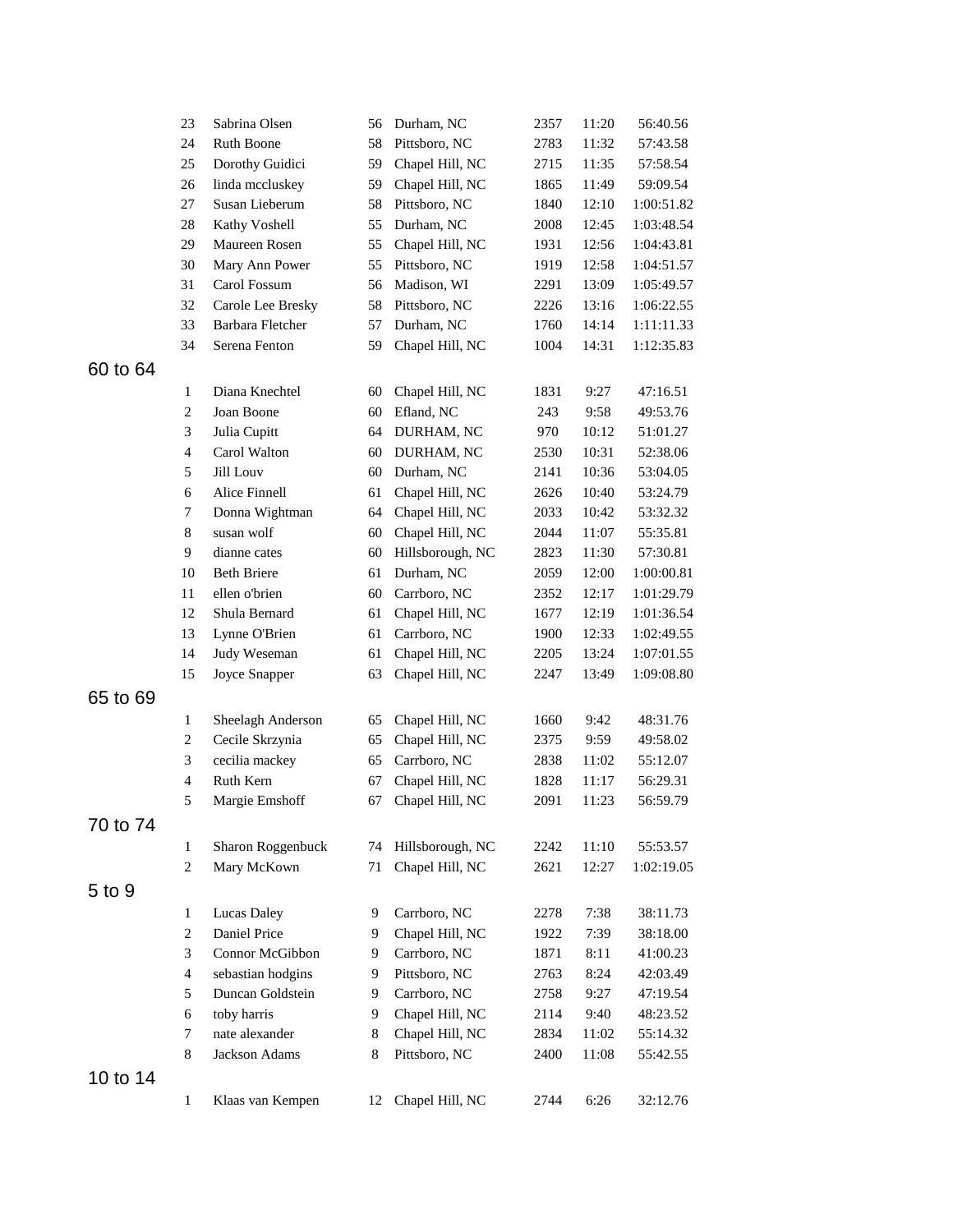| $\overline{c}$ | William Maier              | 13 | Parma, OH             | 2339 | 6:42  | 33:34.24   |
|----------------|----------------------------|----|-----------------------|------|-------|------------|
| 3              | <b>Ryan Combs</b>          | 12 | Chapel Hill, NC       | 2077 | 6:44  | 33:40.98   |
| $\overline{4}$ | Jonathan Timothy           | 14 | Chapel Hill, NC       | 1993 | 6:44  | 33:43.74   |
| 5              | Austin Korynta             | 13 | Pittsboro, NC         | 2132 | 6:45  | 33:45.25   |
| 6              | Tommy Cecil                | 14 | Herndon, VA           | 1709 | 6:50  | 34:13.48   |
| 7              | Agustin Fiorito Jr         | 13 | Chapel Hill, NC       | 1015 | 7:27  | 37:17.49   |
| 8              | Kalvin Matischak           | 10 | Carrboro, NC          | 1864 | 7:31  | 37:39.48   |
| 9              | Owen Rogers                | 11 | Carrboro, NC          | 2178 | 7:38  | 38:11.72   |
| 10             | jonathan white             | 14 | DURHAM, NC            | 2673 | 7:52  | 39:24.26   |
| 11             | andrew harris              | 12 | DURHAM, NC            | 1139 | 8:08  | 40:41.72   |
| 12             | Caeden Greene              | 11 | Chapel Hill, NC       | 2107 | 8:13  | 41:06.76   |
| 13             | scott newmark              | 12 | Charlotte, NC         | 2157 | 8:26  | 42:14.73   |
| 14             | Nicholas Young             | 14 | Chapel Hill, NC       | 2544 | 8:39  | 43:18.77   |
| 15             | Trevor Gay                 | 10 | Chapel Hill, NC       | 2434 | 8:46  | 43:51.22   |
| 16             | <b>Mason Boggess</b>       | 11 | Chapel Hill, NC       | 1683 | 8:58  | 44:50.76   |
| 17             | Ross Buchman               | 13 | Chapel Hill, NC       | 2682 | 8:59  | 44:58.46   |
| 18             | Zachary Gershon            | 10 | Chapel Hill, NC       | 2295 | 9:20  | 46:43.75   |
| 19             | carter danku               | 13 | Chapel Hill, NC       | 2079 | 9:26  | 47:14.28   |
| 20             | ben hodgins                | 12 | Pittsboro, NC         | 2765 | 9:34  | 47:53.77   |
| 21             | tim childers               | 12 | Chapel Hill, NC       | 2692 | 10:12 | 51:03.02   |
| 22             | nick shofer                | 14 | Chapel Hill, NC       | 1958 | 10:19 | 51:37.51   |
| 23             | graham emmett              | 12 | Chapel Hill, NC       | 2732 | 10:27 | 52:18.27   |
| 24             | oliver key                 | 14 | Chapel Hill, NC       | 2795 | 10:31 | 52:39.31   |
| 25             | <b>JC</b> Davis            | 12 | Chapel Hill, NC       | 1736 | 11:20 | 56:43.05   |
| 26             | <b>Christopher Cortese</b> | 13 | Vienna, VA            | 2276 | 11:24 | 57:04.30   |
| 27             | Kevin Barth                | 13 | Chapel Hill, NC       | 2223 | 11:37 | 58:08.06   |
| 28             | Jack Shareshian            | 11 | Chapel Hill, NC       | 2505 | 13:14 | 1:06:14.30 |
| $\mathbf{1}$   | ryan brady                 | 16 | Chapel Hill, NC       | 2806 | 5:30  | 27:34.76   |
| 2              | Jacob Maier                | 18 | Parma, OH             | 2338 | 5:49  | 29:08.29   |
| 3              | Zachary Cyr-Scully         | 17 | Chapel Hill, NC       | 2277 | 5:58  | 29:50.26   |
| $\overline{4}$ | Henry Mandeville           | 17 | Chapel Hill, NC       | 2466 | 6:19  | 31:38.28   |
| 5              | nathaniel michael          | 17 | Chapel Hill, NC       | 1562 | 6:23  | 31:58.26   |
| 6              | Dillon Kopec               | 15 | Carrboro, NC          | 2327 | 6:37  | 33:09.48   |
| 7              | Maximiliano Salcedo        | 19 | Chapel Hill, NC       | 2500 | 6:42  | 33:31.71   |
| 8              | Merrick Castillo           | 17 | Hillsborough, NC      | 2411 | 6:42  | 33:33.99   |
| 9              | jordan thomas              | 19 | Carrboro, NC          | 2671 | 6:44  | 33:43.48   |
| 10             | Griffin Wilson             | 17 | Charlotte, NC         | 2608 | 6:47  | 33:58.22   |
| 11             | brian burke                | 16 | Bel Air, MD           | 2790 | 6:47  | 34:00.22   |
| 12             | Rob Byerly                 | 17 | Chapel Hill, NC       | 494  | 6:49  | 34:10.72   |
| 13             | Ross Hoch                  | 15 | Bronxville, NY        | 1803 | 6:58  | 34:51.97   |
| 14             | cody hawkins               | 18 | Chapel Hill, NC       | 2676 | 7:03  | 35:16.73   |
| 15             | will cranford              | 15 | Charlotte, NC         | 2726 | 7:48  | 39:01.98   |
| 16             | Riley Gualtieri-Reed       | 15 | Chapel Hill, NC       | 1778 | 7:58  | 39:50.22   |
| 17             | steven walton              | 18 | DURHAM, NC            | 2802 | 8:05  | 40:27.22   |
| 18             | keegan cordell             | 16 | Chapel Hill, NC       | 2420 | 8:05  | 40:30.48   |
| 19             | harris coley               | 19 | <b>BURLINGTON, NC</b> | 2800 | 8:07  | 40:39.24   |
| 20             | <b>Brian Lewis</b>         | 16 | Cary, NC              | 2463 | 8:11  | 40:58.23   |
| 21             | john driscoll              | 19 | Honolulu, HI          | 2807 | 8:13  | 41:08.98   |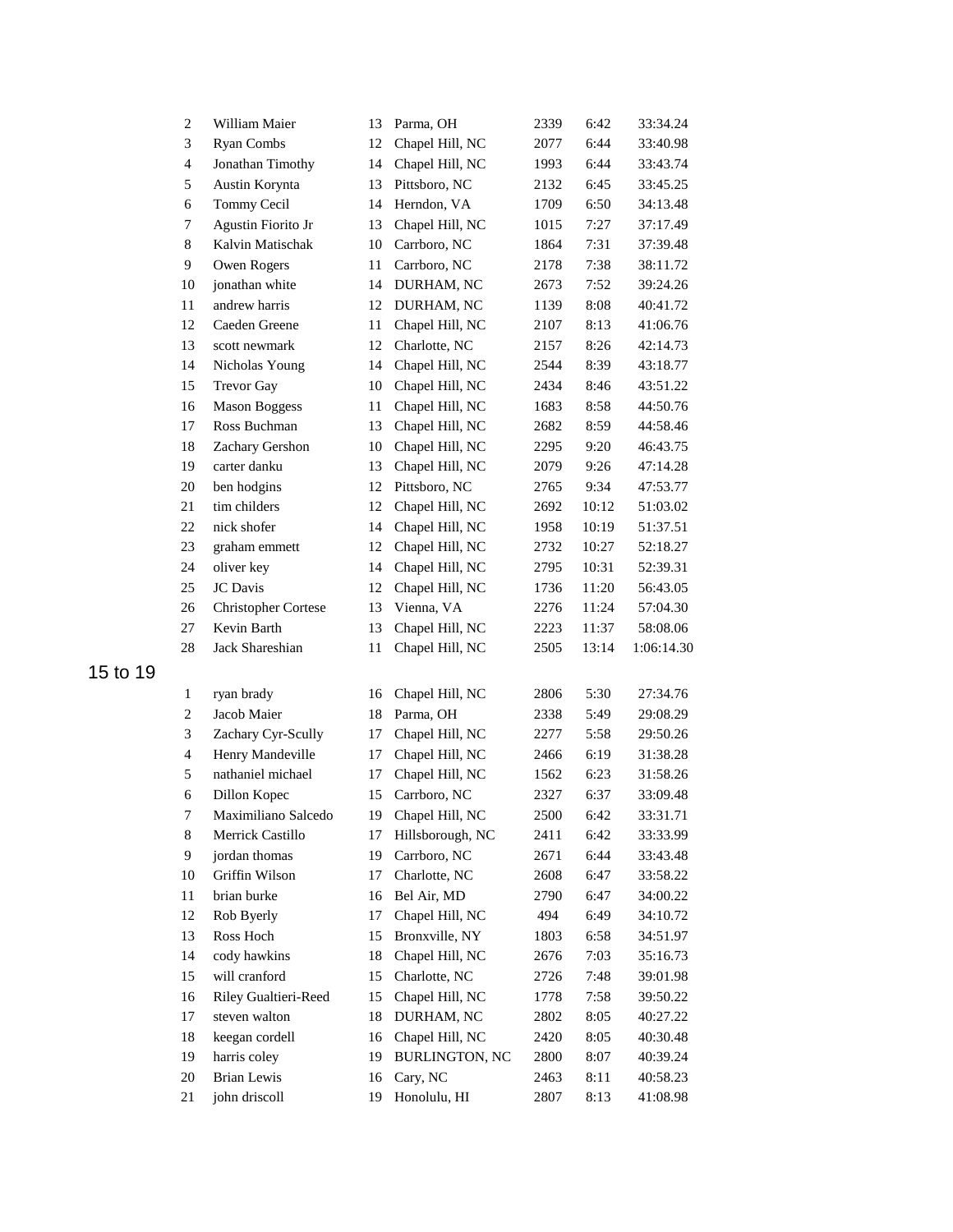|          | 22                       | Sam Arneson          | 16 | Chapel Hill, NC  | 2550 | 8:26  | 42:13.72   |
|----------|--------------------------|----------------------|----|------------------|------|-------|------------|
|          | 23                       | Jackson Dellinger    | 15 | DURHAM, NC       | 2084 | 8:35  | 43:00.75   |
|          | 24                       | Benjamin Padden      | 16 | Chapel Hill, NC  | 2358 | 8:47  | 43:57.76   |
|          | 25                       | <b>Brett Buchman</b> | 17 | Chapel Hill, NC  | 2683 | 8:59  | 44:57.47   |
|          | 26                       | Carson Grill         | 15 | Chapel Hill, NC  | 1078 | 9:00  | 45:01.00   |
|          | 27                       | Noah Davis           | 19 | Chapel Hill, NC  | 1738 | 9:17  | 46:26.77   |
|          | 28                       | Miles Rosen          | 18 | Chapel Hill, NC  | 1932 | 9:31  | 47:39.76   |
|          | 29                       | John Nanney          | 16 | Chapel Hill, NC  | 2481 | 9:34  | 47:53.56   |
|          | 30                       | Christopher Barth    | 18 | Chapel Hill, NC  | 2221 | 9:41  | 48:29.53   |
|          | 31                       | Noah Shofer          | 16 | Chapel Hill, NC  | 1959 | 10:19 | 51:37.29   |
|          | 32                       | Shaun Schneider      | 16 | Pittsboro, NC    | 1950 | 11:36 | 58:04.30   |
|          | 33                       | Gabe Rosenberg       | 17 | Chapel Hill, NC  | 1935 | 13:56 | 1:09:40.33 |
| 20 to 24 |                          |                      |    |                  |      |       |            |
|          | 1                        | Matthew Waller       | 23 | Apex, NC         | 2391 | 5:14  | 26:12.01   |
|          | $\boldsymbol{2}$         | Daniel Lane          | 23 | Carrboro, NC     | 2462 | 5:17  | 26:29.76   |
|          | 3                        | Jacob Hoerger        | 20 | Chapel Hill, NC  | 2231 | 5:20  | 26:45.01   |
|          | $\overline{\mathcal{A}}$ | <b>Tyle Stelzig</b>  | 24 | Carrboro, NC     | 2378 | 5:34  | 27:55.76   |
|          | 5                        | Kyle Villemain       | 20 | Chapel Hill, NC  | 2005 | 5:47  | 28:58.51   |
|          | 6                        | Benjamin Buck        | 22 | Chapel Hill, NC  | 445  | 5:52  | 29:23.28   |
|          | 7                        | Ryan Baptiste        | 20 | Chapel Hill, NC  | 2553 | 6:00  | 30:03.75   |
|          | $\,8\,$                  | Steve Guidry III     | 23 | Ballston Spa, NY | 2443 | 6:11  | 30:58.78   |
|          | 9                        | Matt Villemain       | 24 | Chapel Hill, NC  | 2006 | 6:13  | 31:07.26   |
|          | 10                       | Courtney Mandeville  | 24 | Chapel Hill, NC  | 1856 | 6:37  | 33:07.48   |
|          | 11                       | Dan Gualtieri        | 24 | Fayetteville, NY | 1774 | 6:41  | 33:29.99   |
|          | 12                       | Kyle Nickodem        | 24 | Chapel Hill, NC  | 1895 | 6:43  | 33:39.48   |
|          | 13                       | brendan murray       | 24 | Boone, NC        | 2652 | 6:53  | 34:27.76   |
|          | 14                       | Victor Cadilla       | 24 | Durham, NC       | 2061 | 7:03  | 35:18.97   |
|          | 15                       | Jorge Canuto         | 23 | Durham, NC       | 539  | 7:22  | 36:53.73   |
|          | 16                       | Zachary Gilbert      | 22 | Chapel Hill, NC  | 2301 | 7:30  | 37:33.98   |
|          | 17                       | William Minogue      | 24 | Malvern, PA      | 2473 | 7:40  | 38:22.23   |
|          | 18                       | kal fadem            | 24 | DURHAM, NC       | 2812 | 7:48  | 39:02.51   |
|          | 19                       | Michael Ghio         | 21 | Chapel Hill, NC  | 1771 | 7:59  | 39:55.98   |
|          | 20                       | Paul Walton          | 23 | DURHAM, NC       | 2531 | 8:04  | 40:22.23   |
|          | 21                       | <b>Bill Hoch</b>     | 22 | Durham, NC       | 1799 | 8:15  | 41:18.23   |
|          | 22                       | Andrew Carmen        |    | 24 Raleigh, NC   | 1702 | 8:31  | 42:35.73   |
|          | 23                       | Mason Cordell        | 21 | Chapel Hill, NC  | 2421 | 9:17  | 46:26.05   |
|          | 24                       | Robert Walton        | 21 | DURHAM, NC       | 2532 | 9:19  | 46:36.51   |
|          | 25                       | stephen lloyd        | 24 | Chapel Hill, NC  | 1859 | 10:37 | 53:06.80   |
|          | 26                       | John Wolf            | 20 | Chapel Hill, NC  | 2540 | 11:15 | 56:16.31   |
|          | 27                       | Matt Power           | 24 | Pittsboro, NC    | 1920 | 11:16 | 56:23.54   |
| 25 to 29 |                          |                      |    |                  |      |       |            |
|          | $\mathbf{1}$             | Kaleb Keyserling     | 25 | Chapel Hill, NC  | 2631 | 5:10  | 25:50.01   |
|          | $\boldsymbol{2}$         | Mitch VanBruggen     | 27 | DURHAM, NC       | 1638 | 5:12  | 26:01.77   |
|          | 3                        | creighton irons      | 29 | Unknown, NA      | 2770 | 6:00  | 30:01.02   |
|          | $\overline{4}$           | Geoffrey Clark       | 27 | Mebane, NC       | 2798 | 6:21  | 31:49.51   |
|          | 5                        | alejandro lopez      | 26 | Mebane, NC       | 2644 | 6:24  | 32:04.76   |
|          | 6                        | David Galloway       | 28 | Chapel Hill, NC  | 2707 | 6:38  | 33:10.97   |
|          | $\tau$                   | Scott Houck          | 27 | Chapel Hill, NC  | 2760 | 6:41  | 33:27.97   |
|          | 8                        | chancey tillery      | 29 | Lumberton, NC    | 2794 | 6:45  | 33:48.48   |
|          |                          |                      |    |                  |      |       |            |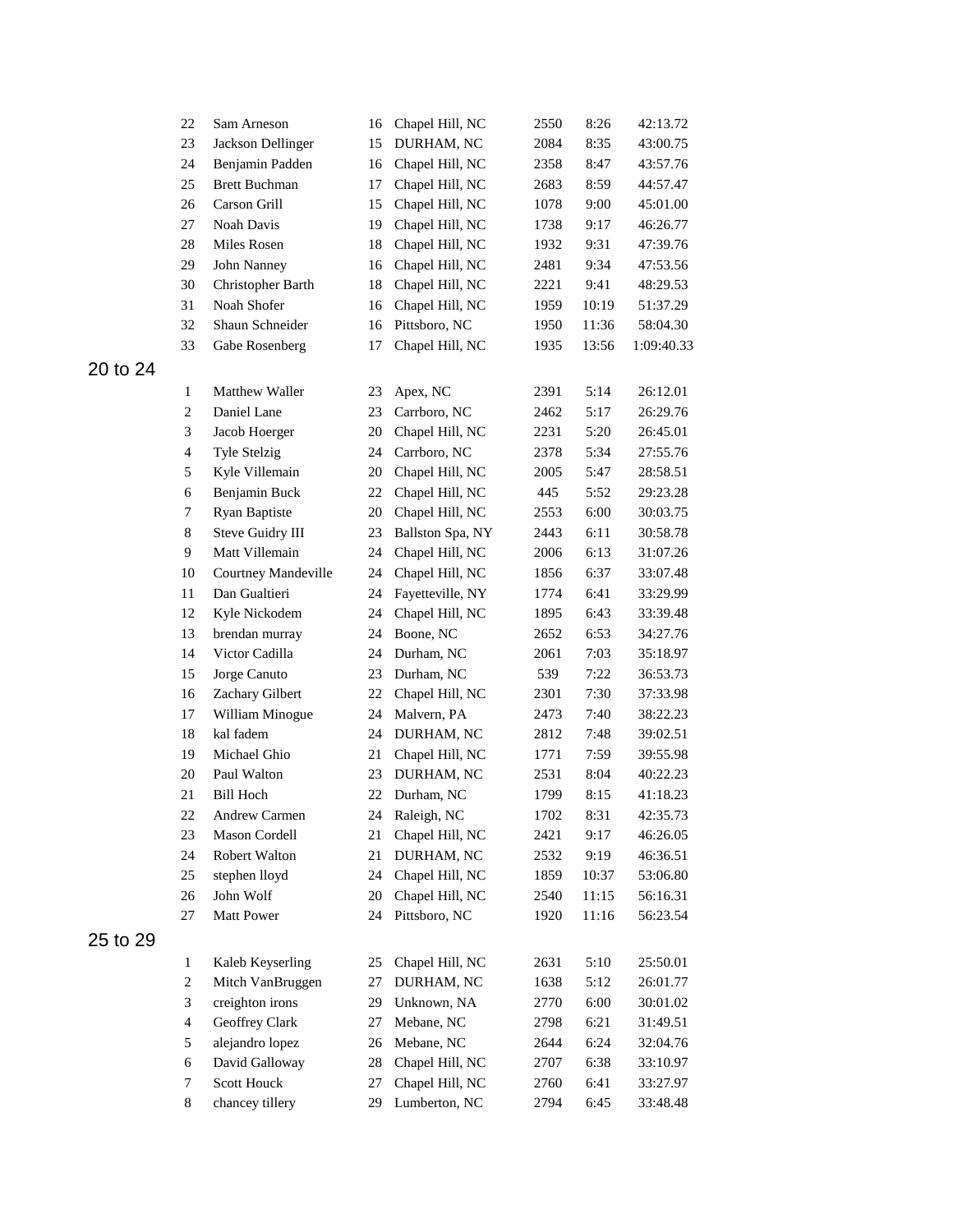| 9              | John Bougher            | 27 | Durham, NC       | 1686 | 7:08  | 35:43.23   |
|----------------|-------------------------|----|------------------|------|-------|------------|
| 10             | amos vernon             | 27 | Brooklyn, NY     | 2003 | 7:11  | 35:56.23   |
| 11             | Drew Silton             | 26 | Philadelphia, PA | 1966 | 7:19  | 36:36.22   |
| 12             | Jason Shaad             | 28 | Brooklyn, NY     | 2185 | 7:22  | 36:54.97   |
| 13             | <b>Brandon Magsamen</b> | 27 | Durham, NC       | 2145 | 7:24  | 37:02.98   |
| 14             | Tony Dinola             | 28 | Charlotte, NC    | 2635 | 7:32  | 37:43.22   |
| 15             | Benjamin Vernon         | 28 | Boulder, CO      | 2004 | 7:33  | 37:48.71   |
| 16             | Jason Swann             | 29 | Hillsborough, NC | 1989 | 7:41  | 38:29.98   |
| 17             | Matthew Bader           | 29 | DURHAM, NC       | 1667 | 7:46  | 38:53.97   |
| 18             | <b>Stuart Smith</b>     | 25 | Chapel Hill, NC  | 2376 | 7:54  | 39:31.73   |
| 19             | Matthew Hofmeier        | 28 | Durham, NC       | 1804 | 7:54  | 39:32.99   |
| $20\,$         | Michael Krouse          | 26 | Chapel Hill, NC  | 2329 | 7:56  | 39:42.22   |
| 21             | Dan Power               | 29 | Pittsboro, NC    | 1917 | 8:05  | 40:28.49   |
| 22             | adam creech             | 29 | Chapel Hill, NC  | 2646 | 8:11  | 40:55.72   |
| 23             | James Cook              | 27 | Berkeley, CA     | 1717 | 8:22  | 41:54.97   |
| 24             | xan white               | 25 | Chapel Hill, NC  | 2208 | 8:26  | 42:11.51   |
| 25             | James Saris             | 25 | Chapel Hill, NC  | 1945 | 8:29  | 42:29.99   |
| 26             | will stanley            | 27 | Chapel Hill, NC  | 2377 | 8:39  | 43:15.97   |
| 27             | dennis lee              | 25 | New York, NY     | 2753 | 8:40  | 43:24.23   |
| 28             | matthew morgan          | 25 | Arlington, VA    | 2477 | 8:48  | 44:03.97   |
| 29             | Jim Kelly               | 27 | Carrboro, NC     | 1822 | 8:54  | 44:30.98   |
| 30             | Thomas Hardiman         | 28 | Chapel Hill, NC  | 2112 | 8:56  | 44:42.23   |
| 31             | Keegan Rankin           | 28 | Mebane, NC       | 1924 | 8:56  | 44:45.22   |
| 32             | <b>Brian Adams</b>      | 29 | Mebane, NC       | 4    | 9:00  | 45:02.77   |
| 33             | david vorhaus           | 28 | Washington, DC   | 2388 | 9:06  | 45:33.03   |
| 34             | James Baker             | 29 | Carrboro, NC     | 1670 | 9:08  | 45:44.01   |
| 35             | Christopher Kenney      | 26 | Chicago, IL      | 1824 | 9:16  | 46:23.04   |
| 36             | <b>Mason Phillips</b>   | 26 | Brooklyn, NY     | 2239 | 9:21  | 46:46.52   |
| 37             | <b>Matt Liles</b>       | 29 | Washington, DC   | 2579 | 9:22  | 46:51.53   |
| 38             | Jason Cordeira          | 29 | San Diego, CA    | 2274 | 9:30  | 47:32.76   |
| 39             | <b>SILAS MORGAN</b>     | 28 | Chicago, IL      | 1889 | 9:39  | 48:16.29   |
| 40             | Michael Adams           | 28 | Chapel Hill, NC  | 2791 | 9:39  | 48:17.06   |
| 41             | <b>Thomas Pomer</b>     | 25 | Chapel Hill, NC  | 1589 | 9:39  | 48:17.48   |
| 42             | Robert Tauchen          | 25 | Richmond, VA     | 1991 | 9:39  | 48:18.02   |
| 43             | Ben Grafchik            | 27 | Durham, NC       | 2105 | 9:44  | 48:44.05   |
| 44             | Michael Stella          | 28 | Chapel Hill, NC  | 1620 | 9:48  | 49:02.52   |
| 45             | Elihu Bogan             | 28 | New York, NY     | 2260 | 9:56  | 49:45.54   |
| 46             | Michael Murray          | 27 | Carrboro, NC     | 1572 | 9:58  | 49:54.78   |
| 47             | chase cates             | 26 | Hillsborough, NC | 2822 | 10:01 | 50:10.26   |
| 48             | Akira Sassa             | 29 | Morrisville, NC  | 1947 | 10:03 | 50:18.54   |
| 49             | James Bedford           | 27 | Chapel Hill, NC  | 75   | 10:28 | 52:21.05   |
| 50             | Michael McArdle         | 28 | Carrboro, NC     | 2341 | 10:35 | 52:55.32   |
| 51             | Eelco de Jong           | 28 | Chapel Hill, NC  | 1739 | 11:08 | 55:43.58   |
| 52             | Raman Rajagopal         | 29 | Atlanta, GA      | 2491 | 12:29 | 1:02:29.05 |
|                |                         |    |                  |      |       |            |
| 1              | James Pearce            | 32 | DURHAM, NC       | 2361 | 5:32  | 27:43.51   |
| $\overline{c}$ | David Nash              | 33 | Chapel Hill, NC  | 2649 | 5:34  | 27:53.51   |
| 3              | josh west               | 30 | Carrboro, NC     | 2645 | 5:51  | 29:16.26   |
| $\overline{4}$ | Sean Bailey             | 30 | Carrboro, NC     | 1669 | 6:02  | 30:11.76   |
|                |                         |    |                  |      |       |            |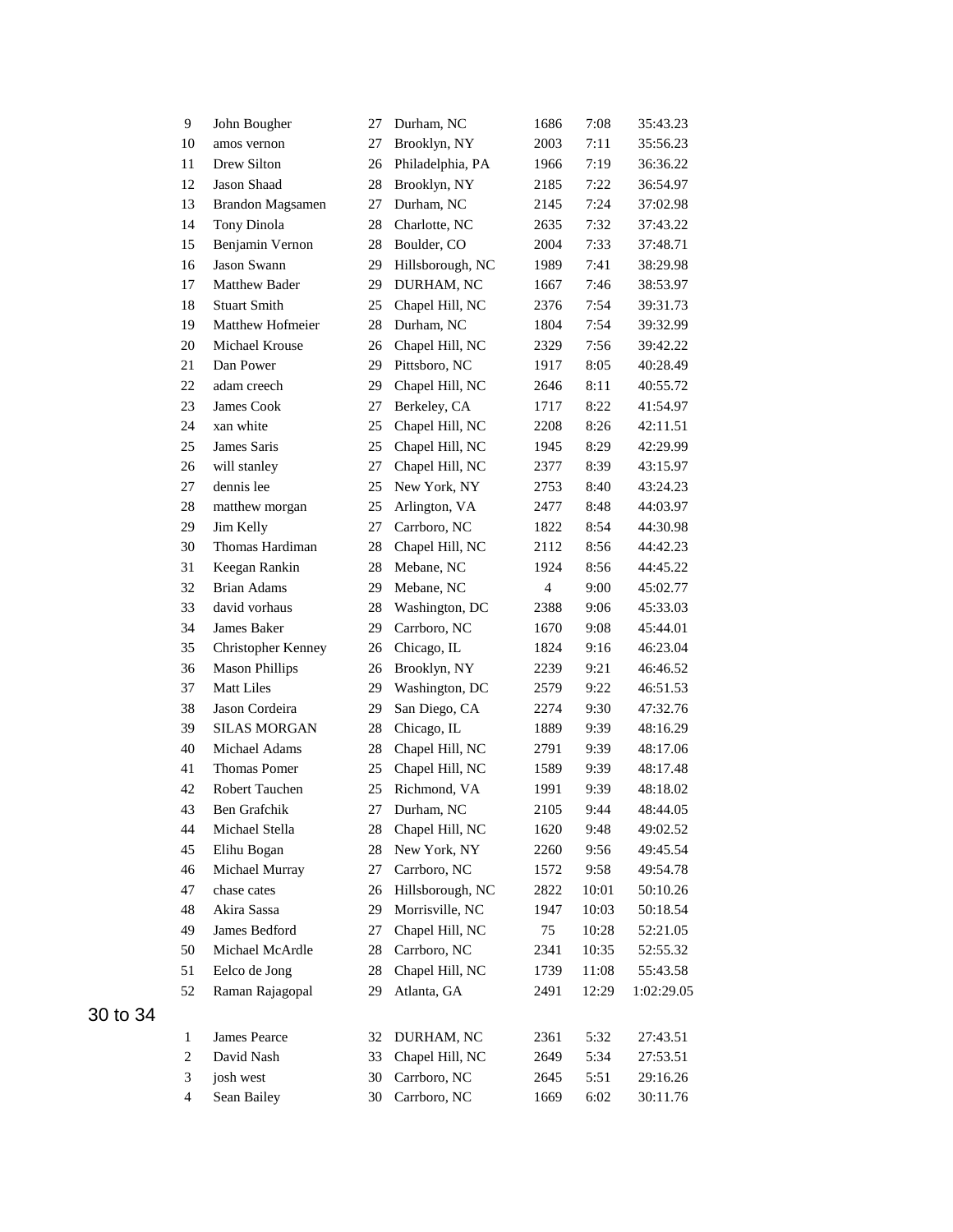| 5  | Randy Villalta         | 30 | Carrboro, NC        | 2528 | 6:09  | 30:47.02 |
|----|------------------------|----|---------------------|------|-------|----------|
| 6  | matt Crawford          | 32 | DURHAM, NC          | 1725 | 6:16  | 31:22.00 |
| 7  | Jared Inselmann        | 32 | Chapel Hill, NC     | 2811 | 6:25  | 32:06.01 |
| 8  | colin pedersen         | 30 | Carrboro, NC        | 1586 | 6:37  | 33:07.23 |
| 9  | Sujit Suchindran       | 31 | Cambridge, MA       | 1987 | 6:46  | 33:52.98 |
| 10 | matt holtry            | 34 | Carrboro, NC        | 2568 | 6:50  | 34:13.22 |
| 11 | Hunter Faulkner        | 30 | Miami, FL           | 2094 | 6:53  | 34:25.48 |
| 12 | Andy Crawford          | 34 | DURHAM, NC          | 1724 | 7:03  | 35:17.48 |
| 13 | Kimon Divaris          | 31 | Chapel Hill, NC     | 985  | 7:08  | 35:41.24 |
| 14 | Joshua Woodbeck        | 31 | Hillsborough, NC    | 2542 | 7:13  | 36:06.73 |
| 15 | Adam Van Slyke         | 34 | Carrboro, NC        | 2603 | 7:15  | 36:20.24 |
| 16 | David Chu              | 30 | Durham, NC          | 1712 | 7:16  | 36:25.50 |
| 17 | <b>Rush Combs</b>      | 31 | Raleigh, NC         | 2734 | 7:20  | 36:44.74 |
| 18 | Jason Honeycutt        | 31 | Greenville, NC      | 1185 | 7:28  | 37:22.98 |
| 19 | Tim Reddy              | 31 | Carrboro, NC        | 1926 | 7:42  | 38:32.01 |
| 20 | Nathan Kirkpatrick     | 34 | Durham, NC          | 1830 | 7:42  | 38:33.24 |
| 21 | <b>Walter Weare</b>    | 34 | Pittsboro, NC       | 2022 | 7:47  | 38:56.00 |
| 22 | <b>Jared Drexler</b>   | 31 | Chapel Hill, NC     | 2285 | 7:47  | 39:00.98 |
| 23 | Benjamin Jones         | 33 | Portland, OR        | 2456 | 7:55  | 39:39.72 |
| 24 | <b>Andrew Guiteras</b> | 34 | Carrboro, NC        | 2567 | 8:05  | 40:25.97 |
| 25 | jared brimfield        | 33 | Philadelphia, PA    | 1692 | 8:08  | 40:42.71 |
| 26 | <b>Adam Hastings</b>   | 31 | Charlottesville, VA | 2637 | 8:12  | 41:02.51 |
| 27 | Mike Power             | 33 | Pittsboro, NC       | 1921 | 8:15  | 41:19.23 |
| 28 | gregory mistler        | 31 | Sanford, NC         | 2150 | 8:21  | 41:46.22 |
| 29 | Justin McClintock      | 33 | Carrboro, NC        | 2342 | 8:22  | 41:50.98 |
| 30 | Michael Mills          | 31 | Durham, NC          | 1882 | 8:30  | 42:32.23 |
| 31 | Donald Koban           | 30 | Chapel Hill, NC     | 2460 | 8:31  | 42:39.75 |
| 32 | Jason Shoemaker        | 33 | Knoxville, TN       | 2188 | 8:32  | 42:43.73 |
| 33 | David Green            | 30 | Chapel Hill, NC     | 2439 | 8:33  | 42:47.00 |
| 34 | Nathan Painter         | 31 | Chapel Hill, NC     | 2162 | 8:33  | 42:48.75 |
| 35 | David Chambers         | 32 | Mebane, NC          | 1710 | 8:34  | 42:52.71 |
| 36 | Robert Krieg           | 33 | Chapel Hill, NC     | 2134 | 8:35  | 42:58.95 |
| 37 | <b>Charlie Frazier</b> | 34 | Ann Arbor, MI       | 1763 | 8:43  | 43:36.01 |
| 38 | Richard O'Brien        | 32 | Chapel Hill, NC     | 2353 | 8:44  | 43:41.48 |
| 39 | Ryan Moore             | 30 | Chapel Hill, NC     | 1885 | 8:52  | 44:25.96 |
| 40 | justin kirschbrown     | 30 | Chapel Hill, NC     | 1529 | 8:54  | 44:34.97 |
| 41 | Nicholas Faber         | 33 | DURHAM, NC          | 2714 | 8:56  | 44:43.72 |
| 42 | Jonathan Dauchert      | 30 | Atlanta, GA         | 2560 | 9:00  | 45:04.74 |
| 43 | peter tawil            | 34 | Chapel Hill, NC     | 2200 | 9:09  | 45:45.02 |
| 44 | Noam Greenspan         | 30 | Brooklyn, NY        | 1772 | 9:09  | 45:47.51 |
| 45 | Robert Amjad           | 30 | Chapel Hill, NC     | 2251 | 9:12  | 46:03.52 |
| 46 | Caleb Flanagan         | 33 | Indianapolis, IN    | 1758 | 9:15  | 46:15.77 |
| 47 | Benjamin Ablin         | 30 | Washington, DC      | 1653 | 9:30  | 47:34.28 |
| 48 | george Fatula          | 30 | Chapel Hill, NC     | 2093 | 9:33  | 47:45.28 |
| 49 | mark day               | 33 | Las Vegas, NV       | 2797 | 9:56  | 49:44.99 |
| 50 | <b>Scott Jennings</b>  | 33 | Hillsborough, NC    | 2122 | 10:03 | 50:17.76 |
| 51 | bent perlmutt          | 33 | Brooklyn, NY        | 2825 | 10:19 | 51:36.77 |
| 52 | Will Sparrow           | 32 | Chapel Hill, NC     | 1619 | 10:19 | 51:38.77 |
| 53 | William Smith          | 30 | Durham, NC          | 1616 | 10:20 | 51:44.01 |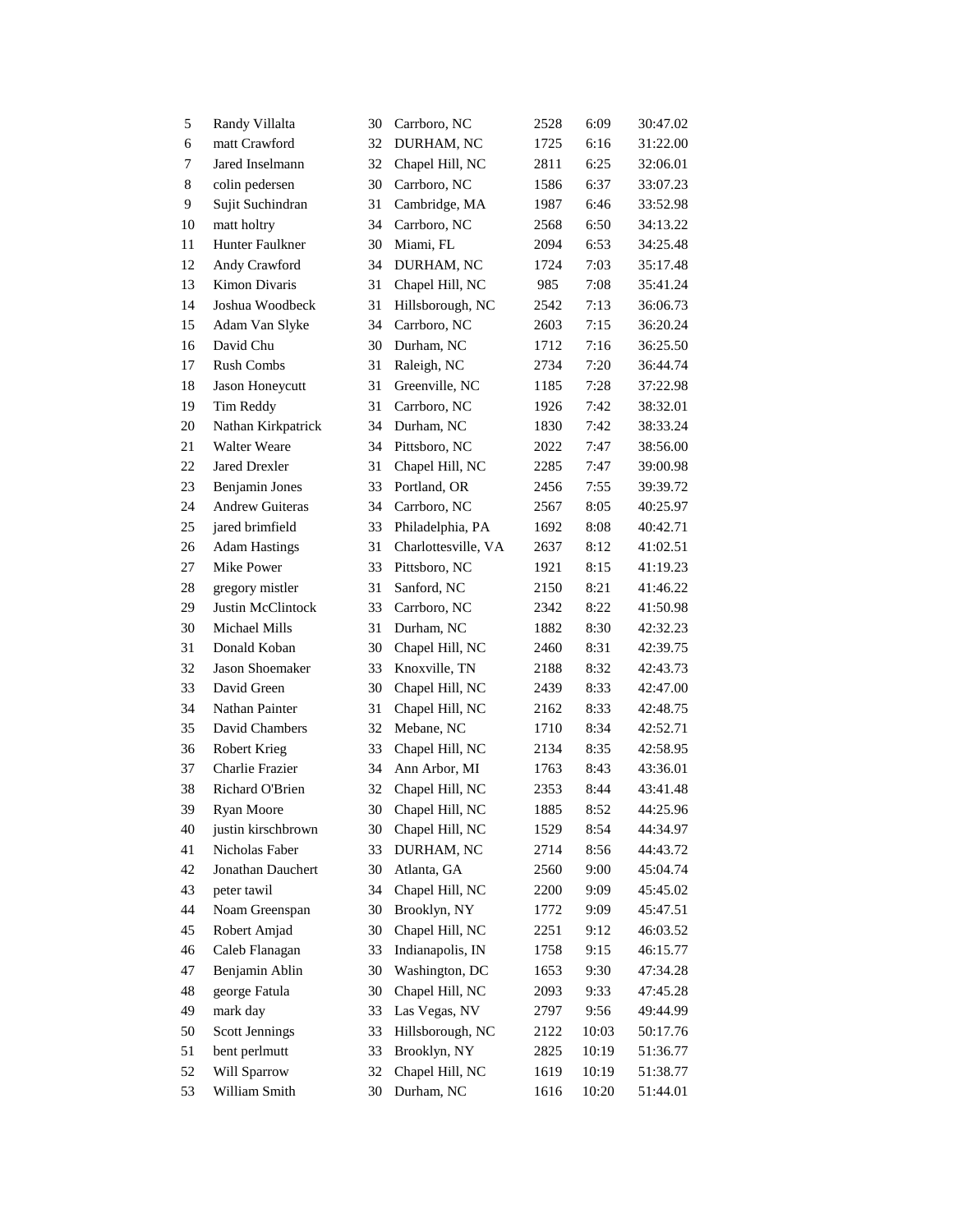|          | 54             | Andy Smith           | 32 | Chapel Hill, NC     | 2192 | 10:20 | 51:44.05   |
|----------|----------------|----------------------|----|---------------------|------|-------|------------|
|          | 55             | Richard Lee          | 34 | Chapel Hill, NC     | 2752 | 10:23 | 51:57.53   |
|          | 56             | Douglas Skinner      | 31 | Stamford, CT        | 2511 | 10:53 | 54:29.56   |
|          | 57             | jimmy parker         | 33 | Chapel Hill, NC     | 1906 | 11:12 | 56:04.55   |
|          | 58             | Micah Sherman        | 32 | Chapel Hill, NC     | 2372 | 11:35 | 57:58.32   |
|          | 59             | Joseph Kwon          | 32 | Durham, NC          | 1833 | 12:01 | 1:00:08.54 |
|          | 60             | scott jewitt         | 32 | Hillsborough, NC    | 2455 | 12:23 | 1:01:57.56 |
|          | 61             | <b>Brandon Burch</b> | 33 | Chapel Hill, NC     | 446  | 12:32 | 1:02:41.07 |
| 35 to 39 |                |                      |    |                     |      |       |            |
|          | $\mathbf{1}$   | Harsha Thirumurthy   | 35 | Chapel Hill, NC     | 2724 | 5:31  | 27:38.02   |
|          | $\overline{c}$ | Lewis Hendricks      | 39 | Chapel Hill, NC     | 2115 | 6:15  | 31:18.28   |
|          | 3              | Joshua Higgins       | 35 | Chapel Hill, NC     | 1795 | 6:41  | 33:26.50   |
|          | $\overline{4}$ | Matt Fecteau         | 36 | Durham, NC          | 1756 | 6:41  | 33:26.51   |
|          | 5              | Jacob Sessoms        | 36 | Asheville, NC       | 2369 | 6:54  | 34:30.47   |
|          | 6              | craig walker         | 39 | Durham, NC          | 2011 | 6:56  | 34:43.98   |
|          | 7              | keith babo           | 38 | Chapel Hill, NC     | 2699 | 6:58  | 34:53.97   |
|          | $\,8\,$        | Jason Crawford       | 36 | Chapel Hill, NC     | 2078 | 7:03  | 35:19.73   |
|          | 9              | Peter Smith          | 39 | Durham, NC          | 1975 | 7:05  | 35:30.72   |
|          | 10             | matthew humphreys    | 36 | Chapel Hill, NC     | 2320 | 7:07  | 35:37.23   |
|          | 11             | w. Patrick Gale      | 38 | Carrboro, NC        | 1043 | 7:08  | 35:42.47   |
|          | 12             | Kyle Freeman         | 37 | Charlotte, NC       | 2101 | 7:09  | 35:47.21   |
|          | 13             | Michael Smith        | 36 | Chapel Hill, NC     | 1974 | 7:18  | 36:34.22   |
|          | 14             | Michael Ouellette    | 35 | Burlington, NC      | 2485 | 7:20  | 36:45.48   |
|          | 15             | <b>Ryan Downs</b>    | 37 | Chapel Hill, NC     | 2426 | 7:31  | 37:38.71   |
|          | 16             | raymond guiteras     | 37 | Brooklyn, NY        | 1781 | 7:41  | 38:25.50   |
|          | 17             | Michael Jones        | 36 | Chapel Hill, NC     | 1817 | 7:43  | 38:36.74   |
|          | 18             | J. brad Shotwell     | 35 | Hillsborough, NC    | 1962 | 7:43  | 38:37.48   |
|          | 19             | matthew gill         | 36 | Durham, NC          | 2104 | 7:45  | 38:48.73   |
|          | 20             | Damon Seils          | 39 | Carrboro, NC        | 1604 | 7:48  | 39:03.00   |
|          | 21             | Morgan Mears         | 37 | Raleigh, NC         | 2345 | 7:52  | 39:22.75   |
|          | 22             | Jeffrey Herrick      | 39 | Carrboro, NC        | 1793 | 7:54  | 39:30.00   |
|          | 23             | Daniel McKay         | 37 | Carrboro, NC        | 1875 | 7:56  | 39:41.00   |
|          | 24             | Darpan Biswas        | 35 | Durham, NC          | 2257 | 7:58  | 39:54.74   |
|          | 25             | Jeff Nieman          | 35 | Hillsborough, NC    | 2665 | 8:00  | 40:03.23   |
|          | 26             | dan skinner          | 35 | Chicago, IL         | 2191 | 8:00  | 40:03.27   |
|          | 27             | Mark Cavanaugh       | 39 | Chapel Hill, NC     | 629  | 8:00  | 40:04.46   |
|          | $28\,$         | Craig Butt           | 37 | Durham, NC          | 2409 | 8:03  | 40:16.21   |
|          | 29             | Scott Malzahn        | 36 | Durham, NC          | 1855 | 8:13  | 41:06.21   |
|          | 30             | Jake Parker          | 35 | Raleigh, NC         | 2359 | 8:18  | 41:35.23   |
|          | 31             | Jeff McConnell       | 38 | Chapel Hill, NC     | 1868 | 8:21  | 41:48.49   |
|          | 32             | Tim Miller           | 39 | DURHAM, NC          | 1881 | 8:22  | 41:53.47   |
|          | 33             | aaron dye            | 39 | Carrboro, NC        | 2632 | 8:24  | 42:00.22   |
|          | 34             | Kevin Kay            | 35 | Carrboro, NC        | 1524 | 8:26  | 42:11.97   |
|          | 35             | Jeffrey Welch        | 38 | Elon, NC            | 2204 | 8:27  | 42:19.72   |
|          | 36             | Mark Freeman         | 38 | Charlottesville, VA | 2432 | 8:31  | 42:35.97   |
|          | 37             | Jason Roberts        | 36 | Chapel Hill, NC     | 2176 | 8:35  | 42:58.94   |
|          | 38             | bill robertson       | 38 | Pottsdown, PA       | 2709 | 8:37  | 43:09.26   |
|          | 39             | George Nichols       | 36 | Chapel Hill, NC     | 2158 | 8:47  | 43:59.24   |
|          | 40             | Daniel Jonas         | 37 | Chapel Hill, NC     | 2781 | 8:48  | 44:01.24   |
|          |                |                      |    |                     |      |       |            |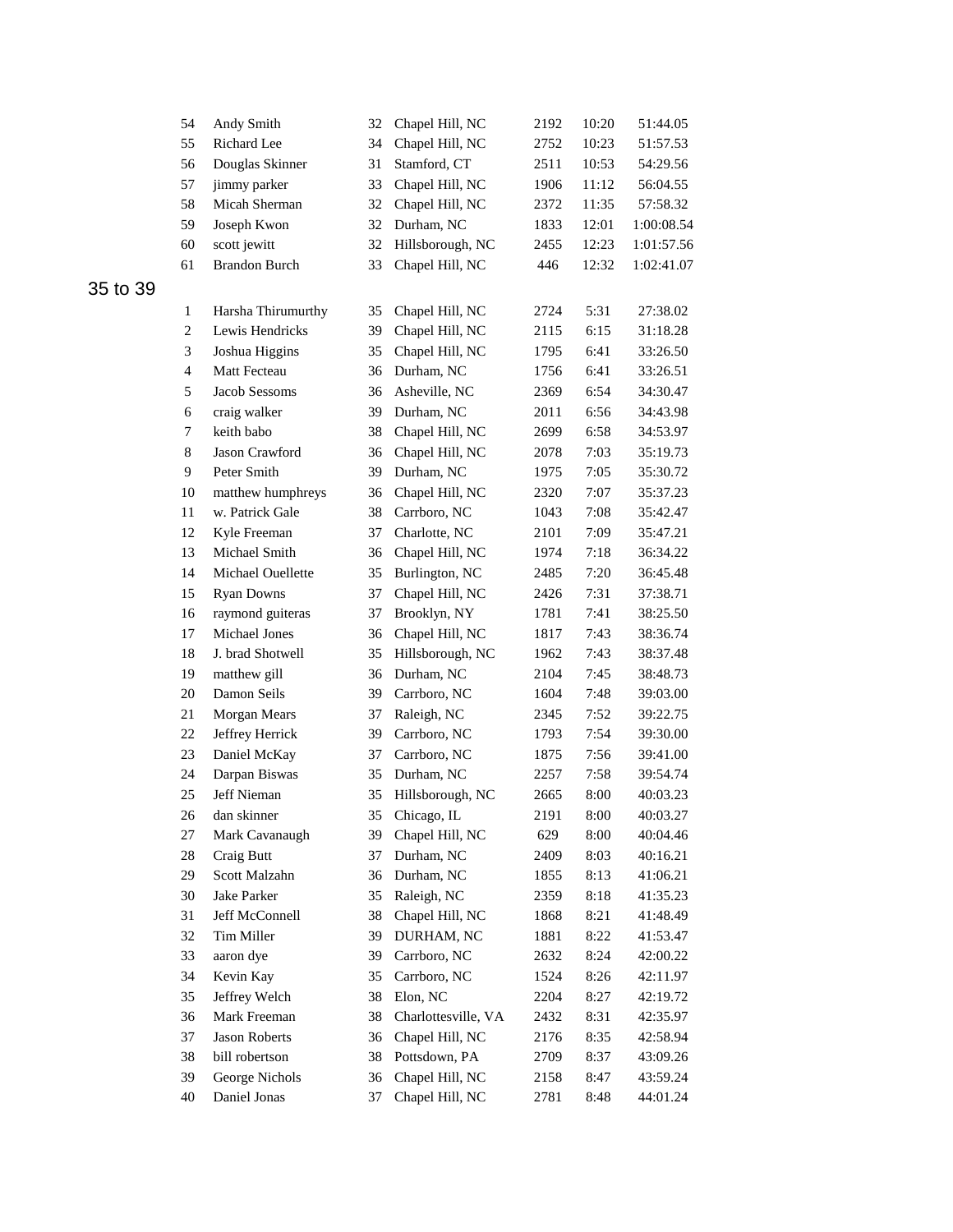| 41             | Nathan Caulder         | 37 | Burlington, NC     | 2064 | 8:50  | 44:10.22   |
|----------------|------------------------|----|--------------------|------|-------|------------|
| 42             | James Mills            | 39 | Cary, NC           | 2471 | 8:53  | 44:26.22   |
| 43             | Peter Torneo           | 36 | New Orleans, LA    | 1995 | 8:57  | 44:47.25   |
| 44             | mark spring            | 38 | Carrboro, NC       | 2686 | 9:01  | 45:09.72   |
| 45             | Steve Hoffman          | 37 | Durham, NC         | 1181 | 9:04  | 45:22.52   |
| 46             | Michael Piscitello     | 36 | Chapel Hill, NC    | 2169 | 9:11  | 45:58.77   |
| 47             | Scott Svendsen         | 36 | Durham, NC         | 2382 | 9:16  | 46:23.51   |
| 48             | jeffrey carter         | 35 | Chapel Hill, NC    | 1704 | 9:19  | 46:39.54   |
| 49             | Michael Hahn           | 37 | Durham, NC         | 1106 | 9:22  | 46:52.54   |
| 50             | David Tallon           | 35 | Durham, NC         | 2520 | 9:26  | 47:10.51   |
| 51             | David Wightman         | 35 | Chapel Hill, NC    | 2032 | 9:28  | 47:24.03   |
| 52             | David Matthews         | 36 | Carrboro, NC       | 1557 | 9:33  | 47:46.78   |
| 53             | Bill Spagnardi         | 39 | DURHAM, NC         | 1617 | 9:35  | 47:55.77   |
| 54             | Matthew Gauger         | 35 | Durham, NC         | 2293 | 9:36  | 48:02.54   |
| 55             | <b>Stanley Newsome</b> | 37 | Mebane, NC         | 1578 | 9:36  | 48:03.54   |
| 56             | Thomas Bartolotta      | 39 | Wilmington, NC     | 2225 | 9:36  | 48:04.03   |
| 57             | David McAdams          | 38 | Durham, NC         | 2147 | 9:37  | 48:10.52   |
| 58             | Sam Drew               | 38 | Chapel Hill, NC    | 2561 | 9:45  | 48:47.77   |
| 59             | <b>Michael Devries</b> | 36 | RALEIGH, NC        | 2087 | 9:47  | 48:56.27   |
| 60             | Christopher Bouchard   | 37 | Gibsonville, NC    | 2058 | 9:47  | 48:59.03   |
| 61             | Mitchell Luck          | 39 | Durham, NC         | 2581 | 9:51  | 49:16.06   |
| 62             | Jason Amsden           | 35 | DURHAM, NC         | 2402 | 10:06 | 50:33.01   |
| 63             | <b>Tyson Steffens</b>  | 39 | Durham, NC         | 1982 | 10:10 | 50:54.03   |
| 64             | Brian Litchfield       | 36 | Carrboro, NC       | 2139 | 10:37 | 53:05.56   |
| 65             | Jason Glotzbach        | 35 | Durham, NC         | 2435 | 10:40 | 53:21.83   |
| 66             | jeff greenberg         | 35 | Winterville, NC    | 2836 | 12:35 | 1:02:58.06 |
| 67             | James Borders          | 35 | New Orleans, LA    | 1684 | 13:29 | 1:07:29.29 |
| $\mathbf{1}$   | Christopher Zieman     | 40 | Unknown, NA        | 2801 | 5:25  | 27:06.76   |
| 2              | Crystian Kumnick       | 42 | Chapel Hill, NC    | 2330 | 5:59  | 29:55.01   |
| 3              | Georg Vanberg          | 41 | Chapel Hill, NC    | 2526 | 6:05  | 30:29.51   |
| $\overline{4}$ | tom griffen            | 40 | Carrboro, NC       | 2440 | 6:39  | 33:17.74   |
| 5              | <b>Ben Ehlers</b>      | 42 | ATHENS, GA         | 1750 | 6:47  | 34:00.73   |
| 6              | <b>Jay Parker</b>      | 41 | Chapel Hill, NC    | 2488 | 6:48  | 34:02.73   |
| 7              | Kurt Rosenkrantz       |    | 40 Chapel Hill, NC | 2179 | 6:50  | 34:15.46   |
| 8              | Matt MacKinnon         | 40 | Chapel Hill, NC    | 1851 | 6:54  | 34:34.48   |
| 9              | Michael Papazoglou     | 41 | Chapel Hill, NC    | 2660 | 7:01  | 35:09.75   |
| 10             | Scott McCulloch        | 40 | Durham, NC         | 1560 | 7:03  | 35:19.72   |
| 11             | Jason Lieb             | 40 | Carrboro, NC       | 1839 | 7:06  | 35:34.73   |
| 12             | Michael Cobb           | 44 | Hillsborough, NC   | 2269 | 7:08  | 35:42.49   |
| 13             | Chris Hoover           | 41 | Chapel Hill, NC    | 2747 | 7:15  | 36:18.22   |
| 14             | <b>Todd LoFrese</b>    | 40 | Chapel Hill, NC    | 2464 | 7:22  | 36:52.74   |
| 15             | Jorge Canuto           | 44 | Durham, NC         | 512  | 7:24  | 37:04.74   |
| 16             | josh lozoff            | 41 | DURHAM, NC         | 2788 | 7:27  | 37:18.48   |
| 17             | Dov Cohn               | 43 | Chapel Hill, NC    | 2415 | 7:32  | 37:45.23   |
| 18             | Thomas Shanahan        | 40 | Hillsborough, NC   | 1956 | 7:36  | 38:04.23   |
| 19             | Adam Zolotor           | 41 | Carrboro, NC       | 2545 | 7:37  | 38:08.23   |
| 20             | <b>Steve Lackey</b>    | 42 | Chapel Hill, NC    | 2828 | 7:41  | 38:28.22   |
| 21             | William Goodnight      | 43 | Carrboro, NC       | 1055 | 7:44  | 38:42.48   |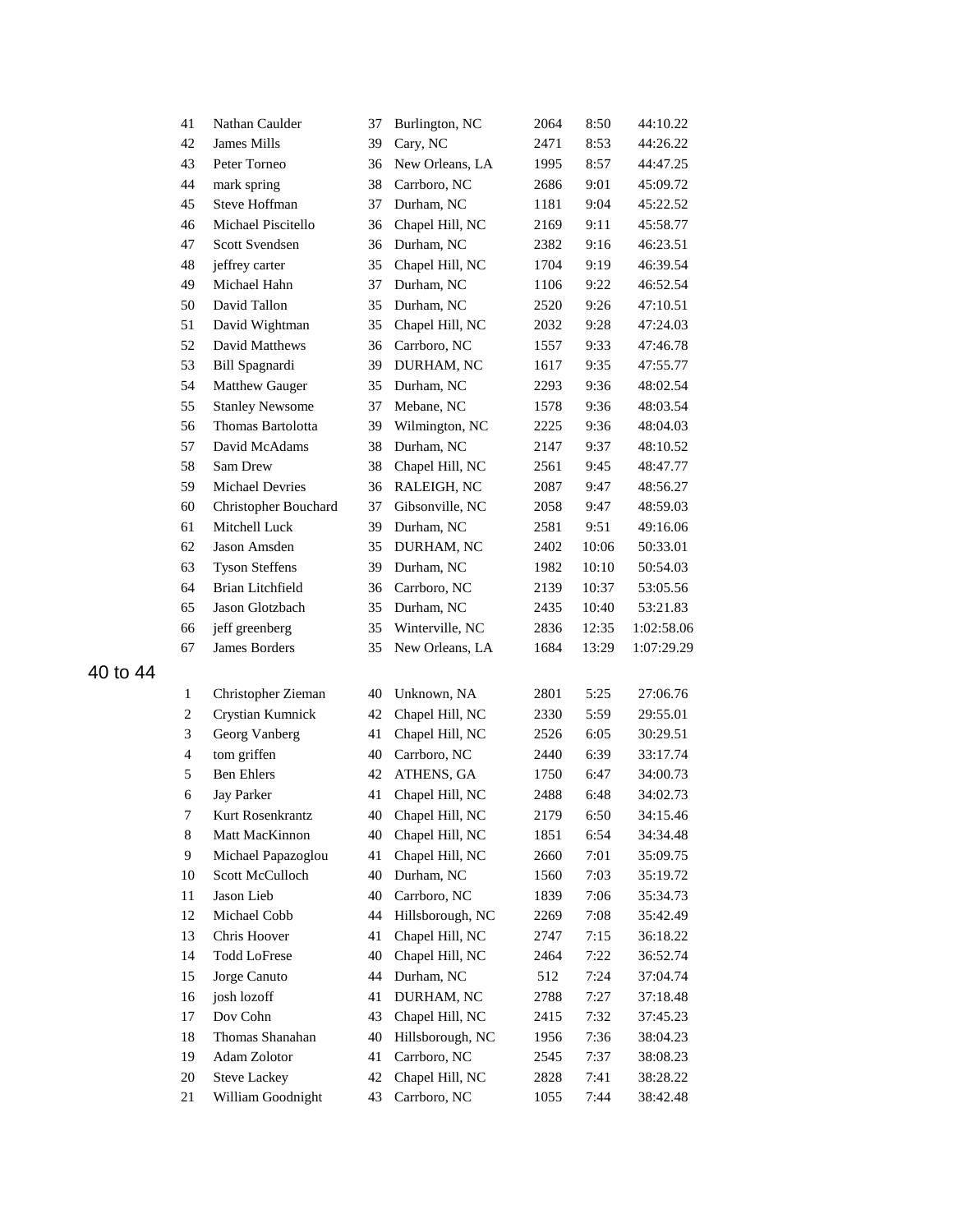| 22 | Jeff Fisher             | 41 | <b>GRAHAM, NC</b> | 1021 | 7:45  | 38:49.51 |
|----|-------------------------|----|-------------------|------|-------|----------|
| 23 | nate kredich            | 44 | San Diego, CA     | 2777 | 7:46  | 38:50.48 |
| 24 | jonathan kime           | 40 | Chapel Hill, NC   | 2324 | 7:48  | 39:05.23 |
| 25 | nathan brown            | 40 | Hillsborough, NC  | 2060 | 7:49  | 39:08.47 |
| 26 | Jonas Monast            | 40 | DURHAM, NC        | 1569 | 7:51  | 39:20.72 |
| 27 | <b>Magnus Persson</b>   | 41 | Atlanta, GA       | 2167 | 7:53  | 39:25.48 |
| 28 | Eric Savage             | 42 | Chapel Hill, NC   | 1948 | 7:54  | 39:34.97 |
| 29 | Mark Carey              | 41 | Chapel Hill, NC   | 1701 | 8:09  | 40:50.49 |
| 30 | <b>Jody Thomas</b>      | 41 | Chapel Hill, NC   | 1631 | 8:11  | 40:55.51 |
| 31 | Scott Lane              | 44 | Chapel Hill, NC   | 2136 | 8:11  | 41:00.51 |
| 32 | Michael Schaal          | 44 | Durham, NC        | 2180 | 8:13  | 41:05.98 |
| 33 | dean childers           | 43 | Chapel Hill, NC   | 2689 | 8:13  | 41:09.51 |
| 34 | <b>BRENT BAKER</b>      | 40 | Mebane, NC        | 2254 | 8:16  | 41:24.22 |
| 35 | dave jones              | 41 | Chapel Hill, NC   | 2321 | 8:22  | 41:50.48 |
| 36 | Michael Galligan        | 40 | Wilton, CT        | 2292 | 8:31  | 42:36.48 |
| 37 | kevin naff              | 42 | Chapel Hill, NC   | 2739 | 8:32  | 42:43.23 |
| 38 | Michael Paul            | 44 | Carrboro, NC      | 1908 | 8:33  | 42:47.48 |
| 39 | Kevin Eastin            | 41 | Chapel Hill, NC   | 2610 | 8:34  | 42:53.98 |
| 40 | Douglas Hoogervorst     | 42 | Chapel Hill, NC   | 2654 | 8:35  | 42:59.23 |
| 41 | <b>Brad Jones</b>       | 41 | Fairfield, CT     | 2125 | 8:38  | 43:13.49 |
| 42 | daniel hess             | 42 | Chapel Hill, NC   | 2666 | 8:40  | 43:21.46 |
| 43 | Chris Cloninger         | 42 | Oak Ridge, NC     | 2414 | 8:42  | 43:31.24 |
| 44 | <b>Agustin Fiorito</b>  | 41 | Chapel Hill, NC   | 1011 | 8:42  | 43:31.47 |
| 45 | Donald Rhoads           | 40 | Durham, NC        | 2362 | 8:43  | 43:37.73 |
| 46 | Mark Guerrero           | 41 | Creedmoor, NC     | 1097 | 8:43  | 43:40.99 |
| 47 | <b>Christopher Blue</b> | 44 | Chapel Hill, NC   | 2259 | 8:44  | 43:44.51 |
| 48 | <b>Matt Daley</b>       | 41 | Carrboro, NC      | 2279 | 8:56  | 44:41.99 |
| 49 | andrew foster           | 43 | Chapel Hill, NC   | 1761 | 8:58  | 44:51.98 |
| 50 | Mark Sherburne          | 44 | Chapel Hill, NC   | 1957 | 9:05  | 45:26.02 |
| 51 | mike lantz              | 44 | Chapel Hill, NC   | 2785 | 9:13  | 46:09.55 |
| 52 | Michael Hannan          | 44 | Chapel Hill, NC   | 2310 | 9:19  | 46:36.55 |
| 53 | Jeremy Salemson         | 43 | Chapel Hill, NC   | 2599 | 9:20  | 46:41.02 |
| 54 | <b>Bruce Allen</b>      | 44 | Chapel Hill, NC   | 1656 | 9:25  | 47:09.78 |
| 55 | Matt Smitz              | 40 | Pittsboro, NC     | 1978 | 9:26  | 47:12.52 |
| 56 | Eric Kern               | 42 | Chapel Hill, NC   | 1827 | 9:46  | 48:52.30 |
| 57 | Kevin O'Connor          | 42 | Carrboro, NC      | 2355 | 9:52  | 49:21.78 |
| 58 | William Madden          | 42 | Chapel Hill, NC   | 2623 | 9:54  | 49:31.06 |
| 59 | Scott Windham           | 42 | Chapel Hill, NC   | 2043 | 9:57  | 49:47.54 |
| 60 | <b>Jason Thomas</b>     | 41 | <b>GRAHAM, NC</b> | 1630 | 9:58  | 49:53.79 |
| 61 | John Manns              | 44 | Chapel Hill, NC   | 2467 | 10:01 | 50:05.76 |
| 62 | Tom Gualtieri-Reed      | 44 | Chapel Hill, NC   | 1779 | 10:11 | 50:58.04 |
| 63 | Rick Fee                | 40 | Carrboro, NC      | 2289 | 10:11 | 51:00.02 |
| 64 | <b>Troy Page</b>        | 42 | Carrboro, NC      | 2486 | 10:12 | 51:04.53 |
| 65 | Chris Simmons           | 42 | Chapel Hill, NC   | 2601 | 10:14 | 51:13.54 |
| 66 | Scott Shofer            | 44 | Chapel Hill, NC   | 1960 | 10:19 | 51:39.26 |
| 67 | patrick cudahy          | 40 | Carrboro, NC      | 1729 | 10:22 | 51:50.54 |
| 68 | Scott Genzer            | 41 | New York, NY      | 2103 | 10:23 | 51:56.76 |
| 69 | <b>Stewart Collis</b>   | 44 | Carrboro, NC      | 899  | 10:24 | 52:01.26 |
| 70 | John Min                | 42 | Chapel Hill, NC   | 2735 | 10:25 | 52:07.03 |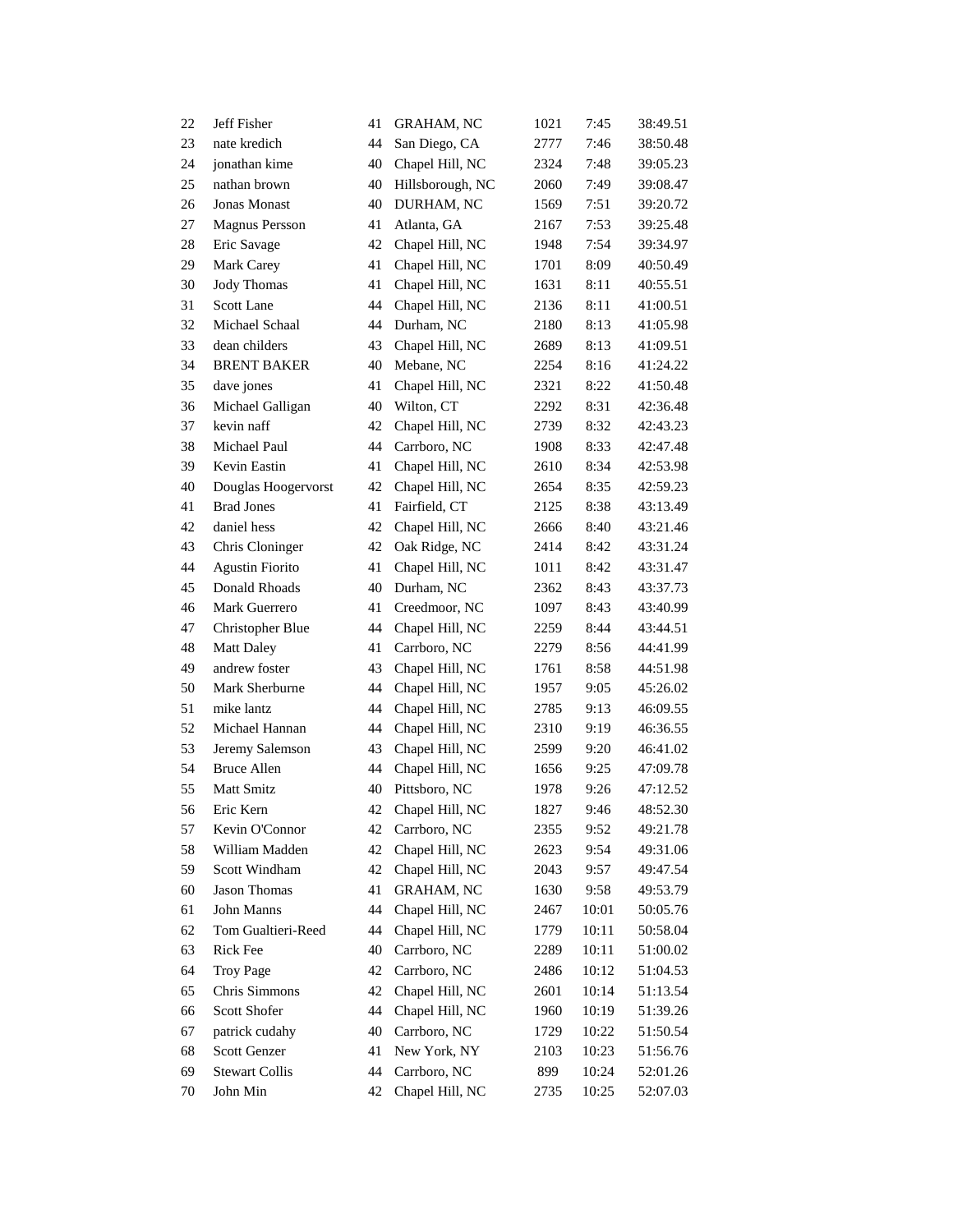| 71             | Peter Einaudi          | 42 | Chapel Hill, NC       | 2640 | 10:31 | 52:35.81   |
|----------------|------------------------|----|-----------------------|------|-------|------------|
| 72             | David Miller           | 42 | Durham, NC            | 1564 | 10:31 | 52:37.80   |
| 73             | <b>James Dougherty</b> | 40 | Carrboro, NC          | 2661 | 10:33 | 52:50.04   |
| 74             | Erik Wahlstrom         | 43 | Chapel Hill, NC       | 2009 | 10:39 | 53:15.48   |
| 75             | Gerardo Lapetina       | 41 | Washington, DC        | 1835 | 10:45 | 53:45.29   |
| 76             | Timothy O'Brien        | 41 | Chapel Hill, NC       | 1579 | 10:51 | 54:18.58   |
| 77             | Aaron Hill             | 40 | Atlanta, GA           | 1796 | 10:53 | 54:29.81   |
| 78             | <b>Bruce Alexander</b> | 43 | Chapel Hill, NC       | 2833 | 11:02 | 55:14.79   |
| 79             | Darryl Gross           | 42 | Chapel Hill, NC       | 2441 | 11:02 | 55:14.84   |
| 80             | <b>Tanner Lovelace</b> | 42 | Durham, NC            | 2142 | 12:40 | 1:03:24.04 |
| 1              | Jim Clabuesch          | 47 | Durham, NC            | 2227 | 5:55  | 29:36.27   |
| $\overline{c}$ | <b>Barton Bechard</b>  | 48 | Durham, NC            | 1673 | 5:59  | 29:56.26   |
| $\mathfrak{Z}$ | Jonathan Drake         | 46 | Chapel Hill, NC       | 2786 | 6:01  | 30:07.27   |
| $\overline{4}$ | Kenneth Younts         | 46 | Chapel Hill, NC       | 2399 | 6:24  | 32:03.76   |
| 5              | john strong            | 45 | Chapel Hill, NC       | 2662 | 6:51  | 34:18.98   |
| 6              | <b>Todd Bolon</b>      | 46 | Chapel Hill, NC       | 2681 | 6:54  | 34:30.97   |
| 7              | Andrew Werden          | 46 | Chapel Hill, NC       | 2534 | 6:56  | 34:40.23   |
| 8              | Christian Savelli      | 49 | Chapel Hill, NC       | 2501 | 6:58  | 34:51.48   |
| 9              | Warren Grill           | 45 | Chapel Hill, NC       | 1090 | 6:59  | 34:55.22   |
| 10             | Hernan Silva           | 48 | Durham, NC            | 1611 | 7:08  | 35:41.72   |
| 11             | Christopher Shakib     | 45 | Jacksonville, FL      | 2738 | 7:20  | 36:44.26   |
| 12             | Jon Parker             | 46 | Chapel Hill, NC       | 2628 | 7:22  | 36:53.72   |
| 13             | Dave Nelson            | 49 | Pittsboro, NC         | 1891 | 7:26  | 37:10.22   |
| 14             | <b>Brian Murphy</b>    | 48 | Durham, NC            | 2589 | 7:30  | 37:33.49   |
| 15             | David Whitney          | 49 | Durham, NC            | 2030 | 7:30  | 37:34.46   |
| 16             | John Boggess           | 48 | Chapel Hill, NC       | 1681 | 7:33  | 37:46.21   |
| 17             | Mark Turner            | 45 | Chapel Hill, NC       | 2524 | 7:33  | 37:49.47   |
| 18             | Chris Combs            | 45 | Chapel Hill, NC       | 918  | 7:38  | 38:10.25   |
| 19             | Nick Robinson          | 48 | Chapel Hill, NC       | 2597 | 7:39  | 38:16.50   |
| 20             | David Wintringham      | 49 | <b>BURLINGTON, NC</b> | 2211 | 7:41  | 38:29.02   |
| 21             | Jim Riek               | 47 | Carrboro, NC          | 1596 | 7:43  | 38:38.74   |
| 22             | Kurt Ribisl            | 47 | Chapel Hill, NC       | 2494 | 7:45  | 38:47.72   |
| 23             | Steve Glenn            | 48 | Santa Monica, CA      | 2830 | 7:46  | 38:50.27   |
| 24             | Evan Patterson         | 45 | Chapel Hill, NC       | 2749 | 7:48  | 39:04.97   |
| 25             | Kevin Gunter           | 49 | Pittsboro, NC         | 2444 | 7:53  | 39:29.97   |
| 26             | <b>Brian Beatty</b>    | 49 | Carrboro, NC          | 43   | 7:54  | 39:34.75   |
| 27             | Jack Crater            | 45 | Whitsett, NC          | 1723 | 7:56  | 39:43.72   |
| 28             | <b>Frank Pitts</b>     | 47 | Carrboro, NC          | 2648 | 7:57  | 39:49.23   |
| 29             | <b>Ian Hunter</b>      | 49 | Chapel Hill, NC       | 2119 | 7:59  | 39:57.23   |
| 30             | Daniel Blanchette      | 46 | Hillsborough, NC      | 175  | 8:00  | 40:00.22   |
| 31             | John Alexander         | 46 | Chapel Hill, NC       | 2047 | 8:02  | 40:11.47   |
| 32             | Dave Eaton             | 46 | Bay Village, OH       | 1748 | 8:06  | 40:32.98   |
| 33             | Chris Holaday          | 46 | Leesburg, NC          | 1805 | 8:09  | 40:48.47   |
| 34             | Paul Shareshian        | 45 | Chapel Hill, NC       | 2508 | 8:10  | 40:51.72   |
| 35             | Len White              | 49 | DURHAM, NC            | 2672 | 8:11  | 40:57.51   |
| 36             | Andrew McGibbon        | 49 | Carrboro, NC          | 1870 | 8:11  | 40:59.72   |
| 37             | <b>Andrew Greene</b>   | 46 | Chapel Hill, NC       | 2106 | 8:13  | 41:06.74   |
| 38             | Michael Irizarry       | 46 | Chapel Hill, NC       | 2454 | 8:14  | 41:12.26   |
|                |                        |    |                       |      |       |            |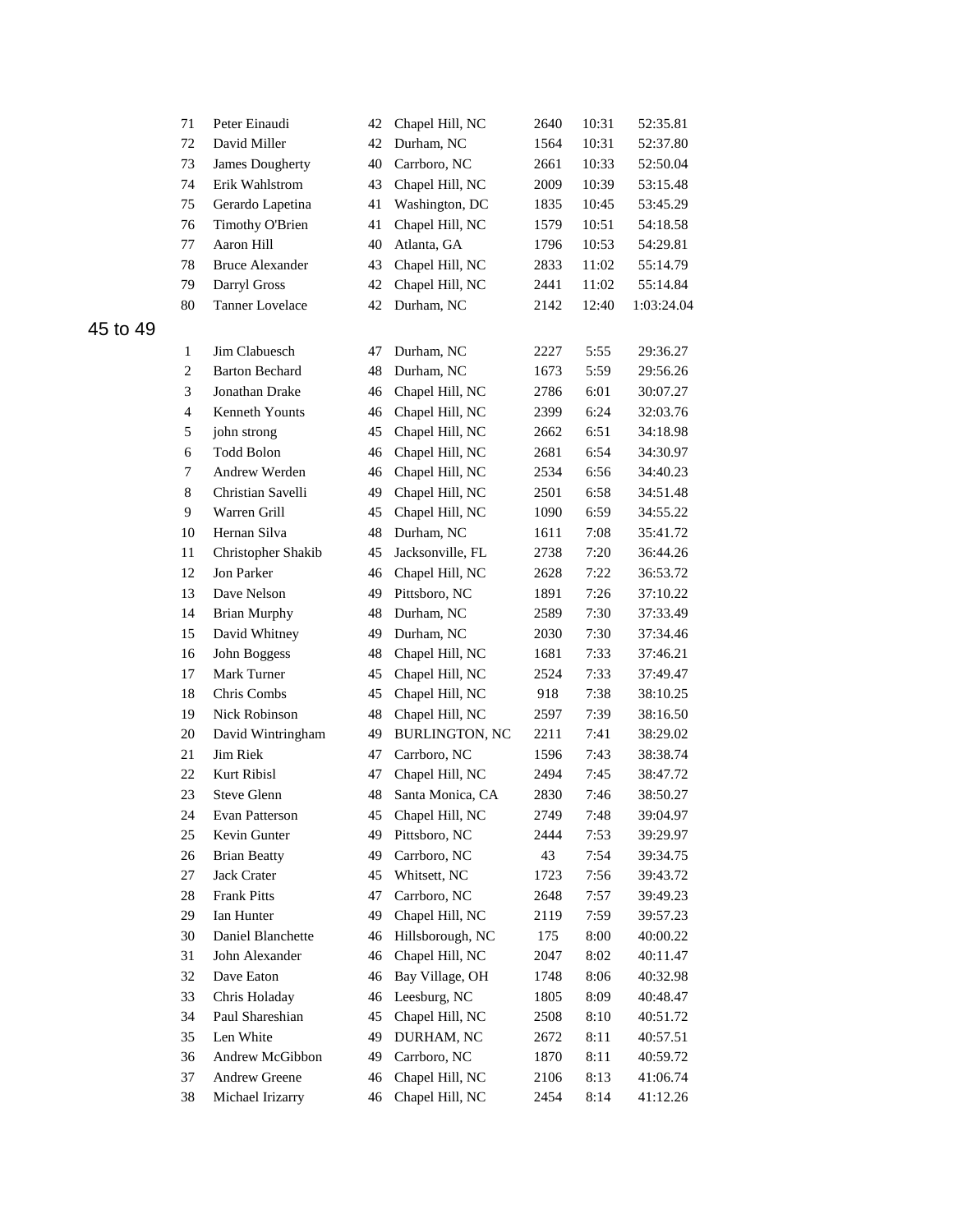| 39             | William Chesser      | 49 | Durham, NC        | 859  | 8:24  | 42:02.72   |
|----------------|----------------------|----|-------------------|------|-------|------------|
| 40             | <b>Bo Howes</b>      | 47 | Chapel Hill, NC   | 1808 | 8:30  | 42:34.73   |
| 41             | Ken Taylor           | 49 | Chapel Hill, NC   | 2522 | 8:36  | 43:01.23   |
| 42             | Hamp Dellinger       | 45 | DURHAM, NC        | 2083 | 8:41  | 43:28.47   |
| 43             | Glenn Gay            | 46 | Chapel Hill, NC   | 2433 | 8:46  | 43:51.49   |
| 44             | eric hodgins         | 47 | Pittsboro, NC     | 2764 | 8:46  | 43:55.23   |
| 45             | William Gilbert      | 49 | Wahiawa, HI       | 2300 | 8:51  | 44:18.47   |
| 46             | Kevin Weeks          | 49 | Carrboro, NC      | 2027 | 8:52  | 44:21.24   |
| 47             | Gidi Shemer          | 47 | Chapel Hill, NC   | 2370 | 8:54  | 44:31.47   |
| 48             | <b>Todd Warner</b>   | 48 | Chapel Hill, NC   | 2018 | 8:58  | 44:54.50   |
| 49             | steve taxman         | 48 | Chapel Hill, NC   | 2819 | 9:01  | 45:07.48   |
| 50             | <b>Richard Stern</b> | 45 | Chapel Hill, NC   | 2194 | 9:01  | 45:07.74   |
| 51             | Craig Buchman        | 48 | Chapel Hill, NC   | 2684 | 9:01  | 45:09.23   |
| 52             | peter lauria         | 48 | Arlington, VA     | 2779 | 9:02  | 45:12.97   |
| 53             | Paul Monahan         | 49 | Chapel Hill, NC   | 1883 | 9:02  | 45:14.00   |
| 54             | Keith Billy          | 45 | Chapel Hill, NC   | 2403 | 9:03  | 45:20.54   |
| 55             | Pete Stone           | 46 | Carrboro, NC      | 1985 | 9:07  | 45:40.76   |
| 56             | Michael Strader      | 46 | Durham, NC        | 1986 | 9:13  | 46:06.54   |
| 57             | jim eastwood         | 46 | Chapel Hill, NC   | 2688 | 9:15  | 46:15.78   |
| 58             | Frank Chupka         | 47 | Brandon, FL       | 2267 | 9:15  | 46:17.55   |
| 59             | Jeffery Allen        | 46 | Hillsborough, NC  | 7    | 9:17  | 46:27.26   |
| 60             | Tim Gershon          | 45 | Chapel Hill, NC   | 2294 | 9:20  | 46:44.03   |
| 61             | Phil Hammond         | 45 | Chapel Hill, NC   | 1786 | 9:22  | 46:51.54   |
| 62             | <b>Bob Goldstein</b> | 45 | Carrboro, NC      | 2757 | 9:27  | 47:19.54   |
| 63             | gary kayyie          | 47 | Chapel Hill, NC   | 2717 | 9:29  | 47:26.52   |
| 64             | Matt Huemmer         | 46 | Chapel Hill, NC   | 1809 | 9:33  | 47:46.29   |
| 65             | joseph spagnordi     | 48 | Durham, NC        | 2778 | 9:33  | 47:47.28   |
| 66             | jacques watters      | 45 | Chapel Hill, NC   | 2808 | 9:35  | 48:00.01   |
| 67             | Kevin Cecil          | 47 | <b>GRAHAM, NC</b> | 1708 | 9:39  | 48:18.51   |
| 68             | Doug Baker           | 49 | Chapel Hill, NC   | 2552 | 9:40  | 48:24.29   |
| 69             | Mike Brown           | 46 | <b>GRAHAM, NC</b> | 1694 | 9:41  | 48:28.81   |
| 70             | Eric Schneider       | 48 | Pittsboro, NC     | 1949 | 9:42  | 48:34.28   |
| 71             | John Cotton          | 47 | Chapel Hill, NC   | 2793 | 9:48  | 49:04.26   |
| 72             | <b>Bob Duronio</b>   | 48 | Chapel Hill, NC   | 1745 | 9:53  | 49:27.54   |
| 73             | Greg McCallum        | 48 | Chapel Hill, NC   | 2583 | 9:54  | 49:31.05   |
| 74             | Tom Arnel            | 49 | Carrboro, NC      | 9    | 10:00 | 50:01.27   |
| 75             | <b>James Brooks</b>  | 49 | Plainview, NY     | 1693 | 10:26 | 52:10.77   |
| 76             | James Smith          | 48 | Durham, NC        | 1972 | 10:29 | 52:26.06   |
| $77 \,$        | jeffrey key          | 47 | Chapel Hill, NC   | 1526 | 10:31 | 52:38.84   |
| 78             | Paul Runkle          | 47 | Chapel Hill, NC   | 1940 | 10:39 | 53:19.32   |
| 79             | steve rogier         | 48 | cincinnati, OH    | 1930 | 12:18 | 1:01:32.79 |
| $80\,$         | martin boyle         | 48 | Chapel Hill, NC   | 2703 | 12:42 | 1:03:34.55 |
| 81             | William Wolf         | 49 | Chapel Hill, NC   | 2541 | 14:49 | 1:14:09.35 |
|                |                      |    |                   |      |       |            |
| $\mathbf{1}$   | John Hinton          | 50 | Chapel Hill, NC   | 2748 | 5:43  | 28:37.76   |
| 2              | Charlie Schaefer     | 54 | DURHAM, NC        | 2181 | 6:26  | 32:14.76   |
| 3              | Rodney Knight        | 51 | Chapel Hill, NC   | 2722 | 6:30  | 32:31.77   |
| $\overline{4}$ | Aubrey Meador        | 52 | Mebane, NC        | 1878 | 6:32  | 32:45.98   |
| 5              | Michael Hamilton     | 54 | Chapel Hill, NC   | 2733 | 6:53  | 34:27.99   |
|                |                      |    |                   |      |       |            |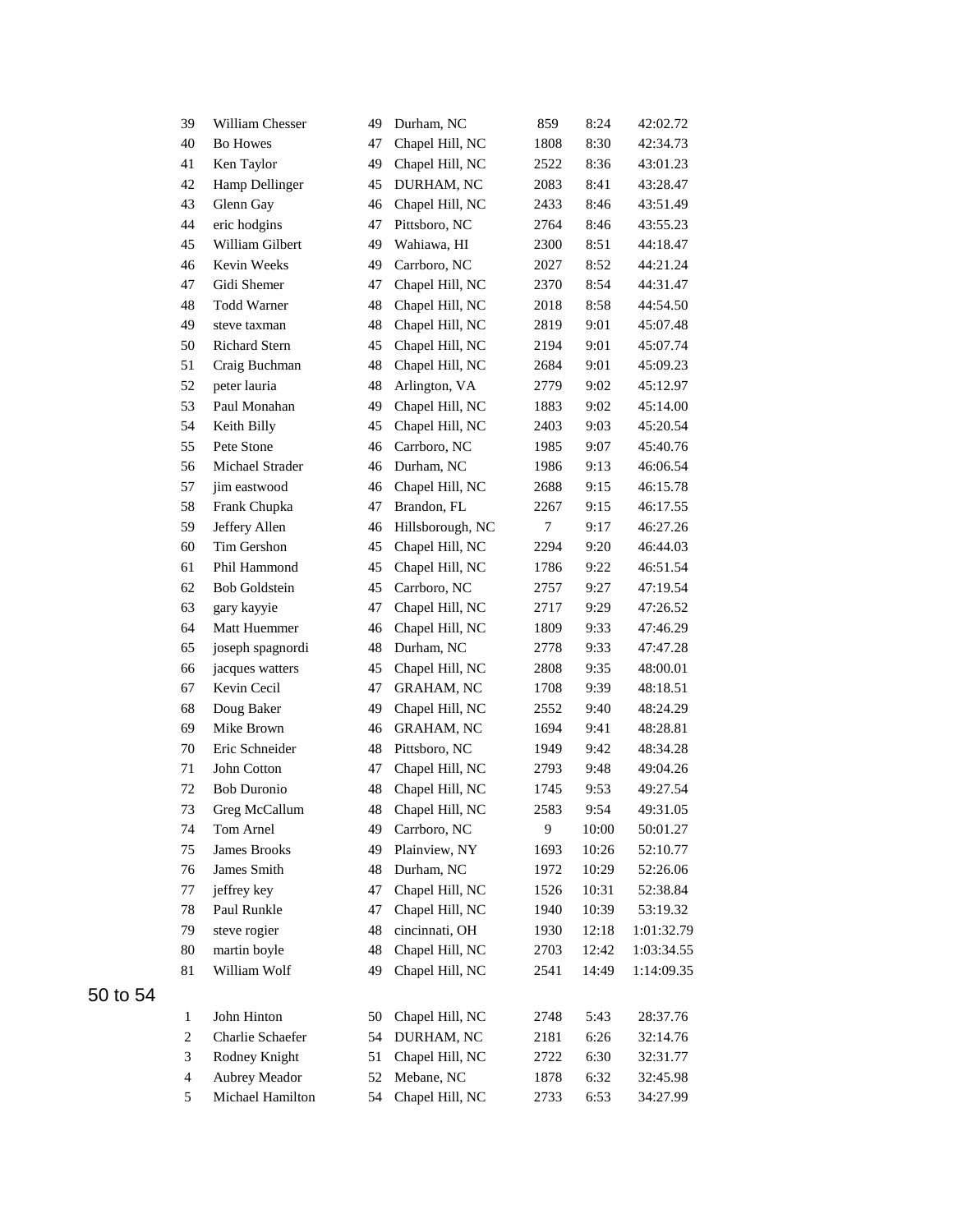| 6  | Jon Hussey            | 50 | Chapel Hill, NC  | 1395 | 7:00 | 35:04.26 |
|----|-----------------------|----|------------------|------|------|----------|
| 7  | John Blake            | 54 | Chapel Hill, NC  | 166  | 7:00 | 35:04.47 |
| 8  | <b>Chandler Burns</b> | 51 | Chapel Hill, NC  | 1697 | 7:02 | 35:12.47 |
| 9  | Derek Long            | 54 | Carrboro, NC     | 1542 | 7:04 | 35:23.72 |
| 10 | Ned Patz              | 54 | Chapel Hill, NC  | 2360 | 7:11 | 35:55.74 |
| 11 | Kim Blair             | 53 | Arlington, MA    | 2055 | 7:11 | 35:57.01 |
| 12 | Jon Hunter            | 51 | Durham, NC       | 1811 | 7:12 | 36:03.97 |
| 13 | Casey Kopczynski      | 51 | Chapel Hill, NC  | 2131 | 7:14 | 36:13.47 |
| 14 | david stinson         | 51 | Dunkirk, MD      | 2693 | 7:20 | 36:41.49 |
| 15 | James Shur            | 52 | Pittsboro, NC    | 1965 | 7:20 | 36:44.26 |
| 16 | Dan Lehman            | 50 | Chapel Hill, NC  | 1535 | 7:23 | 36:56.74 |
| 17 | Terry Noah            | 53 | Carrboro, NC     | 1898 | 7:27 | 37:16.72 |
| 18 | michael murray        | 50 | Chapel Hill, NC  | 1573 | 7:30 | 37:31.97 |
| 19 | Randy Kauftheil       | 54 | Chapel Hill, NC  | 1819 | 7:33 | 37:47.74 |
| 20 | William Graden        | 51 | Chapel Hill, NC  | 1062 | 7:34 | 37:54.47 |
| 21 | John Rees             | 53 | Chapel Hill, NC  | 2492 | 7:37 | 38:07.22 |
| 22 | Bernard Prabucki      | 51 | Carrboro, NC     | 1593 | 7:40 | 38:20.47 |
| 23 | mike minogue          | 51 | Chapel Hill, NC  | 2656 | 7:40 | 38:22.52 |
| 24 | michael wilkinson     | 52 | Mebane, NC       | 1646 | 7:41 | 38:25.00 |
| 25 | Phillip May           | 54 | Chapel Hill, NC  | 1558 | 7:42 | 38:30.73 |
| 26 | Thomas Hoerger        | 53 | Chapel Hill, NC  | 2232 | 7:46 | 38:51.74 |
| 27 | Joe Voshell           | 54 | Durham, NC       | 1641 | 7:46 | 38:55.48 |
| 28 | Greg Hirschfield      | 54 | Durham, NC       | 2452 | 7:51 | 39:18.48 |
| 29 | Joel Williams         | 51 | Mebane, NC       | 2036 | 7:53 | 39:27.23 |
| 30 | Richard Sutherland    | 53 | Chapel Hill, NC  | 1988 | 7:55 | 39:37.76 |
| 31 | Tim Smith             | 51 | Hillsborough, NC | 2513 | 7:56 | 39:42.50 |
| 32 | Kurt Cumiskey         | 51 | Durham, NC       | 1730 | 8:00 | 40:04.97 |
| 33 | Greg Porter           | 50 | Carrboro, NC     | 1592 | 8:02 | 40:12.46 |
| 34 | James Hoch            | 52 | Bronxville, NY   | 1800 | 8:04 | 40:23.97 |
| 35 | Craig Helms           | 52 | Chapel Hill, NC  | 1791 | 8:09 | 40:47.73 |
| 36 | <b>Rick Williams</b>  | 52 | Chapel Hill, NC  | 2037 | 8:18 | 41:34.23 |
| 37 | <b>Robert Martin</b>  | 51 | Nashville, TN    | 1860 | 8:22 | 41:52.46 |
| 38 | Said Williford        | 51 | DURHAM, NC       | 2038 | 8:23 | 41:57.98 |
| 39 | John Domena           | 53 | Norfolk, VA      | 2229 | 8:25 | 42:06.49 |
| 40 | Mark Coulter          | 54 | Chapel Hill, NC  | 934  | 8:30 | 42:31.49 |
| 41 | Henrik Dohlman        | 52 | Chapel Hill, NC  | 1742 | 8:30 | 42:34.98 |
| 42 | Mark Rotenberry       | 53 | Chapel Hill, NC  | 2598 | 8:39 | 43:15.75 |
| 43 | Randall Mullis        | 52 | Carrboro, NC     | 2349 | 8:39 | 43:16.49 |
| 44 | <b>Steve Lucente</b>  | 52 | Carrboro, NC     | 1843 | 8:46 | 43:53.47 |
| 45 | <b>Steven Young</b>   | 52 | DURHAM, NC       | 2214 | 8:46 | 43:54.23 |
| 46 | Half Dome Cordell     | 52 | Chapel Hill, NC  | 2419 | 8:47 | 43:58.97 |
| 47 | <b>Buddy Kelly</b>    | 51 | Chapel Hill, NC  | 2236 | 8:48 | 44:02.50 |
| 48 | Lawrence Noe          | 53 | Chapel Hill, NC  | 2160 | 8:48 | 44:04.23 |
| 49 | Flint Gray            | 51 | Boone, NC        | 2438 | 8:51 | 44:16.22 |
| 50 | Ned Neeley            | 52 | DURHAM, NC       | 2155 | 8:52 | 44:22.99 |
| 51 | Donald Mcglohon jr    | 50 | Greenville, NC   | 2344 | 8:59 | 44:57.47 |
| 52 | Karl Mansfield        | 51 | Maplewood, NJ    | 1857 | 9:03 | 45:19.77 |
| 53 | William Copeland      | 52 | Chapel Hill, NC  | 930  | 9:06 | 45:31.52 |
| 54 | Greg Davis            | 51 | Chapel Hill, NC  | 1735 | 9:20 | 46:43.29 |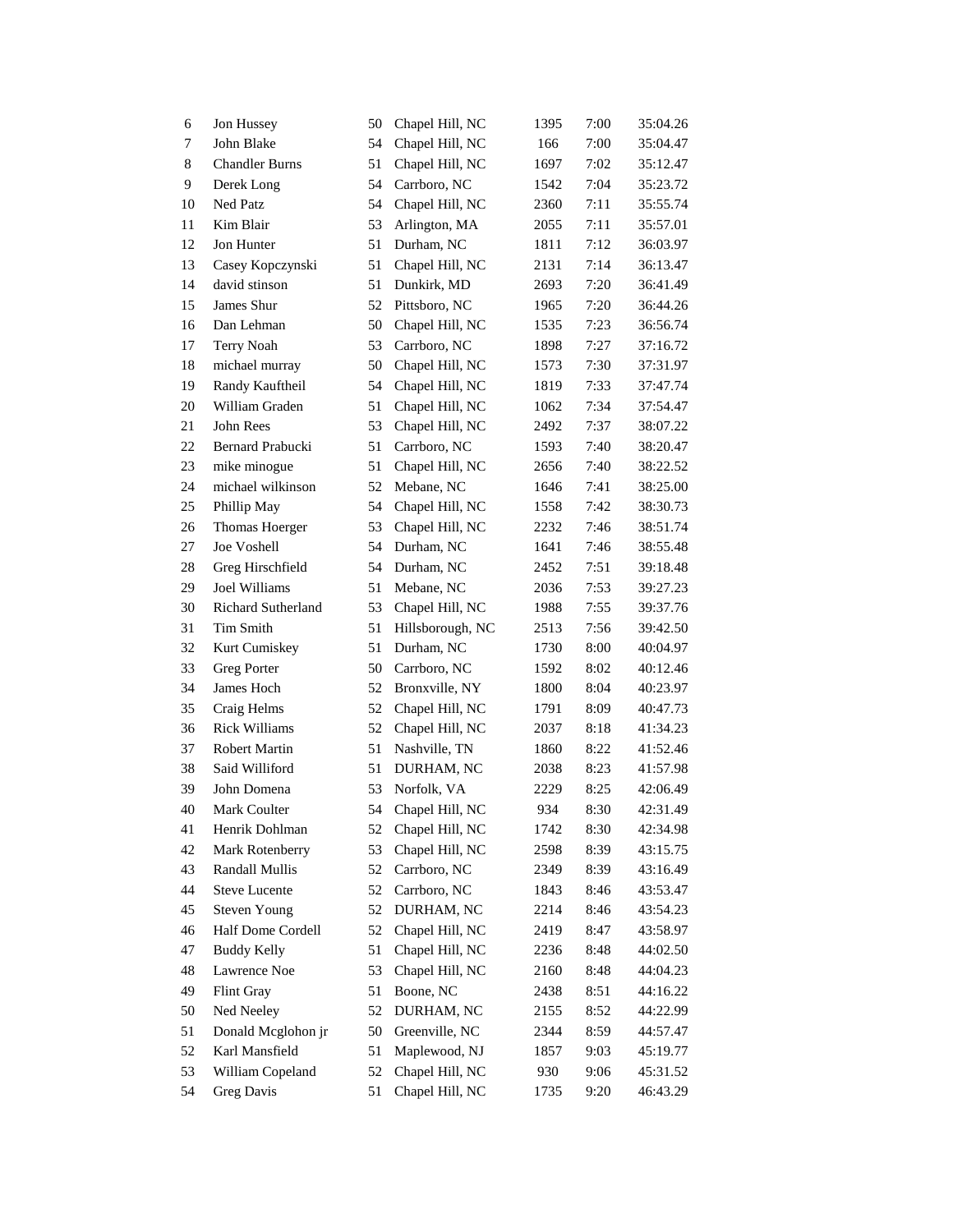| 55             | Don Rives            | 51 | Chapel Hill, NC     | 1597 | 9:21  | 46:47.79   |
|----------------|----------------------|----|---------------------|------|-------|------------|
| 56             | Craig Henriquez      | 53 | Chapel Hill, NC     | 2316 | 9:28  | 47:21.51   |
| 57             | David Eberhard       | 52 | Carrboro, NC        | 987  | 9:30  | 47:32.04   |
| 58             | <b>Charles Viles</b> | 51 | Carrboro, NC        | 2604 | 9:33  | 47:48.05   |
| 59             | Rainer Blaesius      | 50 | Chapel Hill, NC     | 2555 | 9:34  | 47:51.03   |
| 60             | David Zvara          | 53 | Chapel Hill, NC     | 2217 | 9:35  | 47:58.27   |
| 61             | William Galloway     | 54 | Smithfield, NC      | 1769 | 9:36  | 48:04.51   |
| 62             | Anthony Cunningham   | 50 | Hillsborough, NC    | 2761 | 9:53  | 49:28.04   |
| 63             | joe nanney           | 51 | Chapel Hill, NC     | 1575 | 10:14 | 51:14.80   |
| 64             | <b>Ben Outlaw</b>    | 52 | Seven Springs, NC   | 1905 | 10:33 | 52:48.57   |
| 65             | donald emmett        | 54 | Chapel Hill, NC     | 2729 | 10:38 | 53:14.54   |
| 66             | ray davis            | 54 | Chapel Hill, NC     | 2624 | 11:56 | 59:44.06   |
| 67             | Glenn Barth          | 53 | Chapel Hill, NC     | 2222 | 13:23 | 1:06:59.79 |
| 68             | Joseph Moragn        | 52 | Centerville, OH     | 2474 | 14:42 | 1:13:33.82 |
| 1              | Kevin Nickodem       | 56 | Chapel Hill, NC     | 1894 | 6:03  | 30:18.78   |
| $\overline{c}$ | Roger Halchin        | 59 | Mebane, NC          | 1107 | 6:45  | 33:48.24   |
| 3              | Owen Astrachan       | 56 | Chapel Hill, NC     | 29   | 6:47  | 33:58.99   |
| $\overline{4}$ | Eric Paul            | 55 | Chapel Hill, NC     | 2784 | 6:54  | 34:32.98   |
| 5              | Douglas Kopec        | 55 | Carrboro, NC        | 2328 | 6:56  | 34:41.49   |
| 6              | David Royle          | 57 | Washington, DC      | 1939 | 6:57  | 34:46.23   |
| 7              | Dave Howard          | 55 | Bad Axe, MI         | 2453 | 7:14  | 36:10.96   |
| 8              | <b>Jeff Warner</b>   | 58 | wadsworth, OH       | 2017 | 7:23  | 36:57.74   |
| 9              | David Kravitz        | 59 | Fairfax, VA         | 2237 | 7:52  | 39:24.23   |
| 10             | David Gilbert        | 55 | Chapel Hill, NC     | 2296 | 7:58  | 39:51.72   |
| 11             | Robert Valley        | 58 | Chapel Hill, NC     | 1998 | 7:58  | 39:54.74   |
| 12             | Jim Vernon           | 59 | Chapel Hill, NC     | 2527 | 8:00  | 40:03.48   |
| 13             | Mark Brecher         | 56 | Chapel Hill, NC     | 366  | 8:00  | 40:04.51   |
| 14             | Kerry Bloom          | 58 | Chapel Hill, NC     | 185  | 8:03  | 40:15.73   |
| 15             | Richard Keena        | 58 | Pittsboro, NC       | 2322 | 8:23  | 41:56.01   |
| 16             | Duncan Wallace       | 57 | <b>GRAHAM, NC</b>   | 1642 | 8:37  | 43:10.48   |
| 17             | Peter Superak        | 56 | Carrboro, NC        | 1626 | 8:41  | 43:25.73   |
| 18             | Wayne Hadler         | 58 | Carrboro, NC        | 2110 | 8:49  | 44:07.98   |
| 19             | Michael Madden       | 57 | Chapel Hill, NC     | 1553 | 8:52  | 44:24.96   |
| 20             | Andrew Ghio          | 57 | Chapel Hill, NC     | 1051 | 8:52  | 44:25.46   |
| 21             | Donald Shaffer       | 56 | Chapel Hill, NC     | 1606 | 9:03  | 45:16.72   |
| 22             | Norm Rosen           | 58 | Chapel Hill, NC     | 1599 | 9:03  | 45:17.47   |
| 23             | Michael Hughes       | 57 | Carrboro, NC        | 2572 | 9:08  | 45:41.01   |
| 24             | Thomas Smith         | 55 | Chapel Hill, NC     | 1977 | 9:18  | 46:31.76   |
| 25             | John Blunk           | 56 | Chapel Hill, NC     | 193  | 9:26  | 47:10.03   |
| 26             | Mitch Anscher        | 57 | Richmond, VA        | 1662 | 9:39  | 48:19.02   |
| 27             | <b>Brian Clark</b>   | 59 | Mebane, NC          | 2072 | 9:43  | 48:39.03   |
| $28\,$         | Mohan Chilukuri      | 55 | Chapel Hill, NC     | 2740 | 9:52  | 49:23.03   |
| 29             | james duthie         | 55 | Washington Twsp, NJ | 2771 | 9:57  | 49:48.78   |
| $30\,$         | Mike Dinola          | 57 | Chapel Hill, NC     | 2634 | 10:11 | 50:55.26   |
| 31             | bob johnson          | 58 | girard, OH          | 1813 | 10:26 | 52:15.01   |
| 32             | Robert Hart          | 58 | Chapel Hill, NC     | 1154 | 10:28 | 52:23.55   |
| 33             | Michael Frazier      | 56 | Durham, NC          | 2100 | 10:40 | 53:23.54   |
| 34             | james thomas         | 58 | Carrboro, NC        | 2831 | 10:43 | 53:37.34   |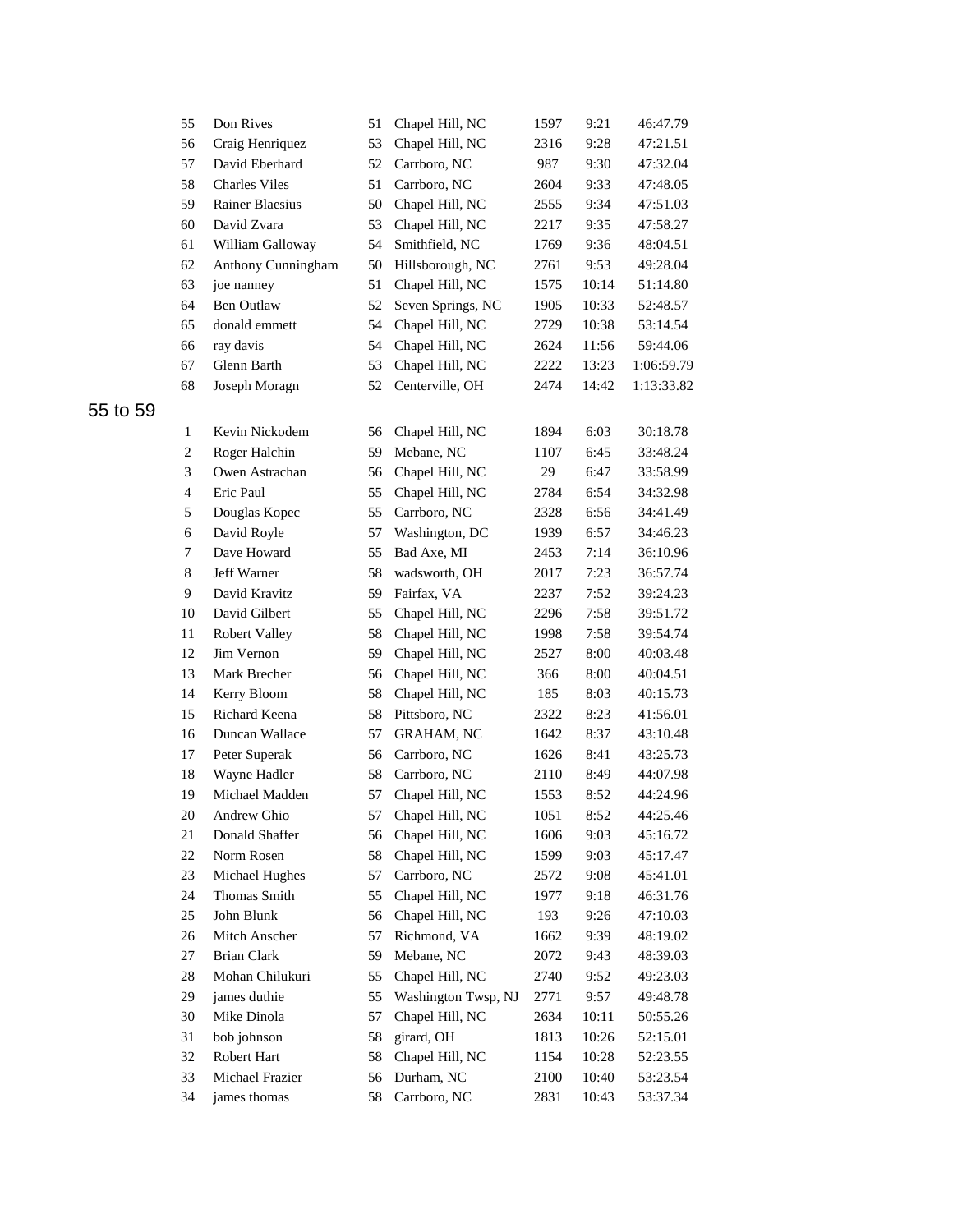|    | 35                       | <b>Bill Christopher</b> | 58 | Moreland Hills, OH | 2068   | 11:04 | 55:22.80   |
|----|--------------------------|-------------------------|----|--------------------|--------|-------|------------|
|    | 36                       | Buzz Sztukowski         | 57 | Chapel Hill, NC    | 2197   | 11:33 | 57:47.80   |
|    | 37                       | Paul Pooley             | 57 | Durham, NC         | 1590   | 11:33 | 57:50.05   |
|    | 38                       | mark elander            | 55 | Durham, NC         | 1753   | 11:41 | 58:26.31   |
|    | 39                       | Larry Moray             | 56 | Chapel Hill, NC    | 2614   | 11:43 | 58:37.06   |
|    | 40                       | Vic Cocowitch           | 59 | Chapel Hill, NC    | 2271   | 12:13 | 1:01:10.79 |
|    | 41                       | <b>Greg Power</b>       | 59 | Pittsboro, NC      | 1918   | 12:58 | 1:04:51.83 |
|    | 42                       | Andrew Silton           | 58 | Chapel Hill, NC    | 2374   | 13:24 | 1:07:05.81 |
| 64 |                          |                         |    |                    |        |       |            |
|    | $\mathbf{1}$             | <b>GARY MOSS</b>        | 62 | Raleigh, NC        | 2238   | 6:26  | 32:10.53   |
|    | $\overline{c}$           | Charles van der Horst   | 60 | Chapel Hill, NC    | 2000   | 6:49  | 34:07.71   |
|    | 3                        | Roger Mitchell          | 62 | Carrboro, NC       | 1568   | 7:21  | 36:49.25   |
|    | $\overline{\mathbf{4}}$  | Seth Hetherington       | 60 | Chapel Hill, NC    | 2451   | 7:27  | 37:15.23   |
|    | 5                        | david covington         | 62 | Durham, NC         | 940    | 7:34  | 37:54.22   |
|    | 6                        | Allen Anderson          | 61 | Chapel Hill, NC    | 2627   | 7:35  | 38:00.48   |
|    | 7                        | <b>Bill Louv</b>        | 60 | Durham, NC         | 2140   | 7:39  | 38:16.47   |
|    | 8                        | John Northen            | 62 | Chapel Hill, NC    | 2351   | 7:48  | 39:03.48   |
|    | 9                        | Paul Lachiewicz         | 61 | Chapel Hill, NC    | 2617   | 8:08  | 40:41.71   |
|    | 10                       | <b>Bill Vann</b>        | 64 | Chapel Hill, NC    | 1639   | 8:09  | 40:48.73   |
|    | 11                       | Les Brown               | 61 | Durham, NC         | 2408   | 8:12  | 41:03.01   |
|    | 12                       | Michael Phillips        | 61 | Pittsboro, NC      | 2240   | 8:40  | 43:23.22   |
|    | 13                       | Dick Hails              | 60 | Greensboro, NC     | 2774   | 8:43  | 43:35.75   |
|    | 14                       | <b>Gary Piontak</b>     | 60 | Carrboro, NC       | 1588   | 8:47  | 43:59.25   |
|    | 15                       | Larry Long              | 63 | Marietta, GA       | 2336   | 9:01  | 45:06.73   |
|    | 16                       | <b>Bruce Buley</b>      | 61 | Chapel Hill, NC    | 2261   | 9:03  | 45:20.76   |
|    | 17                       | Tim Wilcosky            | 60 | Chapel Hill, NC    | 2538   | 9:14  | 46:12.28   |
|    | 18                       | robert long             | 61 | Chapel Hill, NC    | 1546   | 9:22  | 46:51.75   |
|    | 19                       | Ralph Karpinos          | 62 | Chapel Hill, NC    | 2127   | 9:22  | 46:51.78   |
|    | 20                       | <b>Rory Conolly</b>     | 64 | Chapel Hill, NC    | 1714   | 9:31  | 47:39.26   |
|    | 21                       | <b>Richard Crume</b>    | 60 | Chapel Hill, NC    | 1728   | 9:37  | 48:09.77   |
|    | 22                       | George Seiz             | 61 | Durham, NC         | 2504   | 9:40  | 48:23.28   |
|    | 23                       | John Ludlow             | 60 | Chapel Hill, NC    | 2143   | 9:41  | 48:30.27   |
|    | 24                       | Lee Berkowitz           | 61 | Chapel Hill, NC    | 2616   | 9:45  | 48:45.51   |
|    | 25                       | <b>Bruce Nelson</b>     | 62 | Hillsborough, NC   | 2483   | 9:55  | 49:38.01   |
|    | 26                       | Steven Baker            | 60 | Chapel Hill, NC    | $30\,$ | 9:58  | 49:52.51   |
|    | 27                       | Alfred Kleinhammes      | 61 | Chapel Hill, NC    | 1530   | 10:06 | 50:34.27   |
|    | 28                       | Jeffrey Crawford        | 64 | DURHAM, NC         | 944    | 10:14 | 51:13.80   |
|    | 29                       | Phillip Glotzbach       | 62 | Durham, NC         | 2437   | 10:28 | 52:25.29   |
|    | 30                       | James Cole              | 63 | Boston, MA         | 2417   | 10:51 | 54:16.08   |
|    | 31                       | barry silvey            | 63 | Chapel Hill, NC    | 2643   | 11:14 | 56:14.81   |
|    | 32                       | Jim Snapper             | 64 | Chapel Hill, NC    | 2246   | 12:03 | 1:00:19.79 |
|    | 33                       | Rodney Jones            | 63 | Chapel Hill, NC    | 2457   | 13:03 | 1:05:15.80 |
|    | 34                       | Dennis Barber           | 61 | Madison, WI        | 2255   | 13:04 | 1:05:21.07 |
| 69 |                          |                         |    |                    |        |       |            |
|    | $\mathbf{1}$             | Stefan Collini          | 65 | Chapel Hill, NC    | 1713   | 7:17  | 36:27.23   |
|    | $\overline{c}$           | Jim Hotelling           | 65 | Chapel Hill, NC    | 2233   | 8:02  | 40:11.00   |
|    | 3                        | robert weiner           | 65 | Accoteek, MD       | 2775   | 8:44  | 43:43.96   |
|    | $\overline{\mathcal{A}}$ | Philip Cook             | 66 | Chapel Hill, NC    | 1719   | 8:47  | 43:57.51   |
|    | 5                        | Joe Keefer              | 65 | Chapel Hill, NC    | 2046   | 8:48  | 44:03.98   |
|    |                          |                         |    |                    |        |       |            |